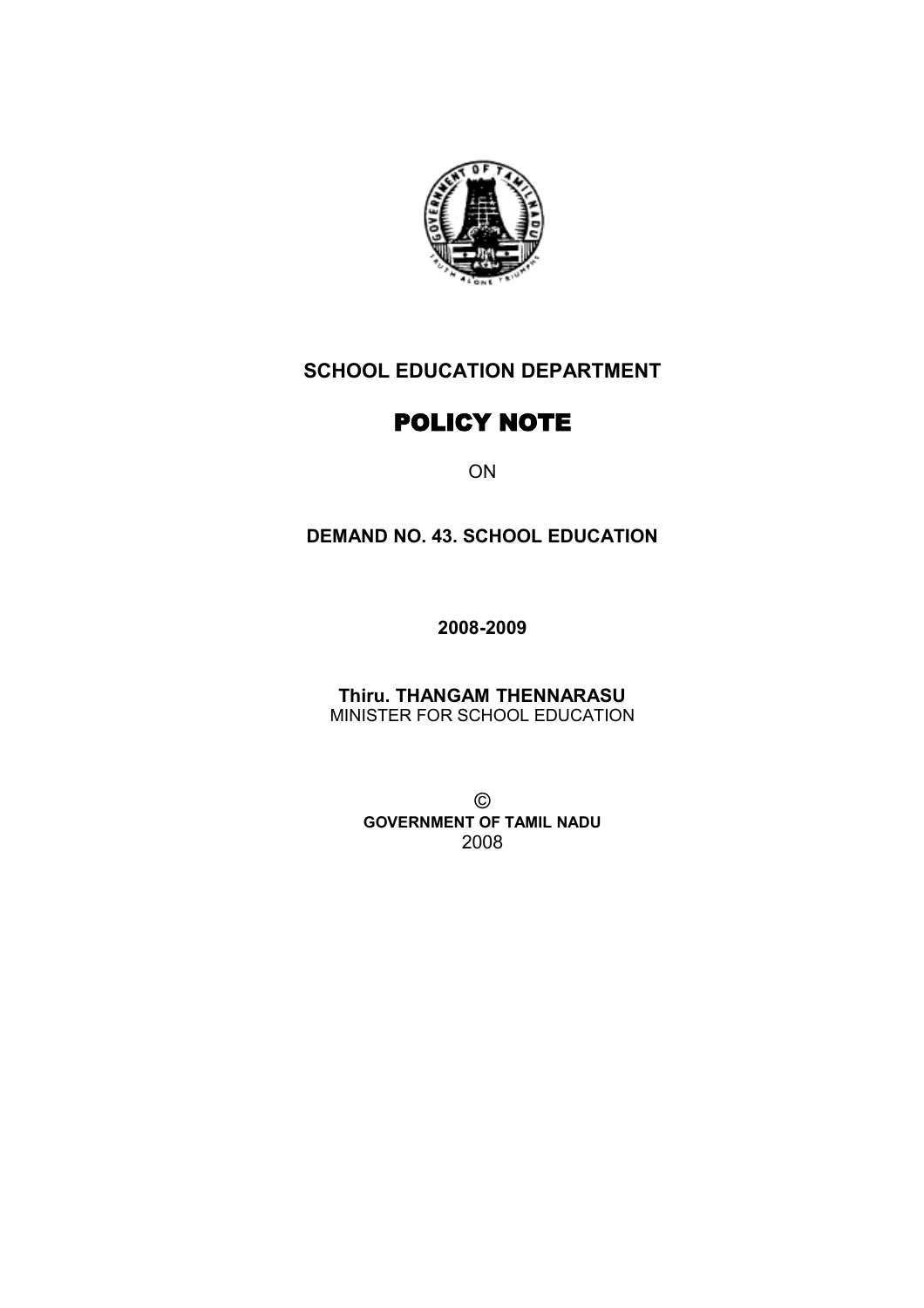ஏட்டுக் கல்வி, வளரும் தருவுக்கு வாகான உரம் என்பேன். அதற்காக உரம் மட்டுமே மரம் என இயம்பிடல் தவறன்றோ! கொடி பற்றும் கிளையும், கொழுந்தும் பழுப்புமாக இலையும், க ாய்கனிக் குலையும் கொண்டு, களைத்தோர்க்கு நிழலும் அளிப்பதன்றே ா நன்மரமாகும்! கல்வியின் பயனும் அங்ஙனம் இருந்திடல் வேண்டும். பள்ளி முதல் பல்கலைக்கழகம் வரை பயின்றாலும் பிறருக்கு நம்மைப் பயன்படுத்தும் கல்வி பெறாவிட்டால் நாட்டுக்கு ஏது நன்மை? <u>ஏட்டறிவு மட்டும் போதாது; இயற்கை அறிவும் வளப்படுத்தப்பட</u> வேண்டும்

<mark>– முதல்வர்</mark> கலைஞர்

#### **CONTENTS**

- 1 [Policy](#page-2-0)
- 2 [Financial Outlay](#page-4-0)
- 3 [Part II Schemes for the year 2008- 2009](#page-5-0)
- 4 Achievements of the Government
- 5 Policy and Schemes
	- 1. [Elementary Education](#page-11-0)
	- 2. [Secondary and Higher Secondary Education](#page-19-0)
	- 3. [Matriculation Schools](#page-29-0)
	- 4. [Teacher Education, Research and Training](#page-30-0)
	- 5. [Non-Formal and Adult Education](#page-33-0)
	- 6. [Government Examinations](#page-35-0)
	- 7. [Teacher Recruitment Board](#page-38-0)
	- 8. [Tamil Nadu Text Book Corporation](#page-40-0)
	- 9. [Public Libraries](#page-42-0)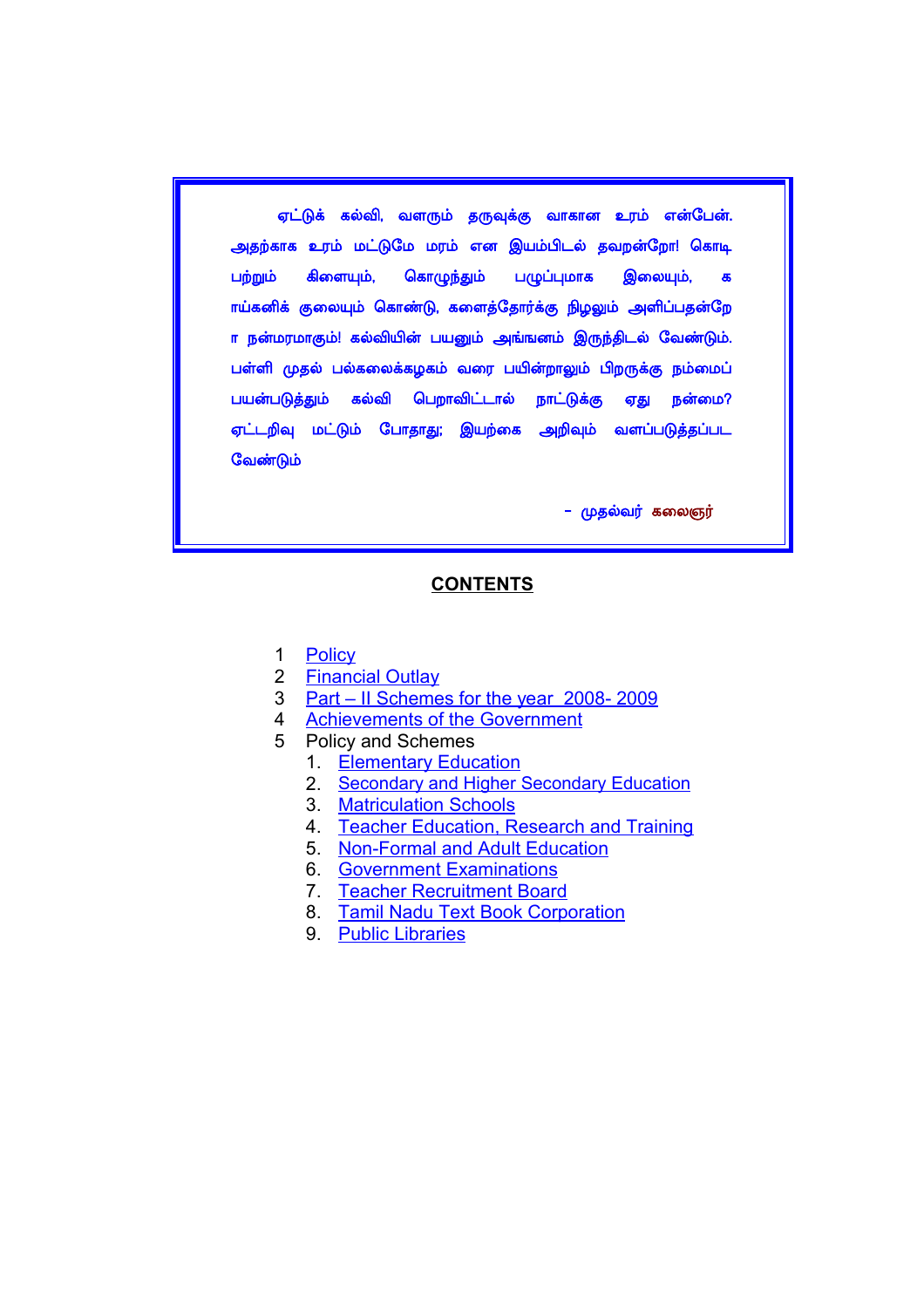## **SCHOOL EDUCATION DEPARTMENT**

## <span id="page-2-0"></span>**POLICY**

தொட்டனைத் துாறும் மணற்கேணி மாந்தர்க்குக் கற்றணைத் துாறும் அறிவு.

- அய்யன் திருவள்ளுவர்

தோண்டத் தோண்ட ஊற்றுநீர் கிடைப்பது போலத் தொடர்ந்து படிக்க படிக்க அறிவு பெருகிக் கொண்டே இருக்கும்

- கிருக்குறள் கலைஞர் உரை

Under the leadership of our Hon'ble Chief Minister, Tamil Nadu becomes the forefront state in India in Educational development. The Government in School Education Department has formulated the following policies for implementation

- Providing quality education to all.
- Achieving enrolment of all school age children into schools.
- Retaining all the children enrolled, up to the completion of eighth standard in schools.
- Bringing dropouts to nil percent.
- Ensuring essential minimum level of learning competencies to all children.
- Decentralisation of Educational management through effective community participation.
- Enabling all those who have successfully completed primary education to pursue Secondary and Higher Secondary Education effectively implementing the scheme of Universalisation of Secondary Education.
- Help the students studying in high and higher secondary schools to complete the secondary and higher secondary education within the stipulated period.
- Improving the professional skills of teachers handling different subjects.
- Providing quality Elementary Education by empowering teachers through training by explorative, creative, interactive and technology based methods
- Achieving total literacy
- Reducing gender disparity in literacy through Special Literacy Programmes for women.
- To improve the basic amenities in schools
- To improve and enrich the syllabus
- To disseminate health education in schools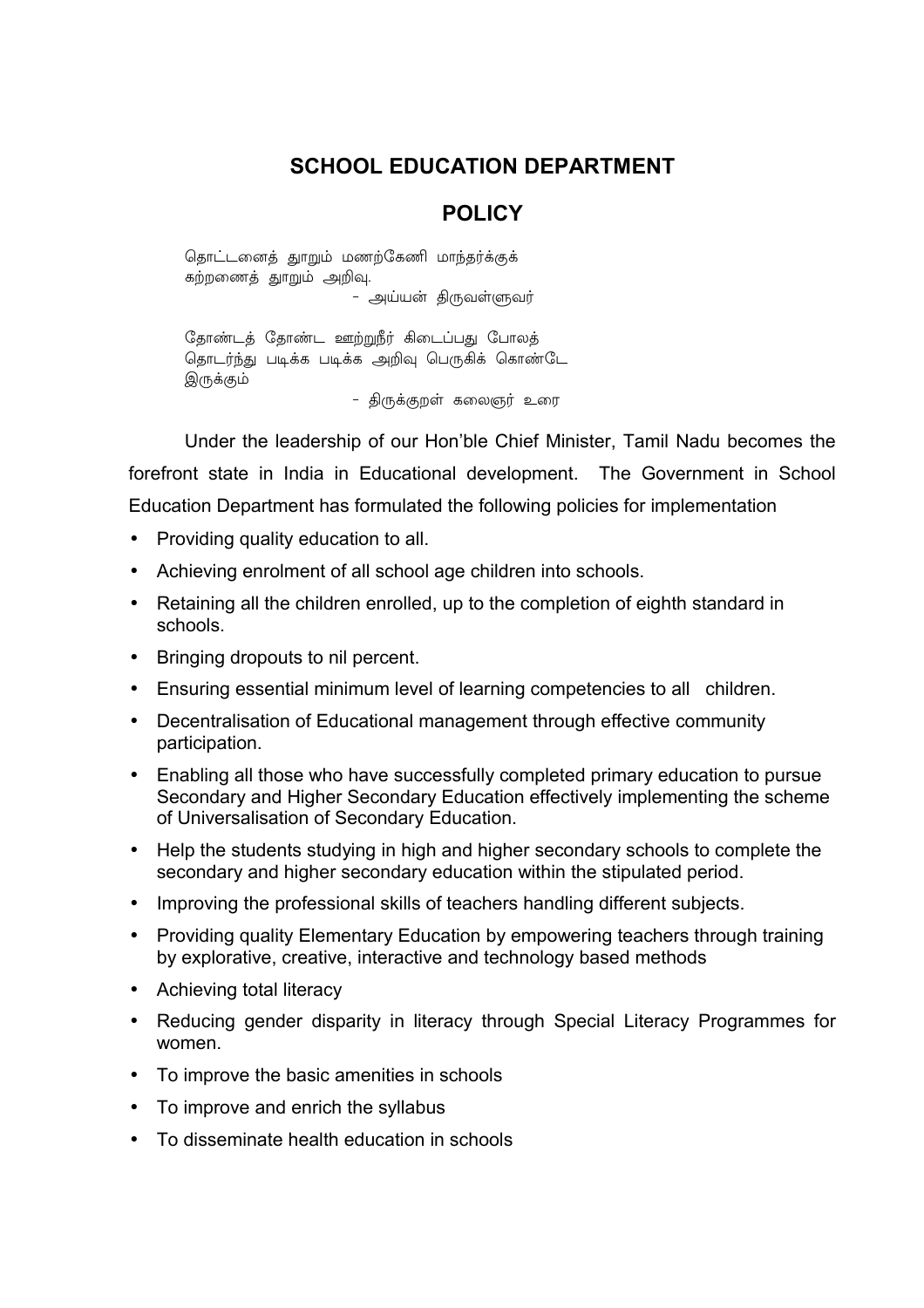- To impart computer education to all students
- Providing Uniform Education System

The Directorates under the control of School Education Department implement various schemes promoting these objectives of the Government. The Directorates which shoulder the main responsibilities like the Directorate of Elementary Education, State Project Directorate, Sarva Shiksha Abhiyan, Directorate of School Education, Directorate of Matriculation Schools, Directorate of Non-formal and Adult Education and other Directorates which provide resource and service support like Directorate of Teacher Education, Research and Training, Directorate of Government Examination, Teachers Recruitment Board, Tamil Nadu Text Book Corporation and Directorate of Public Libraries endeavour to enable Tamil Nadu achieve new heights in the field of education.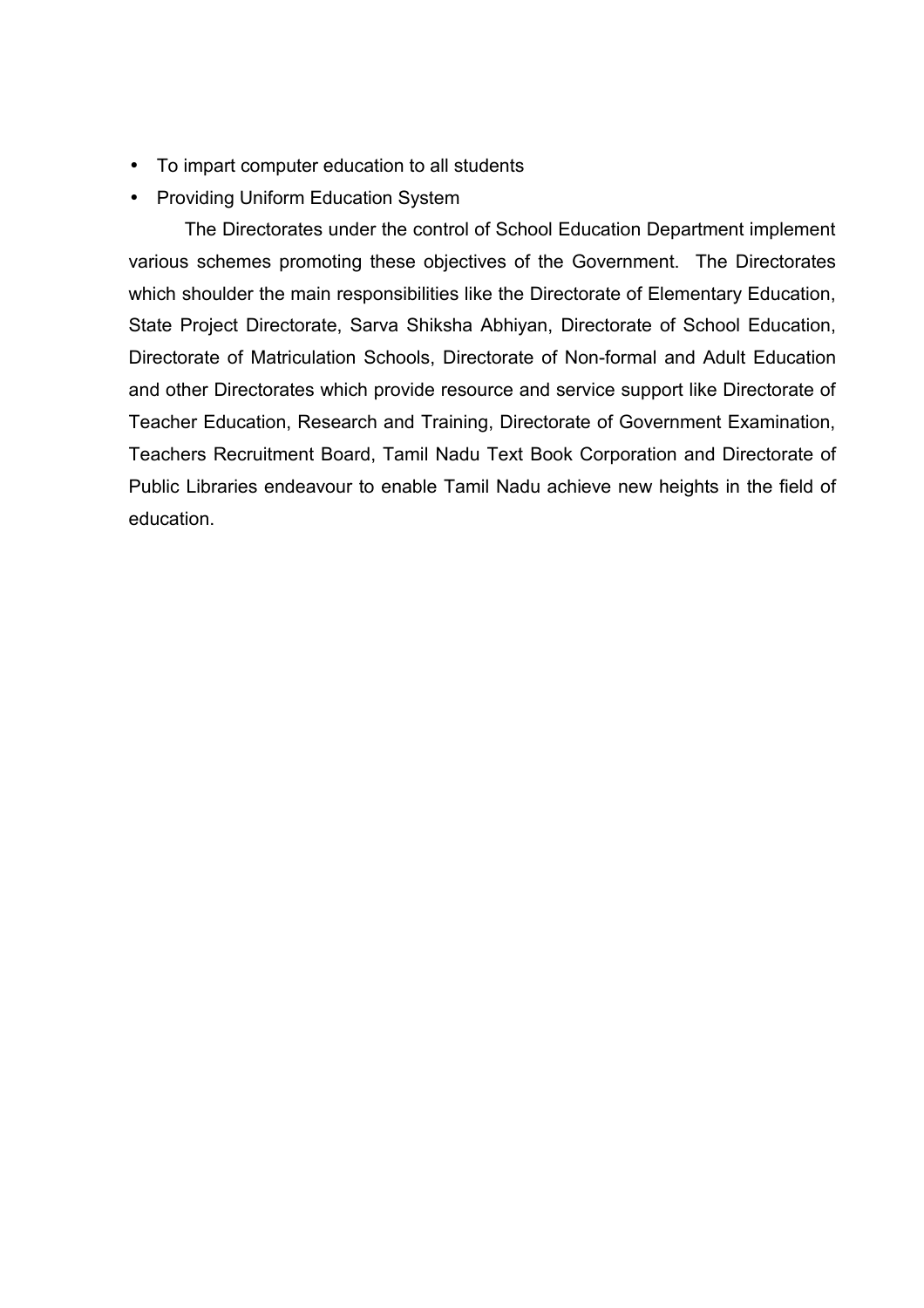# <span id="page-4-0"></span>**FINANCIAL OUTLAY**

The outlay for School Education in 2008-2009 in Demand No.43 is Rs.7852.06 crore. Of this Rs.911.03 crore is under Plan Schemes.

| <b>Budget Estimate 2008-09</b> |                                                                                    |          |                   |           |
|--------------------------------|------------------------------------------------------------------------------------|----------|-------------------|-----------|
| <b>Head of Account</b>         |                                                                                    | Plan     | Non-plan          | Total     |
|                                |                                                                                    |          | (Rupees in Lakhs) |           |
| 2059                           | Public Works - Maintenance and<br>repairs of Government School<br><b>Buildings</b> | 0.00     | 3115.10           | 3115.10   |
| 2202                           | General Education                                                                  |          |                   |           |
|                                | 01<br><b>Elementary Education</b>                                                  | 40426.33 | 352074.28         | 392500.61 |
|                                | 02 Secondary Education                                                             | 30990.05 | 334193.86         | 365183.91 |
|                                | 04 Adult Education                                                                 | 53.04    | 115.38            | 168.42    |
|                                | 05 Language Development                                                            | 2.53     | 499.02            | 501.55    |
|                                | Total - General Education                                                          | 71471.95 | 686882.54         | 758354.49 |
| 2204                           | Sports & Youth Services                                                            | 269.40   | 179.25            | 448.65    |
| 2205                           | Arts & Culture – Public Libraries                                                  | 50.00    | 2996.99           | 3046.99   |
| 2225                           | Welfare of SC/ST and Other BCs                                                     | 3147.04  | 22.83             | 3169.87   |
| 2235                           | Social Security & Welfare                                                          | 0.00     | 486.56            | 486.56    |
| 2251                           | Secretariat - Social Services                                                      | 0.00     | 414.05            | 414.05    |
|                                | 4202 Capital Outlay on Education,<br>Sports, Art and Culture                       | 16165.02 | 0.00              | 16165.02  |
|                                | 7610 Loans to Govt. Servants etc.                                                  | 0.00     | 5.00              | 5.00      |
|                                | 7615 Miscellaneous Loans                                                           | 0.00     | 0.50              | 0.50      |
|                                | Add – Recoveries.                                                                  |          |                   | 0.04      |
|                                | <b>GRAND TOTAL</b>                                                                 | 91103.41 | 694102.82         | 785206.27 |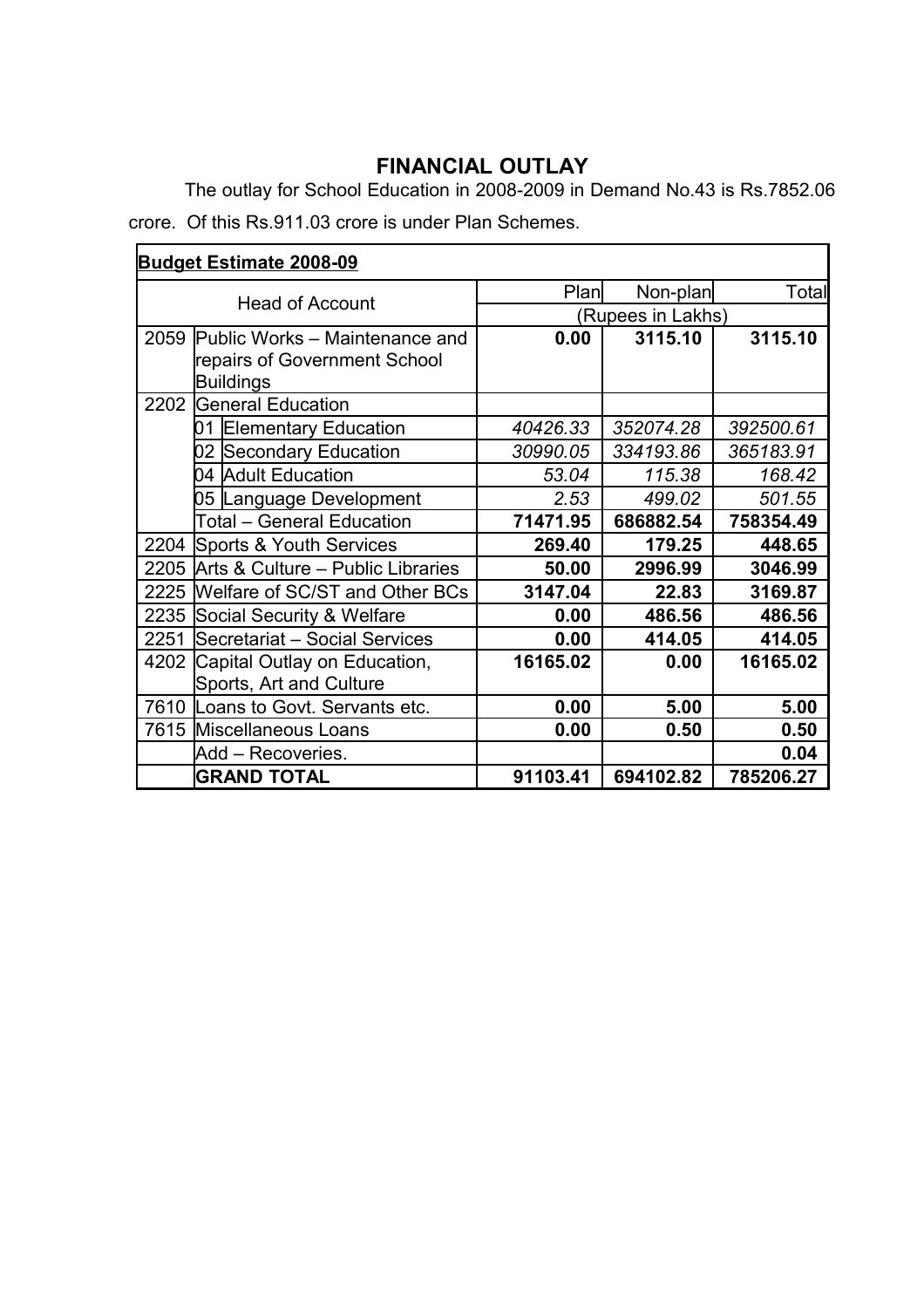## <span id="page-5-0"></span>**PART – II SCHEMES FOR THE YEAR 2008-2009**

|                                                      |                                                                                                    | <b>Allocated outlay</b> |                |
|------------------------------------------------------|----------------------------------------------------------------------------------------------------|-------------------------|----------------|
| SI.                                                  | <b>Details of the Scheme</b>                                                                       | Plan                    | Non-Plan       |
| No.                                                  |                                                                                                    | <b>Schemes</b>          | <b>Schemes</b> |
|                                                      |                                                                                                    |                         | (Rs. in lakhs) |
|                                                      | <b>Secretariat - School Education Department</b>                                                   |                         |                |
| 1.                                                   | <b>Computerisation of School Education Department</b>                                              |                         | 4.50           |
| 2.                                                   | Purchase of Furniture for Computers in School                                                      |                         | 1.50           |
|                                                      | <b>Education Department, Secretariat</b>                                                           |                         |                |
|                                                      | <b>Directorate of Elementary Education</b>                                                         |                         |                |
| 1.                                                   | Supply of Computer Systems with accessories to<br>the 115 Assistant Elementary Educational Offices |                         | 51.75          |
| 2.                                                   | Construction of New Office buildings for 5 Assistant<br><b>Elementary Educational Offices</b>      | 60.00                   |                |
| 3.                                                   | Purchase of 3 vehicles by replacing old ones.                                                      |                         | 12.90          |
|                                                      | <b>Directorate of School Education</b>                                                             |                         |                |
| 1.                                                   | Establishment of English Language Laboratory in                                                    | 100.00                  |                |
| 2.                                                   | Govt. High & Higher Secondary Schools.<br>Provision of Science Equipments for 100 High             | 50.00                   |                |
| 3.                                                   | Schools<br>Provision of Laboratory Equipments for 100 Higher                                       | 90.00                   |                |
|                                                      | <b>Secondary Schools</b>                                                                           |                         |                |
| 4.                                                   | Provisions of Mathematical Laboratories in 100                                                     | 100.00                  |                |
|                                                      | schools in rural areas                                                                             |                         |                |
| 5.                                                   | Construction of New CEO Office Complex in<br>Dharmapuri                                            | 54.00                   |                |
| 6.                                                   | Development of Library facilities to 100 High and<br>100 Higher Secondary Schools                  | 40.00                   |                |
| $\overline{7}$ .                                     | Provision of Computer Aided Language Learning                                                      | 52.00                   |                |
|                                                      | Laboratories to 500 Govt. Higher Secondary                                                         |                         |                |
|                                                      | Schools.                                                                                           |                         |                |
|                                                      | <b>Directorate of Government Examinations</b>                                                      |                         |                |
| $\mathbf 1$                                          | Purchase of additional computers and peripherals<br>(including Training)                           | 20.00                   |                |
| 2.                                                   | Purchase of Fax Machine to all seven regional<br>offices                                           | 1.00                    |                |
| 3.                                                   | Enlargement of existing building owned by the<br>Tirunelveli Regional Office                       | 12.00                   |                |
| <b>Directorate of Public Libraries</b>               |                                                                                                    |                         |                |
| 1.                                                   | Centralized Air Conditioning of Connemara Public<br>Library                                        |                         | 20.00          |
| Directorate of Teacher Education Research & Training |                                                                                                    |                         |                |
| 1.                                                   | Induction Training to Newly recruited teachers                                                     |                         | 50.00          |
| $\overline{2}$ .                                     | Establishment of Language Laboratories to District<br>Institute of Educational Trainings and Govt. |                         | 49.50          |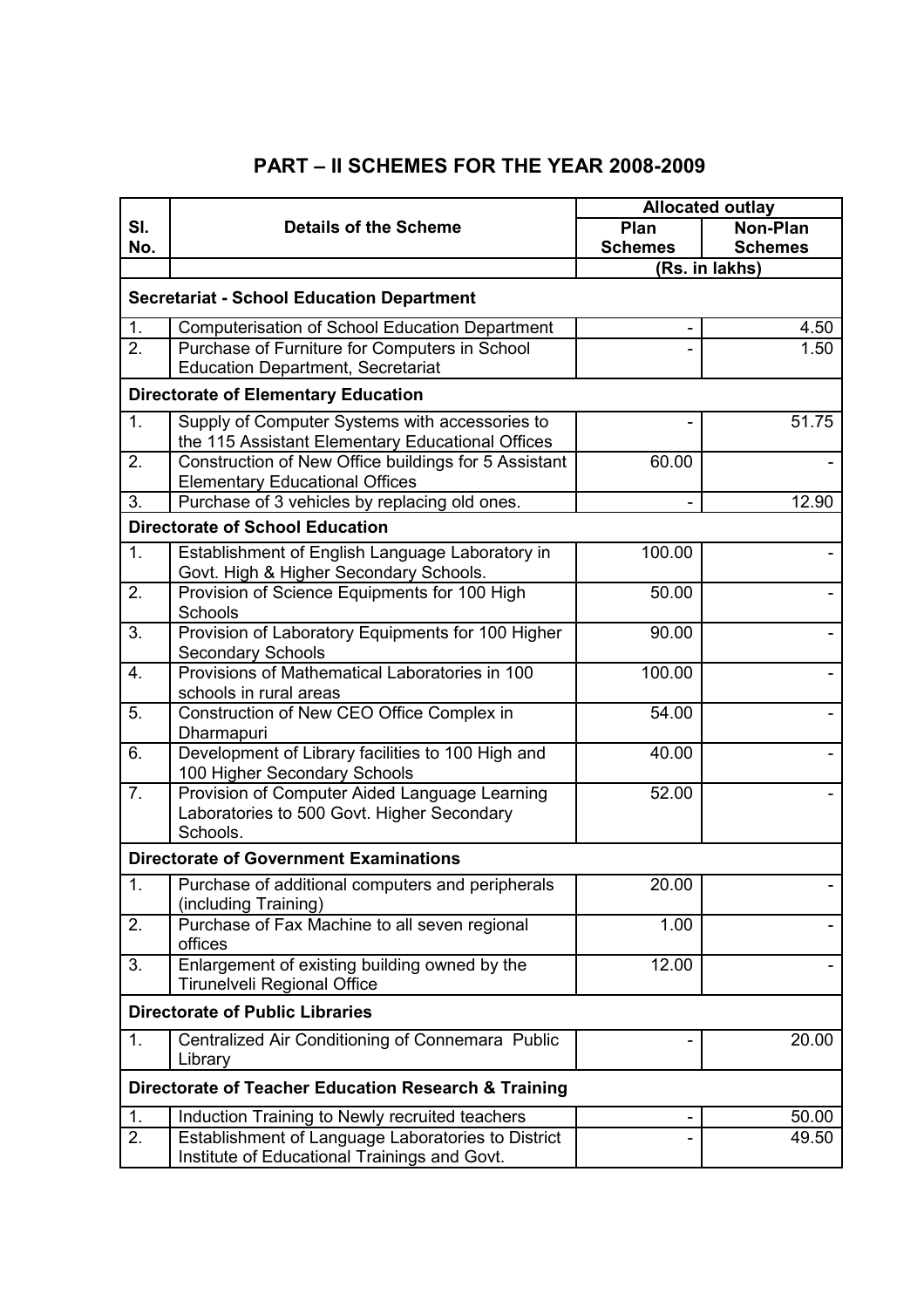|                                             | <b>Teacher Training Institutes</b>                                                                                     |              |        |  |
|---------------------------------------------|------------------------------------------------------------------------------------------------------------------------|--------------|--------|--|
| <b>Directorate of Matriculation Schools</b> |                                                                                                                        |              |        |  |
| 1.                                          | Provision of 5 Computers and Accessories for 5<br>newly formed Offices of Inspector of Matriculation<br><b>Schools</b> |              | 3.00   |  |
|                                             | Total                                                                                                                  | 579.00       | 193.15 |  |
|                                             | <b>GRAND TOTAL</b>                                                                                                     | 772.15 lakhs |        |  |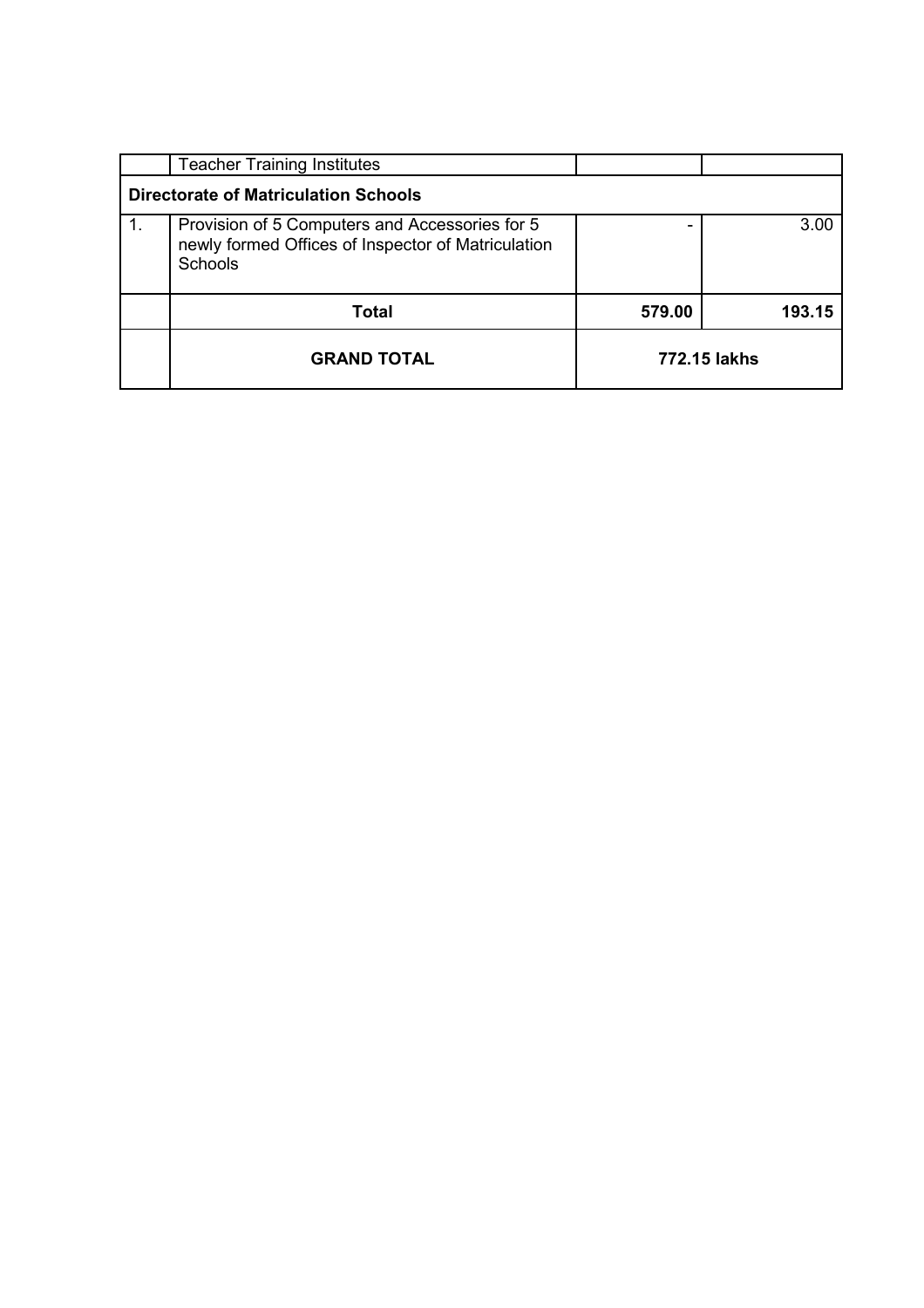## <span id="page-7-0"></span>**ACHIEVEMENTS OF THE GOVERNMENT 2006 – 2007**

### **Announcements in Governor's Address**

- Computers have been provided to 1880 Government Higher Secondary Schools and 1525 Government High Schools.
- $\triangleright$  Teachers employed on contract basis and paid consolidated pay in Government and Government aided schools have been paid time scale of pay from 1.6.06.
- $\triangleright$  Law has been enacted to make Tamil as a compulsory subject from std 1 to 10.

### **Announcements in Reply of Hon'ble Chief Minister**

- $\triangleright$  The scheme of free text books has been extended to students studying in self financing institutions, recognised by Tamil Nadu Government, adopting the State syllabus and Tamil as Medium of Instruction.
- ▶ 120 Middle Schools have been upgraded as High Schools and 120 High School have been upgraded as Higher Secondary Schools.
- $\triangleright$  The number of copies of books purchased by the Public Libraries have been enhanced to 1000.
- $\triangleright$  Transparent counseling for the transfer of teachers.

### **Announcements in Budget Speech**

- ▶ 7635 teachers have been selected and appointed through Teachers' Recruitment Board / Employment Exchanges.
- $\triangleright$  Law has been enacted to celebrate Perunthalaivar Kamarajar's birthday as 'Education Development Day' in schools.

### **Announcements of Hon'ble Minister for School Education**

- 7979 BT teachers have been appointed for classes 6,7,8 in Government High / Higher Secondary schools through Teachers' Recruitment Board through Employment Exchange seniority basis under SSA scheme.
- $>$  525 BT Tamil teacher posts for have been sanctioned for High Schools and filled up.
- $>$  500 Block Resource teachers have been transferred to High/Higher Secondary schools on seniority basis.
- $\triangleright$  Buildings have been constructed under SSA scheme for 1075 Cluster Resource Centres in 2006-07
- $\geq$  14354 additional class rooms have been constructed under SSA scheme during  $2006 - 07$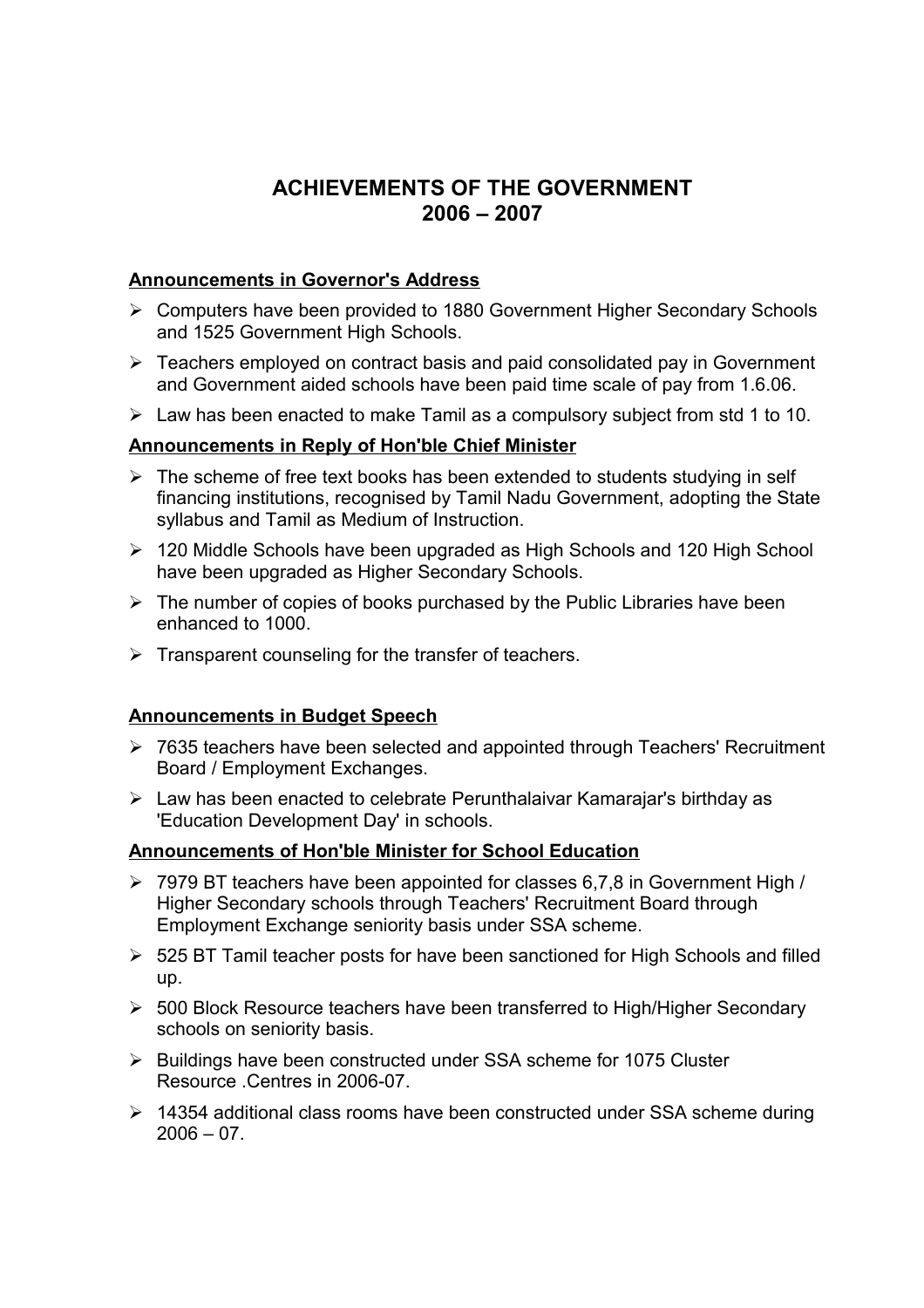207 Part time and village librarians in Public Libraries Department who have completed 5 years of service in consolidated pay have been brought into regular time scale of pay as Grade III librarian.

### **PART-II SCHEMES**

- $\triangleright$  Computers with accessories have been supplied to 100 Assistant Elementary Educational Offices.
- $\triangleright$  Office buildings have been constructed to 4 District Elementary Educational **Offices**
- $\triangleright$  Office buildings have been constructed to 5 Assistant Elementary Educational Offices.
- $\triangleright$  Vehicles have been provided to 8 District Educational Offices.
- $\triangleright$  Science Equipments have been provided to 50 High Schools and 100 Higher Secondary Schools.
- $\triangleright$  Teaching Appliances have been provided to 50 High Schools and 75 Higher Secondary schools.
- Library facilities have been provided to 120 Higher Secondary Schools and 100 High Schools.
- $\triangleright$  Special training has been imparted to the students studying in X and XII std in 5 educationally backward districts.
- ▶ Connemara Public Library Building has been renovated

### **2007-2008**

### **Announcements in Budget Speech**

- $\geq$  100 middle schools have been upgraded as High Schools and 80 High Schools have been upgraded as Higher Secondary Schools.
- $\triangleright$  Location for State Modern Library has been identified and construction work is to be started.
- $\triangleright$  Examination fee has been abolished for 10th and 12th std tamil medium students.
- $\triangleright$  Activity Based Learning have been introduced in all schools from 1 to 4th standards.
- $\triangleright$  Special training has been imparted to the students belonging to 8 Educationally backward Districts

### **Announcements of Hon'ble Minister for School Education**

- $\triangleright$  The ratio for the direct recruitment and promotion for Assistant Elementary Educational Officers has been fixed as 30:70
- $\triangleright$  The process of filling up of 13683 teachers posts in Elementary Education Department and School Education Department is nearing completion.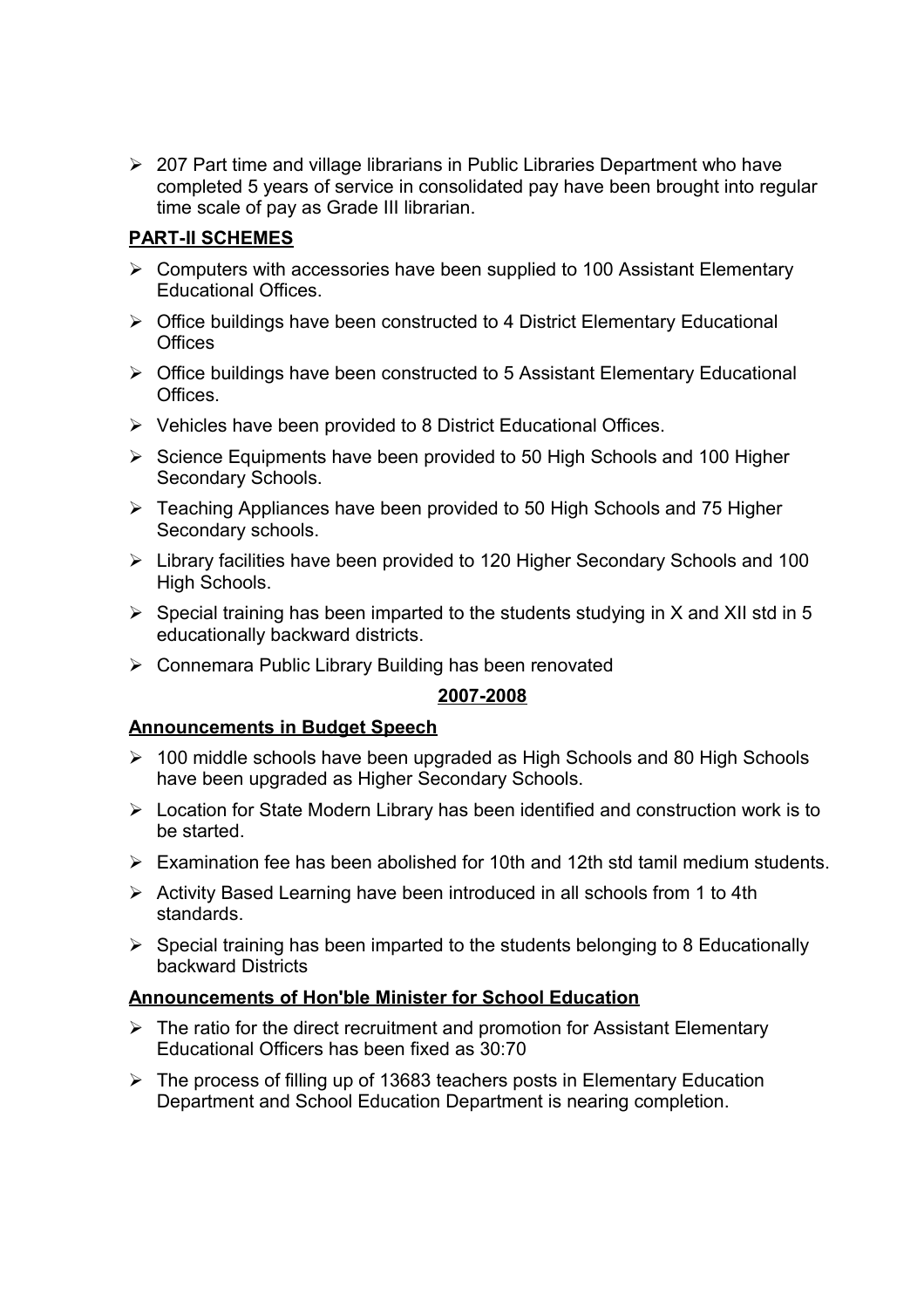- $\triangleright$  Secondary Grade teachers having graduation in Commerce and Economics with B.Ed. qualification have been given promotion as BT teachers and middle school Head Masters.
- $\triangleright$  Work is under process for establishing State Institute of Educational Management and Training (SIEMAT) for imparting management training to the staff of School Education Department.
- $\triangleright$  As part of NABARD Bank's assistance Rs.50 crores has been released for providing buildings, drinking water facilities, laboratories, toilets, compound walls and furniture to 443 Government High / Higher Secondary Schools and the work is in progress.
- $\triangleright$  Benches / Tables for students and tables / chairs for teachers have been provided thro' TANSI to 15845 classrooms in 1583 Government High/ Higher Secondary **Schools**
- $\triangleright$  Action has been taken to provide computers and accessories to 1000 Government High/Higher Secondary Schools.
- Rs.2000/- cash prize has been awarded through Parent Teachers' Association to those High/Higher Secondary Schools, achieved 100% pass ratio.
- $\triangleright$  Yoga training is being given to students.
- $\triangleright$  'Life Skill Education' is being taught to students.
- Best teachers award has been enhanced from Rs.2000/- to Rs.5000/-
- $\triangleright$  School Improvement conference have been conducted in 8 Districts.
- $\geq 5$  additional posts of Inspector of Matriculation Schools have been created.
- $\triangleright$  Rs.20.21 crores have been provided to DTERT for buildings in service training research and purchase of books and computers.
- $\triangleright$  A separate District Institute of Education and Training has been established exclusively for Dharmapuri District.
- An ad-hoc rule has been framed for Directorate of Teacher Education, Research and Training.
- $\geq$  76 new Libraries have been opened.
- $\triangleright$  Book Exhibitions have been conducted in Madurai and Coimbatore Corporations
- $\geq$  27 Part-time Librarians appointed through Employment Exchanges who have completed 5 years of service have been appointed as Village Librarians.
- Library Improvement Conferences have been conducted in Coimbatore, Theni and Trichy.
- $\triangleright$  Computers have been installed for the use of readers in 30 District Central Libraries. Internet sections have also been established.
- $\geq$  12 lakhs students have been benefited under Summer Camps organized by Sarva Shiksha Abhiyan.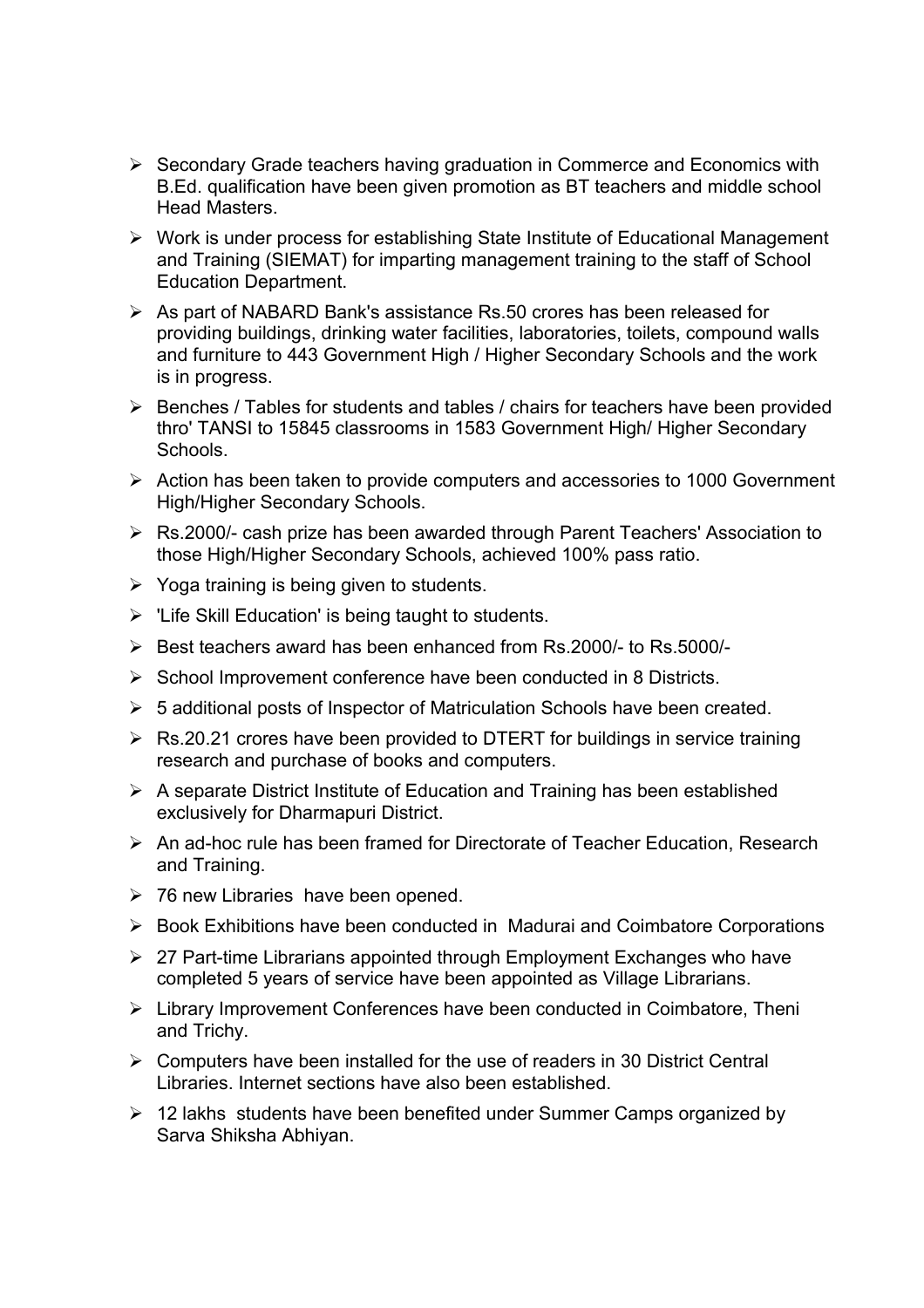### **PART-II SCHEMES**

- $\triangleright$  School Education Department of Secretariat has been computerized.
- $\triangleright$  Office building has been constructed for District Elementary Educational Office, Madurai.
- $\triangleright$  Office buildings have been constructed for 5 Assistant Elementary Educational Offices.
- $\triangleright$  Computers with accessories have been supplied to 100 Assistant Elementary Educational Offices.
- $\triangleright$  Science Equipments have been provided to 100 High and 100 Higher Secondary Schools.
- Teaching appliances have been provided to 100 High and 100 Higher Secondary **Schools**
- Language teaching laboratories have been established in 130 High and Higher Secondary Schools.
- Language Teaching Laboratories have been established in DTERT and DIETs.
- $\geq 7$  Jeeps have been provided to the Directorate of Matriculation Schools and the Office of the Inspector of Matriculation Schools.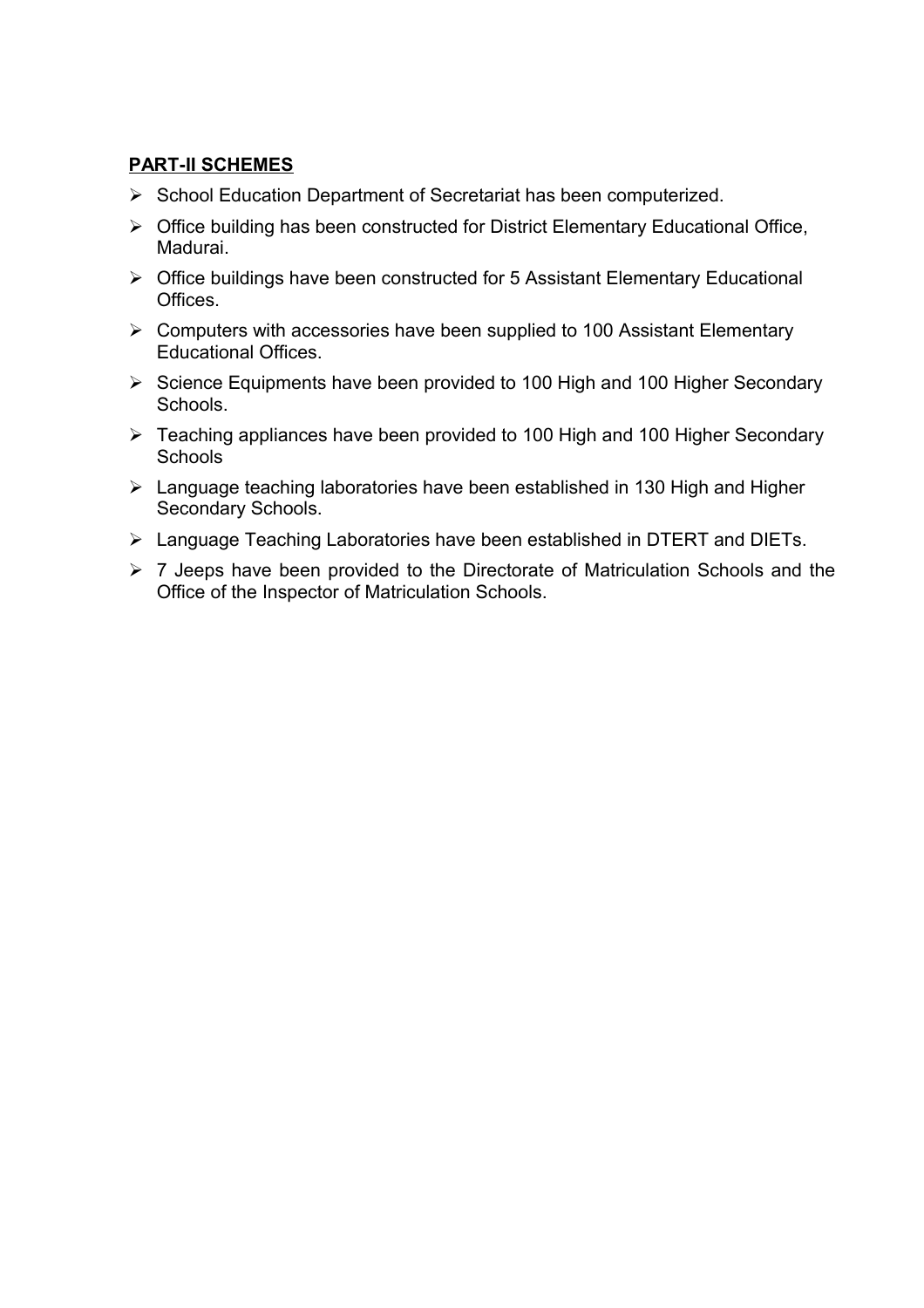# **POLICY AND SCHEMES**

## <span id="page-11-0"></span>**1.ELEMENTARY EDUCATION**

Education is an important component in the process of human development. Planned efforts have been made from time to time to improve education. Tamil Nadu Government has made concerted efforts to bring education within the reach of all, and to build not only a literate society, but also a skilled and technologically capable labour force.

The state has a policy objective of universal elementary education through the enrolment and retention of all children in the age group of 6 – 14. The State shall provide free and compulsory education to all children of the age of six to fourteen years in accordance with Article 21 of the Constitution of India. The Compulsory Education Act is already in force to achieve this constitutional obligation with a missionary zeal. The State Government have taken concrete steps and a series of initiatives to provide Quality Education for All.

### **1.1. Vision and Mission**

The objectives of the Plan for Elementary education are

- 1. to achieve universal enrolment and retention
- 2. to ensure education of desirable quality
- 3. to concentrate on the child's overall emotional, social and physical development along with cognitive skills
- 4. to reach the un-reached and to ensure social inclusion
- 5. to improve the basic amenities in all schools
- 6. to bridge all gender and social gaps in elementary education.

### **1.2. Opening of new Primary and Middle schools**

| Year    | <b>Primary</b><br><b>School</b> | <b>Middle</b><br><b>School</b> |
|---------|---------------------------------|--------------------------------|
| 2006-07 | 126                             | 234                            |
| 2007-08 | 210                             |                                |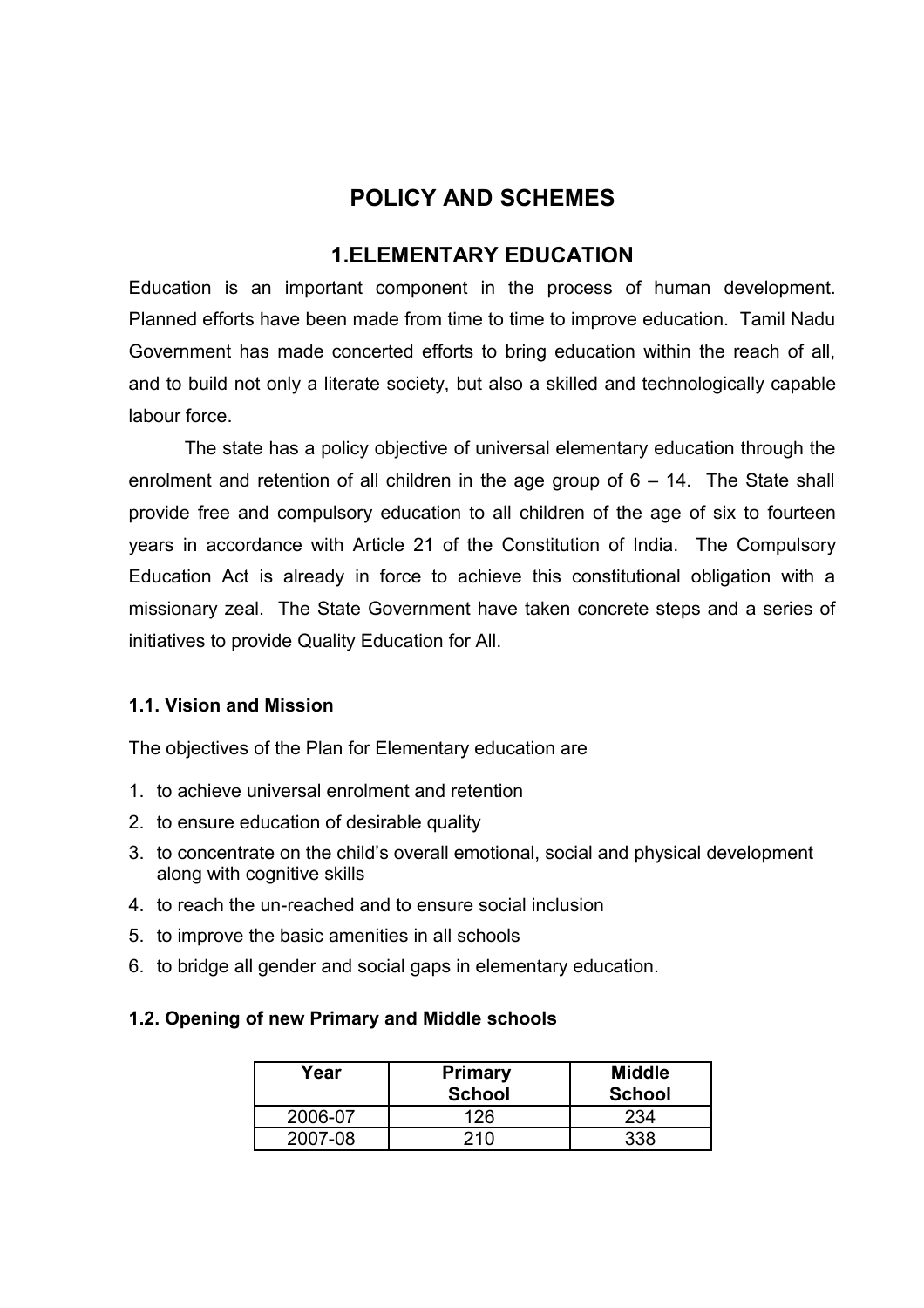### **1.3.Appointment of Teachers**

Government gave priority for filling up of posts of teachers and ordered filling up of all vacancies of Secondary Grade and BT posts during the year 2007–2008. As decided already, all eligible secondary grade assistants with BT qualifications in Science, Maths and English will be promoted as BT assistants.

#### **Welfare Schemes**

The Government, based on the conviction that a child's development is linked with social progress, have implemented several welfare schemes for the benefit of school children.

#### **1.4. Free Noon Meal Scheme**

Tamil Nadu has been the pioneer in introducing the Noon Meal Scheme. The children are now given three eggs per week along with the Noon Meal from July  $15<sup>th</sup>$ 2007, the Birthday of Perunthalaivar Kamarajar.

#### **1.5. Free Supply of Text Books**

The scheme of free supply of Text Books to the children from I to VIII Std studying in Government, Local Body, Aided and Self-financing recognized schools adopting State syllabus irrespective of enrolment in Noon Meal Programme is being implemented.

#### **1.6. Free Supply of Uniforms**

For the welfare of the students studying in Primary and Middle Schools, the State has introduced free supply of uniforms to the students enrolled in the noon meal scheme.

#### **1.7. Free Bus Passes**

The free Bus Pass scheme is being implemented covering students from Standard I to XII studying under the State Board Syllabus has made access to schools easy.

### **1.8. Assistance for distress relief**

Under the scheme to provide relief to the students in distress, a sum of Rs. 50,000/- per student is provided to students studying in Government or Aided schools from  $1^{st}$  to  $8^{th}$  Standard, whose earning parent (either father or mother) is dead or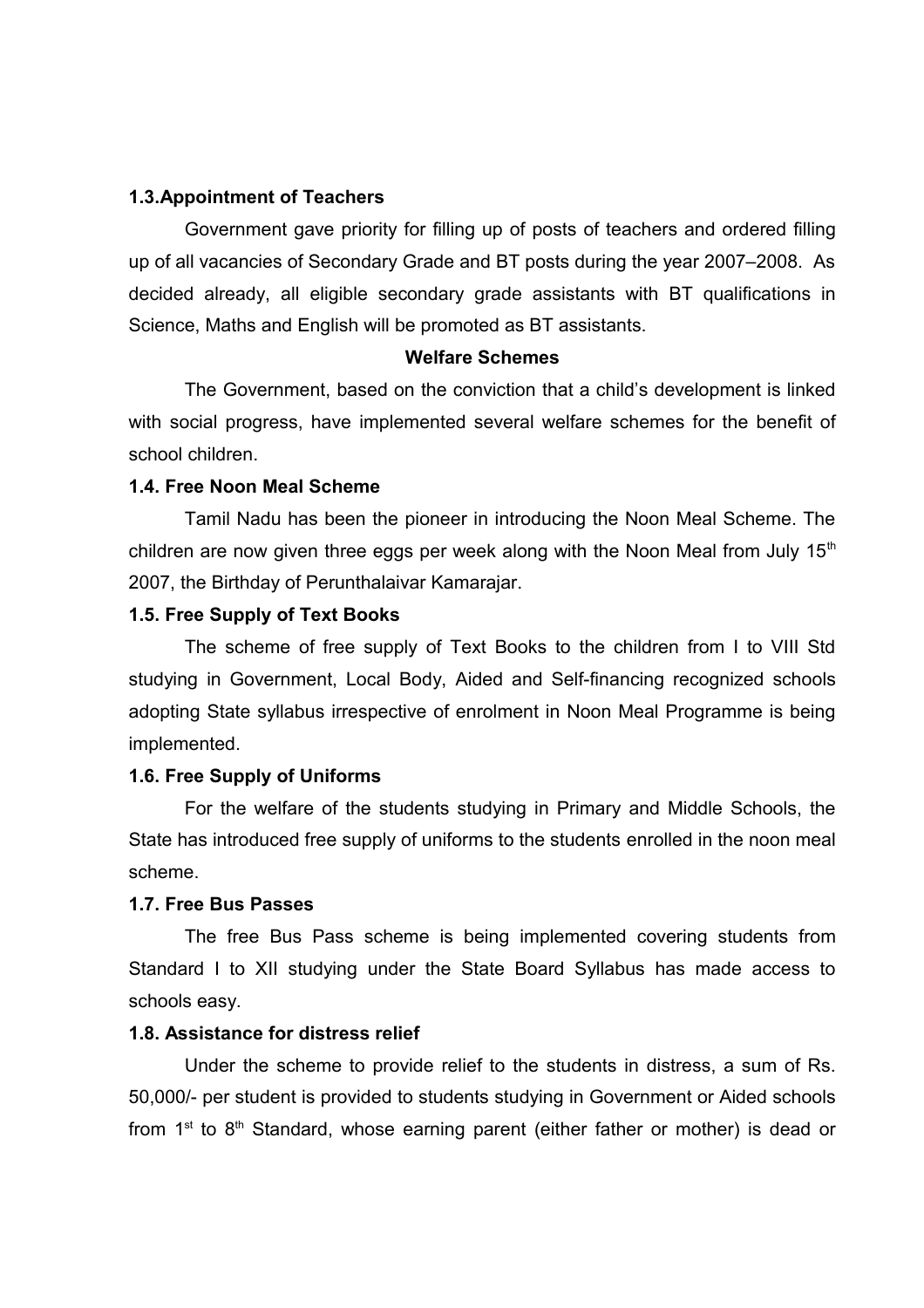permanently disabled. The amount is deposited in the name of the student and interest from the above deposit is utilized to meet the student's educational expenses.

### **1.9. Mobile Library**

To enhance the productive effects of schooling through the reading habit, books are distributed through mobile libraries in collaboration with the Directorate of Public Libraries.

#### **1.10. Best School Award**

With a view to promote excellence, three best schools are selected in every district for the Best School Award. The parameters for selection are

- Increase in enrolment with special reference to SC/ST or Girl Children.
- ❖ Increase in the Retention Rate.
- ❖ Increase in Completion Rate.
- Decrease in Drop Out Rate.
- Parent Teacher Association Activities.
- ❖ Enlisting Community Participation.
- $\cdot$  Introduction of innovative practices both in scholastic and non-scholastic areas for the all round development of the child.

#### **1.11. Quality of Elementary Education**

Improving the quality of elementary education is one of the thrust areas for the Eleventh Plan. Having achieved near universal enrollment and retention in the primary sector, the challenge lies in making the teaching learning process more effective and child friendly. The second thrust area is to "reach the unreached" like out-of-school children, children with special needs, girl children and SC/ST children.

Tamil Nadu has the country's highest student enrolment rate in primary (upto V Standard) and upper primary level (upto VIII Standard) education, as per a recently released study by the Associated Chambers of Commerce and Industry of India (ASSOCHAM).

The drop-out rate in primary and upper primary schools in Tamil Nadu was also among the lowest in the country. According to the study, Tamil Nadu recorded close to 100 percent Gross Enrolment Ratio (GER) at primary and Upper Primary levels. The study was based on 2007 estimates.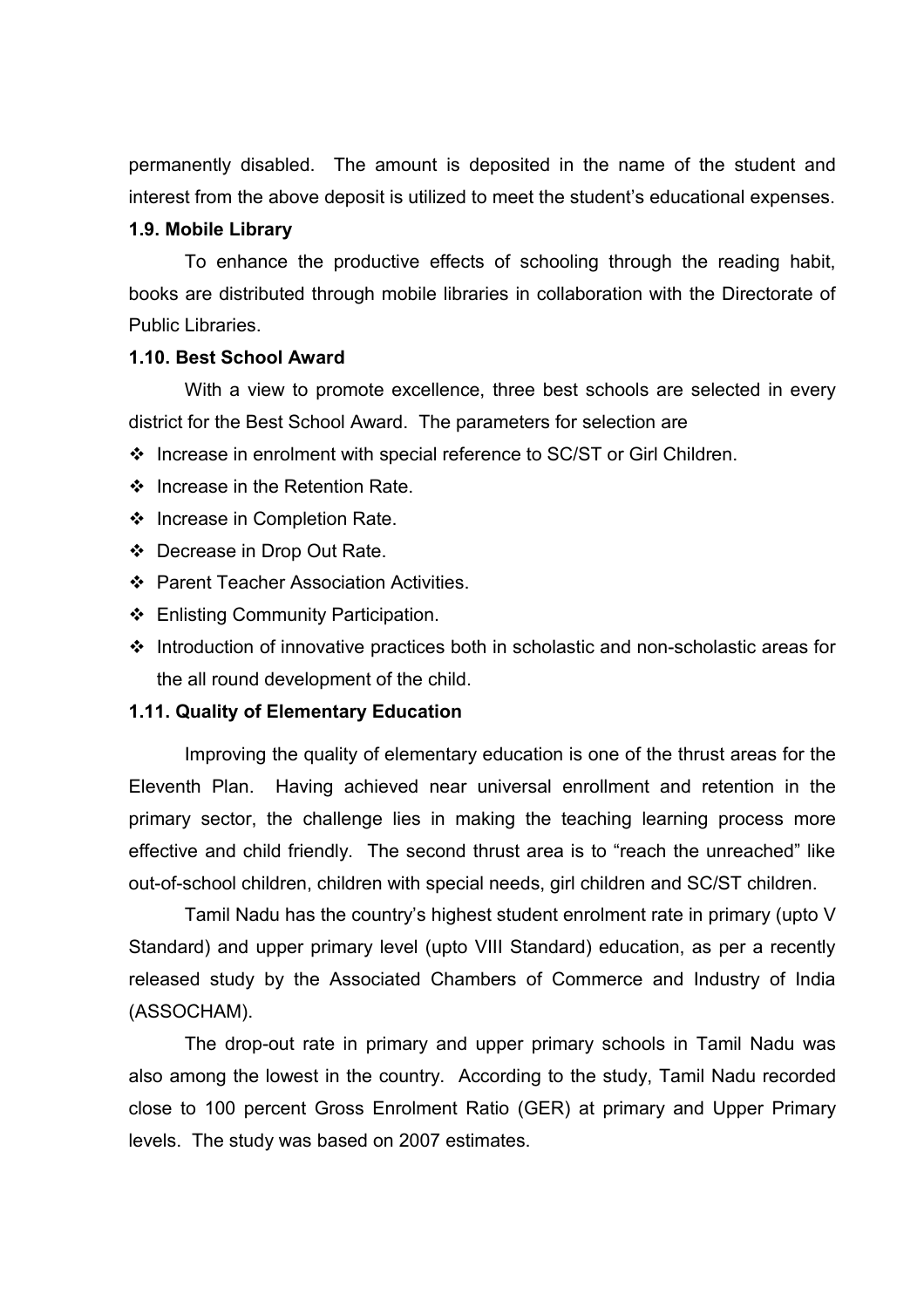Tamil Nadu's high enrolment statistics were mainly a result of the number of welfare schemes that the State Government had introduced. Tamil Nadu is the only State where every thing is provided free of cost for the children, from textbooks and uniforms to meals. These schemes have made a huge impact on enrolment. Primary schools have also significantly improved in the last two years. This Government has given greater accessibility to all students by starting new schools within a one-km radius.

Activity-Based Learning (ABL) had also helped to change the class room environment from teacher centric atmosphere to student centric atmosphere. The enrolment of girls in primary schools had also substantially increased as a result of schemes such as the Kasturba Gandhi Balika Vidyalaya (KGBV) initiative that provides a residential school with boarding facilities for girls. This KGBV scheme has been a boon to girls students who discontinued their studies for various socio economic reasons.

### **Sarva Shiksha Abhiyan**

With a view to universalizing elementary education the scheme "Education to all" (Sarva Shiksha Abihyan) was launched in all the districts. Covering classes I to VIII with the main objective of increasing the enrolment and retention of children in the age group of 6-14 to 100%. The inputs of SSA has provided success in arresting the problem of dropouts. The implementation of this scheme has provided significant insights into the pedagogical aspects, teacher training, particularly the in-service training, institution's capacity building, adequate attention to education of girls and those belonging to special groups with thrust on quality in all aspects of educating including curriculum, child centred activities and effective teaching learning strategies. It aims to provide useful and relevant Elementary Education to all children in the age group 6-14 by 2010.

#### **1.12. Objectives of SSA**

- 1. Universal Access
- 2. Universal Enrolment
- 3. Universal Retention
- 4. Achievement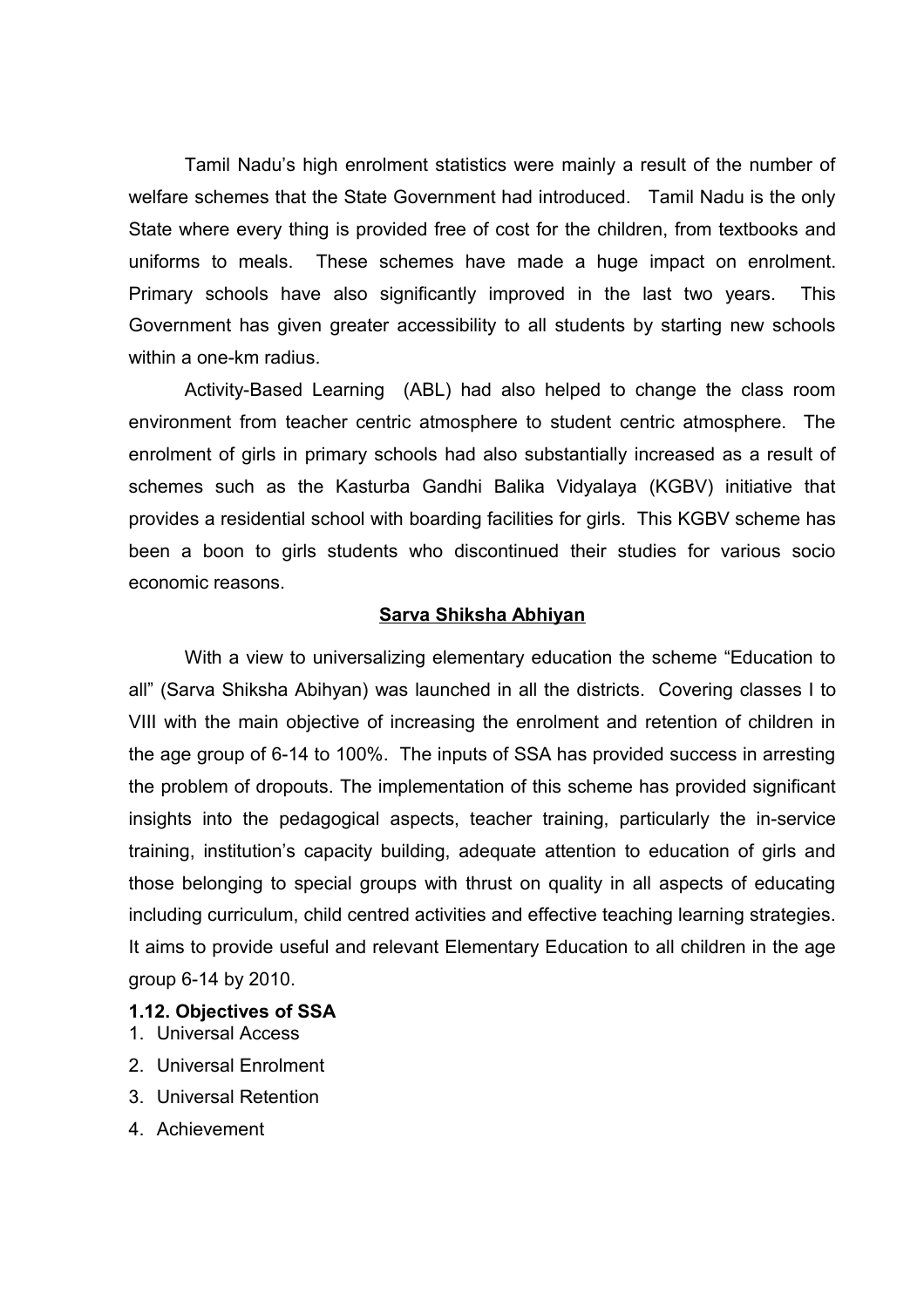### 5. Equity.

### **1.13. Access:**

Towards ensuring 100 % access of primary as well as middle schools to all habitations as many as 1610 new primary schools have been opened and 3362 primary schools have been upgraded into upper primary schools since the scheme was started.

### **1.14. Enrolment and Retention**

The State, with concerted efforts, has achieved enrolling all school age children to a great extent. In the primary classes, the Net Enrolment Rate (NER) has increased to 99.39%. In the upper primary classes, the NER has reached 98.62%. The interventions of Sarva Shiksha Abhiyan has reduced the Dropout rate at Primary level to 1.40% as against the Drop out rate of 1.91% last year (2006-2007). The dropout rate at the upper primary level has declined to 2.04% as against 4.08% recorded last year. It is significant to note that the dropout rate of girls is marginally lower than that of boys at upper primary level.

As per the Household survey 2001, there were 5.74 lakh Out of School Children in the State. The number of out-of-school-children has been substantially reduced during the last six years and the target of Out-of-School Children for the ensuing year is 86,414 only for all the districts.

Infrastructure facilities like classroom buildings, toilet and drinking water facilities have been provided based on the need under Sarva Shiksha Abhiyan.

### **1.15. Achievement**

*Activity Based Learning(ABL) Methodology* is being implemented in 37486 primary schools. Active Learning Methodology is being implemented in 6,7 & 8 classes in all schools. in both these methodologies, children are enabled to actively participate in their own learning process with the teacher playing the role of a facilitator. These innovative teaching learning strategies have improved the quality of education in primary and upper primary schools.

### **1.16. Achievements during 2007-08**

New Primary and Middle Schools: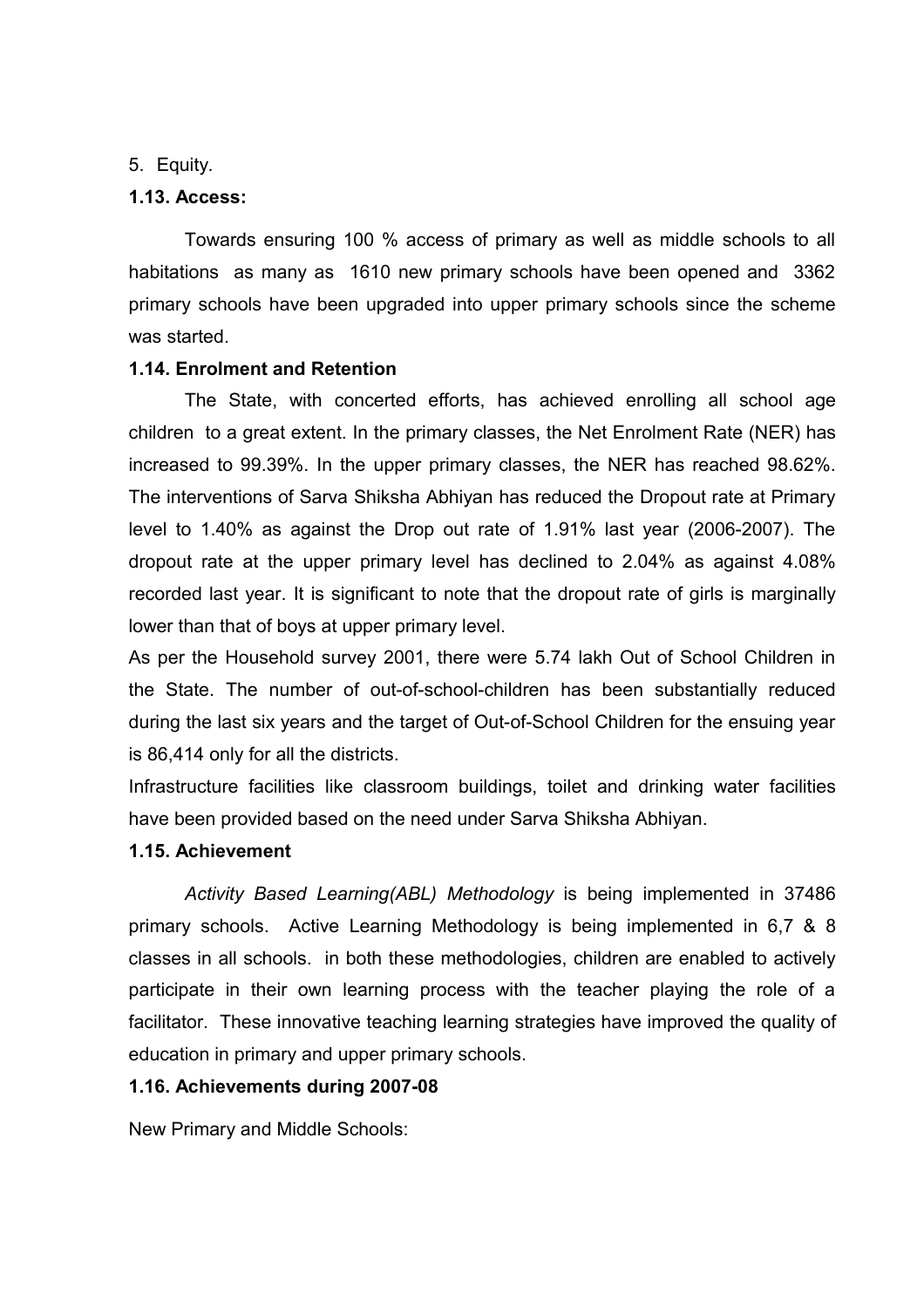- $\div$  210 new primary schools have been opened with 420 posts of teachers.
- 338 primary schools have been upgraded as middle schools with 1256 posts of teachers.
- Early Childhood Care and Education (ECCE):
- Learning materials worth Rs.1,000 each supplied to the 6870 centres.
- Joint training to 40,380 Anganwadi workers, teachers, health workers and Village Education Committee (VEC) members.

Out of School Children:

 84,000 Out-of-school children have been enrolled in Regular schools, Education Guarantee Scheme (EGS), Residential Camps and Alternative Innovative Education Centres through innovative strategies.

Inclusive Education for the Disabled (IED)

- Target for Inclusive Education for the Disabled Programme is 1,18,019 children; 16,224 children covered under home-based training with the active participation of 42 NGOs.
- 433 Medical camps conducted covering all blocks. Provision of assistive devices to 19,491 children; Corrective surgery for needy children every year; 1373 surgeries done in 2007-2008 alone.
- 404 Resource Centres established for Children with Special Needs (CWSN).
- 356 Day care centres are functioning catering to the needs of 3882 disabled children.

**Training** 

- $\cdot$  In-service training to 2 lakh teachers planned and conducted every year.
- Computer Training to 13,925 Teachers are given
- Training to 1.9 lakh Village Education Committee members every year.

National Programme of Education for Girls at Elementary Level (NPEGEL) and Kasturba Gandhi Balika Vidhyalaya (KGBV)

- National Programme of Education for Girls at Elementary Level (NPEGEL) programme implemented in 37 blocks in 11 districts; 937 Model Cluster schools established.
- 53 Kasturba Gandhi Balika Vidhyalaya (KGBV) Residential schools catering the needs of 2,761 Out of School girls in the age group of 10-14 years are functioning.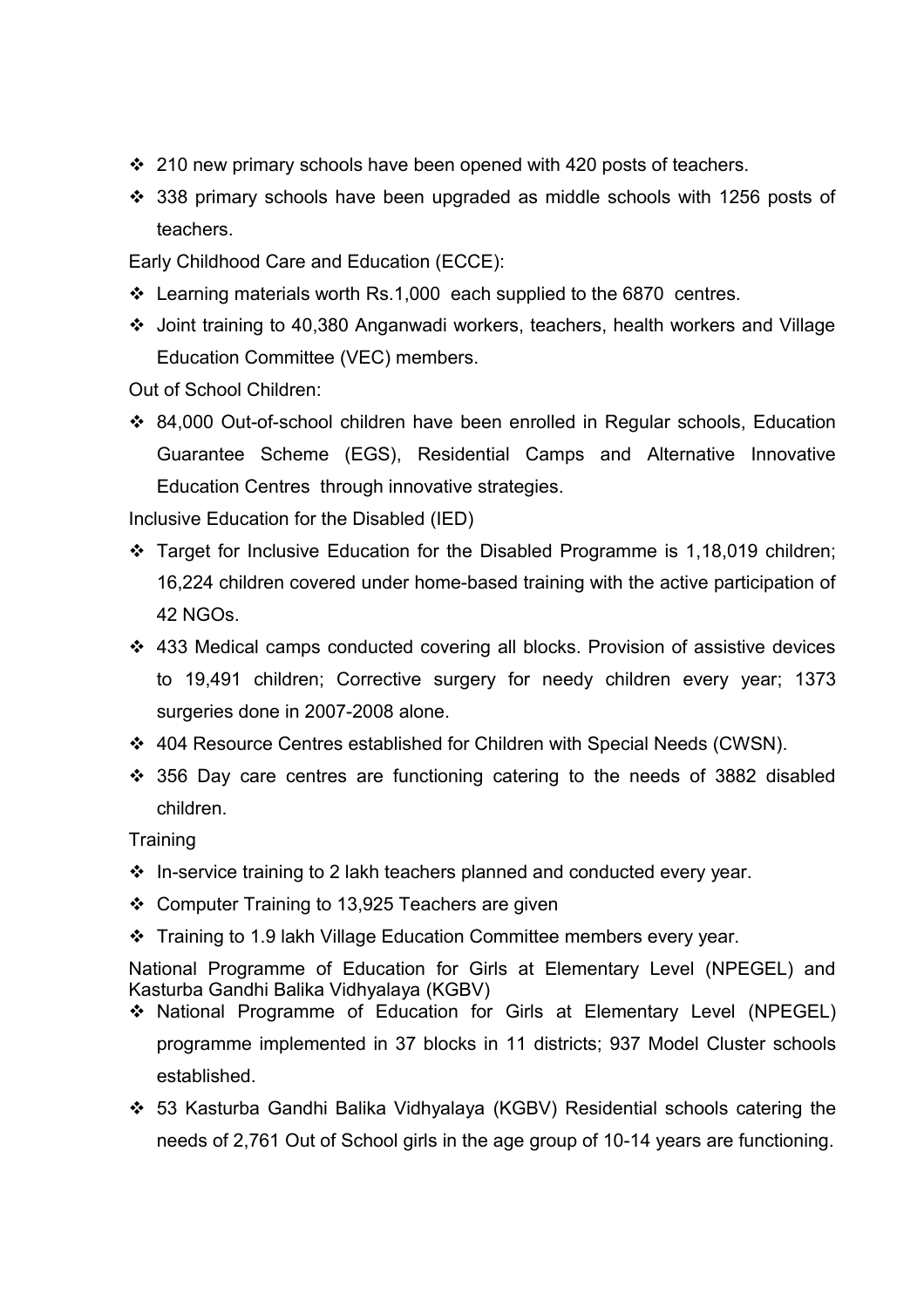# Action Plan for 2008-09

**Grant** 

- 92,545 Primary and 1,17,109 upper primary teachers will be given Teaching Learning Material grant @ Rs.500 each
- 37,714 primary schools and 14,353 upper primary schools will be given school grant @ Rs.5000/- and Rs.7000/- respectively.
- 24,349 primary schools and 10874 upper primary school to be benefited by the Maintenance grant @ Rs.5,000 upto 3 classrooms and Rs.10,000 for more than 3 classrooms.
- Teaching Learning Equipment grant @ Rs.50,000 to newly upgraded middle schools.

Early Childhood care and Education & Computer Aided Learning

- Joint training to 45,289 Anganwadi workers
- $\cdot$  Learning materials are to be supplied to 9,545 centres

### Out-of-School-children

 Bridge courses and Residential camps will be conducted to cover 86,414 out of school children.

Inclusive Education for the Disabled (IED):

- $\cdot$  Inclusive Education for the Disabled programme for 1,14,752 children
- Life Skills and Vocational training to 5,000 disabled children
- Medical camps in each block; Assistive devices and corrective surgery for the needy children.
- $\div$  Training to 57,454 teachers and special educators
- 352 Day Care centres

### **Training**

 2,09,654 Teachers in primary and upper primary schools will be given In-service Training for quality improvement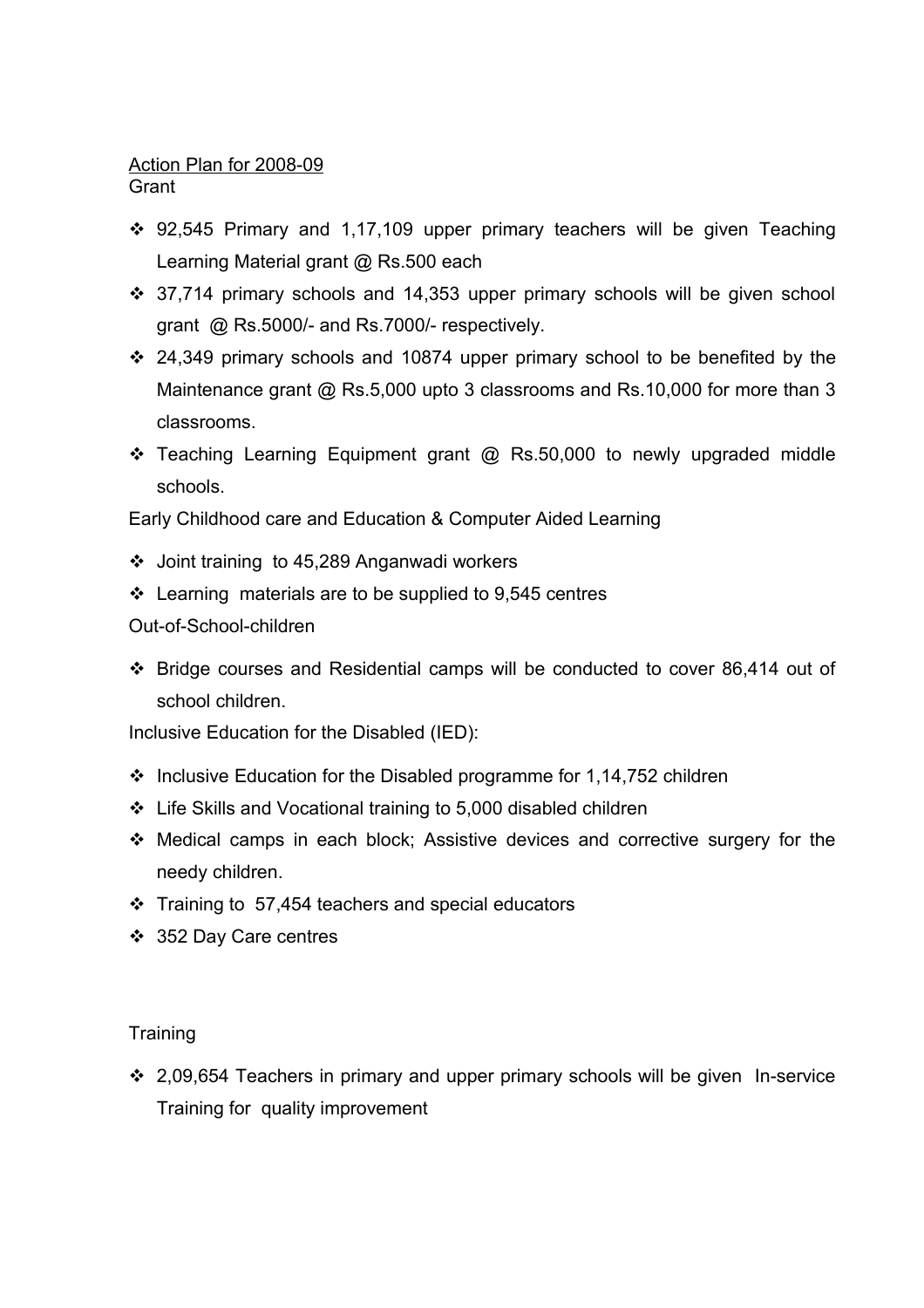- 16,232 Village Education Committee Members will be trained on the implementation strategies of the Project
- Capacity building Training to 5,102 Project personnel
- \* English Communication skill improvement training to upper primary children using Hello English CD from RIE Bangalore
- Computer Training to 3,600 teachers

National Programme of Education for Girls at Elementary Level (NPEGEL) and Kasturba Gandhi Balika Vidhyalaya (KGBV)

- Vocational Training
- $\div$  Remedial classes to girls for learning Mathematics.

Intervention to 2,850 out-of-school girls in the age group of  $10 - 14$  years in 53 KGBV Residential schools.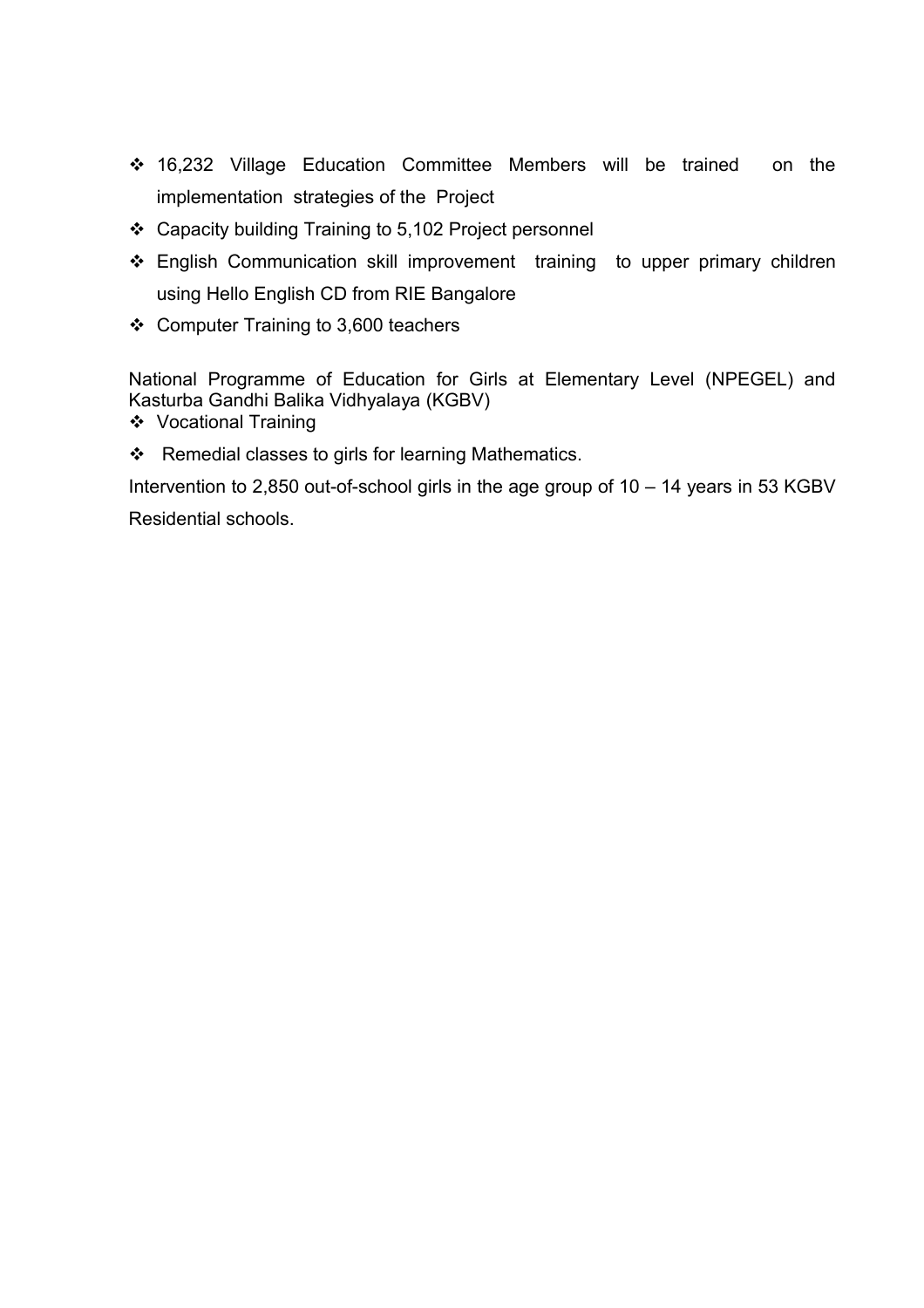## <span id="page-19-0"></span>**2. SECONDARY EDUCATION AND HIGHER SECONDARY EDUCATION**

### **2.1.Objectives**

The main objective of the State in respect of secondary education is universalisation of access to and improvement in quality of secondary education. Providing high quality education to all adolescent girls and boys is the urgent need of the hour.

The objectives envisaged during 2008-09 in respect of Secondary Education are:

- 1. to increase the availability of secondary school in needy areas
- 2. to increase the enrolments in secondary education
- 3. to improve infrastructure facilities in high and higher secondary schools
- 4. to enhance the quality of classroom teaching by improving the skills of the teachers
- 5. to develop language fluency and communication skills
- 6. to impart computer education.

### **2.2.Strategies**

The strategies to be adopted to achieve the above objectives of secondary education are by establishing new secondary schools in underserved areas, carrying out special enrolment drives, improving need based infrastructure facilities by availing the financial resources through funding agencies like NABARD, using computer aided techniques and e-learning equipments for improving the quality of the teachinglearning process, improving pre-service and in-service training facilities, giving special emphasis for the vulnerable sections of the society and expanding welfare schemes.

### **2.3.Incentive based schemes**

1. The Government of Tamil Nadu prepares standardized text books and supplies free of cost to all the students enrolled from standards  $1<sup>st</sup>$  to  $12<sup>th</sup>$  in the Government Schools, Government Aided Schools and students studying in state board syllabus in Tamil medium in the self financing schools. Tamil Text books are supplied free of cost to the students from  $1<sup>st</sup>$  std to  $12<sup>th</sup>$  std in Matriculation Schools. In the financial year 2008 – 2009 a sum of Rs.54 crores has been allotted for this scheme.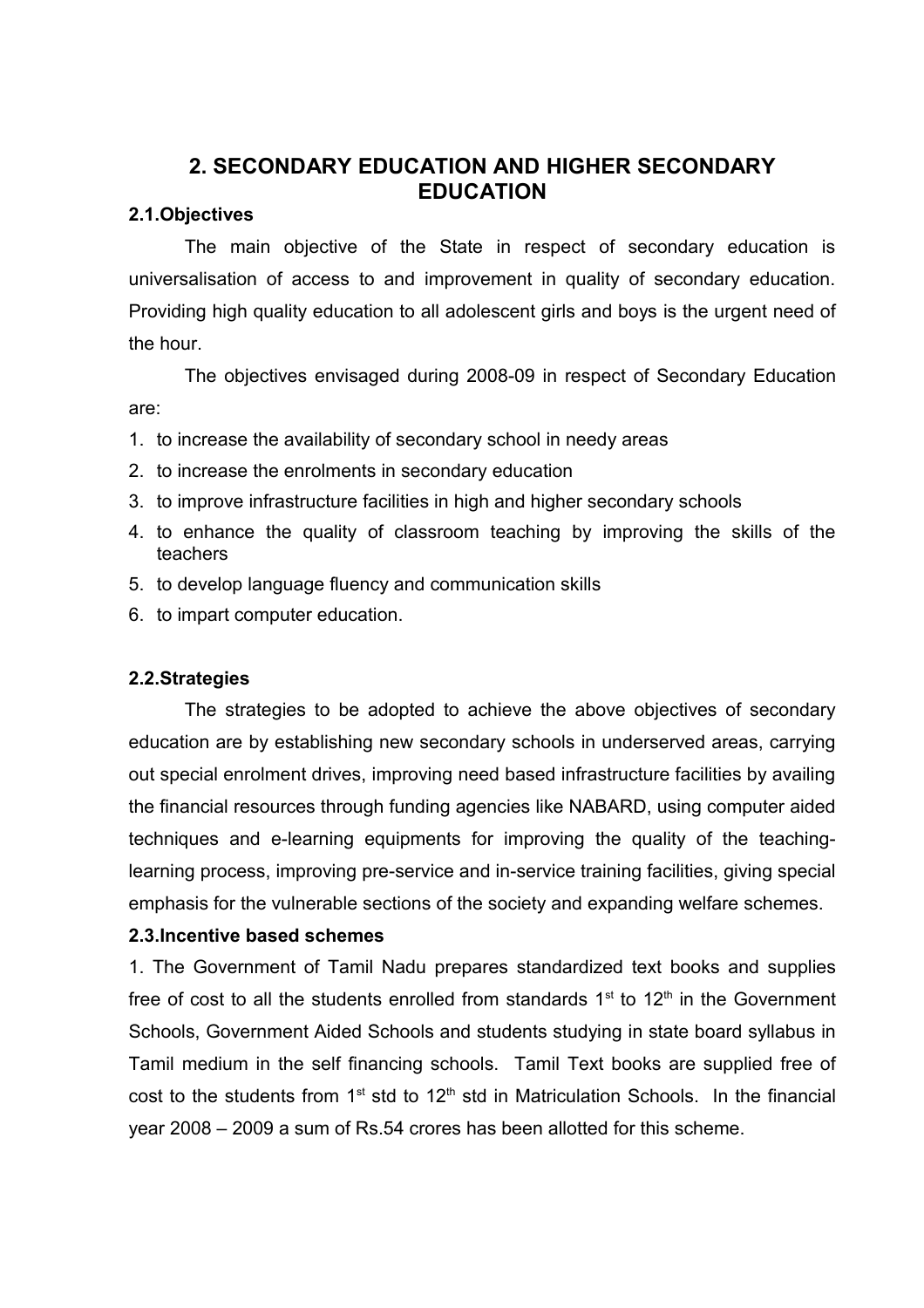2. Free bicycles are being distributed to students studying in XI std as an incentive to continue their education.

3. The scheme of providing free or concessional bus passes to students is being implemented at a cost of Rs.300 crores.

#### **2.4. Computer aided Language Laboratories**

There is a compelling necessity to learn English well with a view to increasing employability. To develop English speaking skills of students, it is proposed to provide computer aided language laboratories to 500 Higher Secondary Schools during 2008-09 at a total cost of Rs.10.00 crore, by adding certain additional equipment to the existing computer laboratories.

### **2.5. Mathematical Laboratories**

With a view to improving the mathematical skills / numerical ability of students, Mathematical Laboratories will be established in 100 schools in the state from the academic year 2008 – 2009.

### **2.6. Improvement of facilities for Teaching Science**

Each high school and higher secondary school needs a science laboratory and the necessary equipment to facilitate the teaching of science. An outlay of Rs.50.00 lakhs is proposed to implement the scheme 100 Government High Schools during 2008-2009. A sum of Rs.90 lakhs has been allotted for providing laboratory equipment to 100 Higher Secondary Schools.

#### **2.7. Library Facilities**

Library facilities will be improved in 100 High Schools and 100 Higher Secondary Schools at a cost of Rs.40 lakhs in the year 2008-2009.

### **2.8. Provision of computers to Higher Secondary Schools**

Computer education plays an important role in enabling students to keep pace with scientific advancements and in helping to equip them to use modern technology. Computer Education was introduced in Government Higher Secondary Schools during the year 1999 – 2000.

1,880 Government Higher Secondary Schools and 1,525 High Schools have been provided with computers in the last two years. In the coming financial year,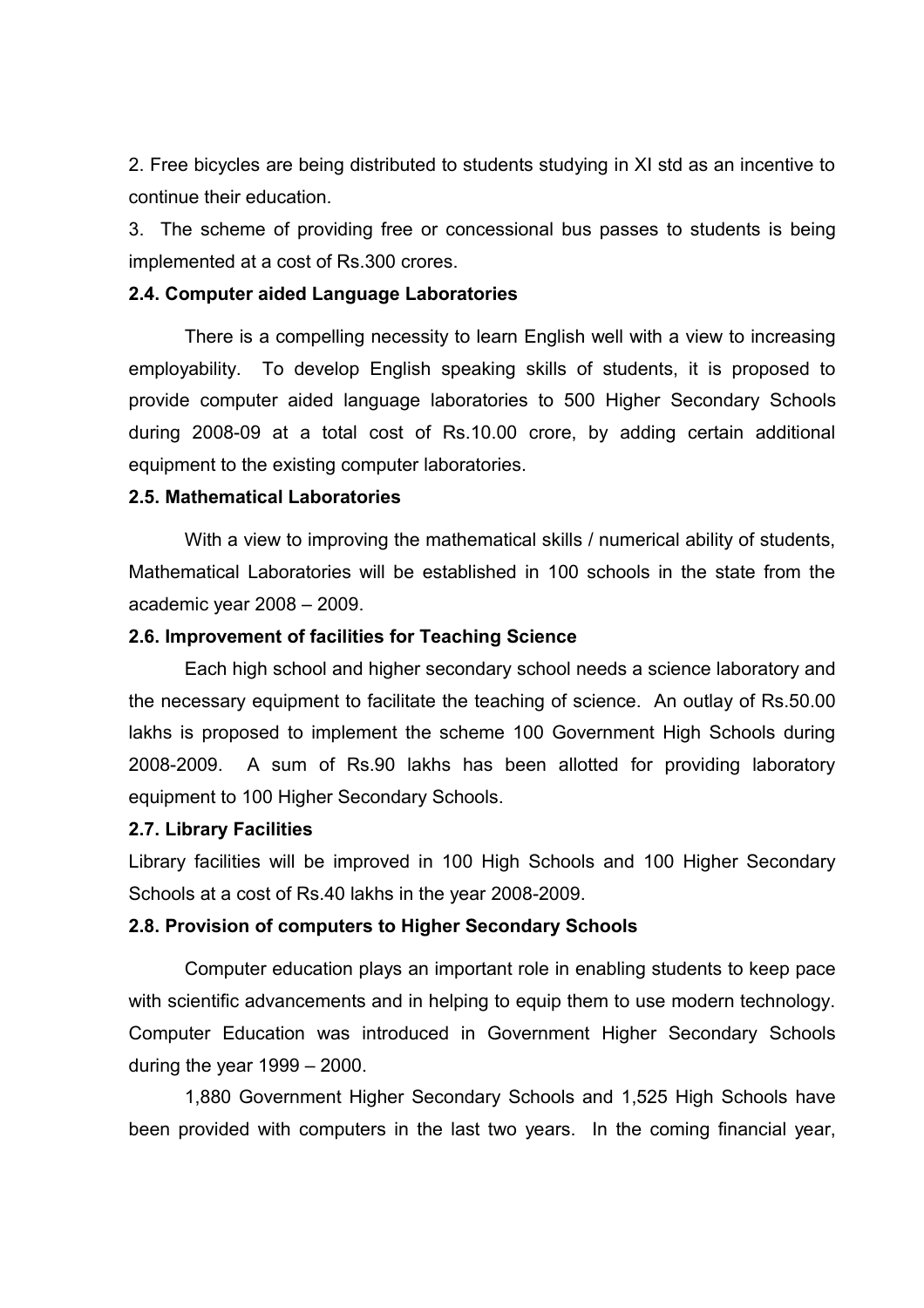computers will be provided to the remaining 100 Government Higher Secondary Schools and 606 Government High Schools. In addition in the first phase of the scheme for providing Computers to middle schools, 2200 out of the 6650 middle schools belonging to the Government and local bodies will be provided computers. A sum of Rs.71 crores has been allocated for 2008 – 2009 for this purpose. The Government will implement a scheme for providing computers as reward to 1,000 top ranking Tamil Medium students district wise in the X standard public examinations.

### **2.9. Opening of High Schools**

During the year 2006-2007, 120 middle schools were upgraded as to High Schools. In 2007-2008, 110 middle schools were upgraded to High Schools. In the academic year 2008-2009 100 middle schools will be upgraded to high schools.

#### **2.10. Opening of Higher Secondary Schools**

During the year 2006-2007 120 High Schools were upgraded as Higher Secondary Schools. In 2007-2008, 100 High Schools were upgraded to Higher Secondary Schools In the academic year 2008 – 2009, 100 High School will be upgraded to Higher Secondary Schools.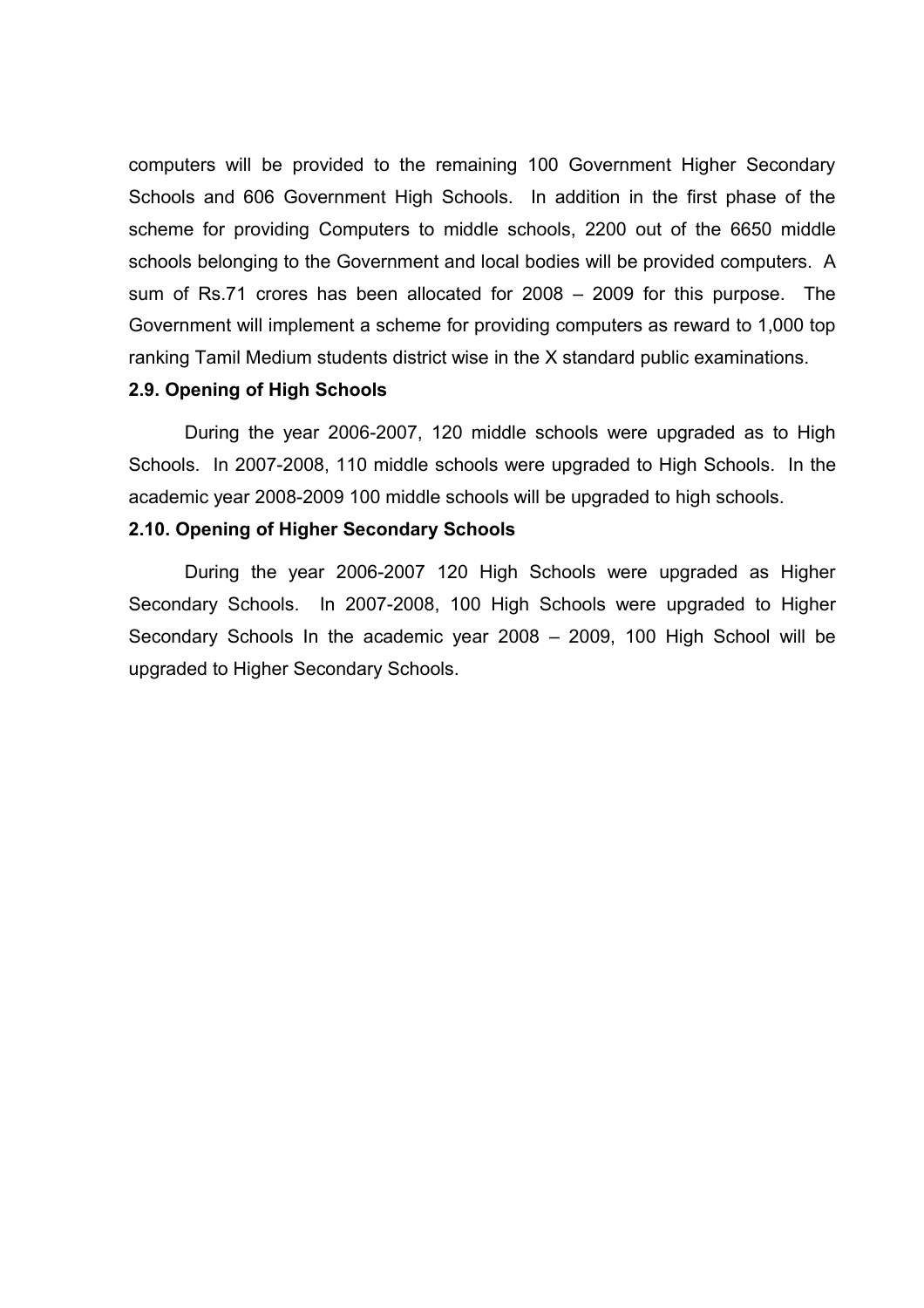#### **2.11. E-governance in School Education Department**

The Government has taken a leading step to introduce e-governance in School Education Department. A unique and comprehensive portal which will be great use of students, parents, teachers and the administration will be designed. The website will be launched and maintained by the Directorate of School Education. The comprehensive database will be developed and hosted in the website.

The website will facilitate the efficient and transparent administration in the School Education Department. The portal will also help interested donors to access information about the needs of various institutions to build public private partnership.

#### **2.12. Exemption from Payment of Examination Fees**

The Government have abolished the Public Examination fee for Xth and XIIth std students studying in Tamil Medium in all Government and Government aided schools.

#### **2.13. Abolition of Special Fees**

With a view to providing totally free education in Government and Government aided schools, the special fees ranging from Rs.33 to Rs.103 has been abolished from the academic year 2008 – 2009. 50 lakh students will benefit from the scheme.

### **2.14. Universal Secondary Education**

After having successfully achieved Universal Primary Education in our state, this Government will seek to achieve Universal Secondary Education with the objective of ensuring that every child in the state completes 10 years of schooling. The Government of Tamil Nadu has planned to Universalize the Secondary Education through the Centrally assisted programme called "Scheme for Universal Access and Quality at the Secondary Stage (SUCCESS)". The vision of this programme is to provide high quality Secondary Education to all girls and boys up to the age of 16 by 2015 and extend it to Higher Secondary Education for them up to the age of 18 by 2020. A sum of Rs.200 crores has been allotted in this budget as the state's share for this scheme.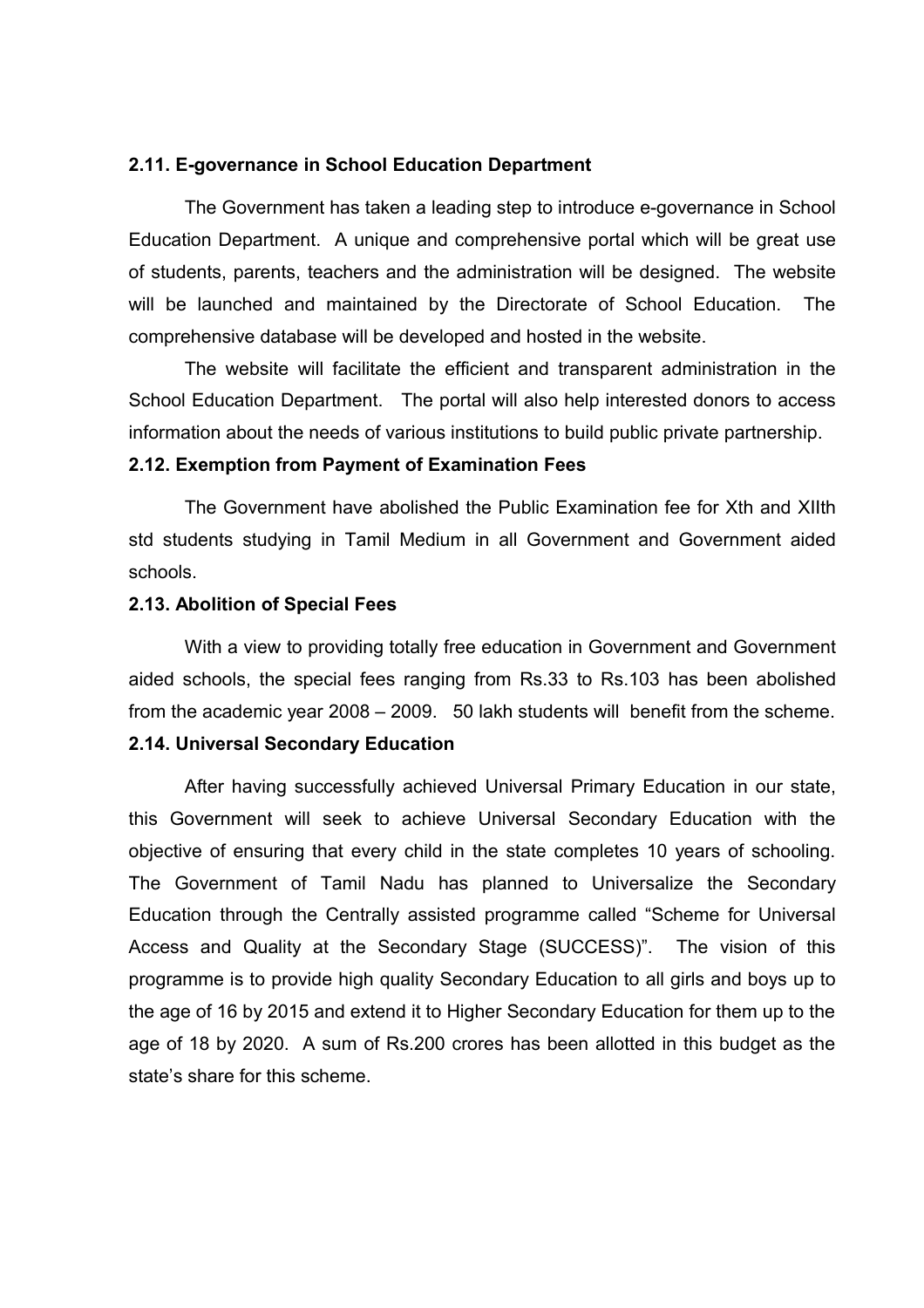### **2.15. Common School System of Education**

The Government is determined to build a progressive and equitable society through a common school system of education which will endeavour to provide quality education to all students studying in various schools functioning under the management and control of Government of Tamil Nadu through a uniformly designed curriculum, syllabus and textbooks, suitably devised examination system and student centric teaching learning practices. Works on preparation of the Curriculum, syllabus and textbooks for this purpose will be taken in this academic year itself (2008-09). The Uniform Education System will make Tamil Nadu a pioneer state in the Indian Sub-Continent in providing an equitable and quality education to the children belonging to the different sections of the society.

### **2.16. Integrated Education for the Disabled Children (IEDC)**

The Centrally Sponsored Scheme of Integrated Education for the Disabled Children seeks to provide educational opportunity for the Disabled children in Common Schools. Government of India provides 100% financial assistance to the Non Government Organisations implementing the scheme.

At present 14 organisations implement the scheme under the supervision of Chief Educational Officers in the state. There are 271 IEDC schools in Tamil Nadu. All the Resource Teachers working in IEDC are well qualified in special education for handling physically challenged children. They are looking after minimum 8 to 10 visually or hearing impaired students. Uniforms, Braille books and other special equipments are distributed to all disabled children.

#### **2.17. National Service Scheme**.

The aim of the National Service Scheme is to foster the virtues of leadership, self confidence, patriotism, and the attitude of doing social service..

The State and the Central Governments make financial allocation towards the N.S.S. scheme in the ratio of 7:5 A sum of Rs.269.50 lakhs has been allotted for this scheme during 2007-2008. At present 1780 units are functioning in the state with 89,000 students. The government is taking steps to continue this project as well as to extend this to other higher secondary schools which have not so far benefitted.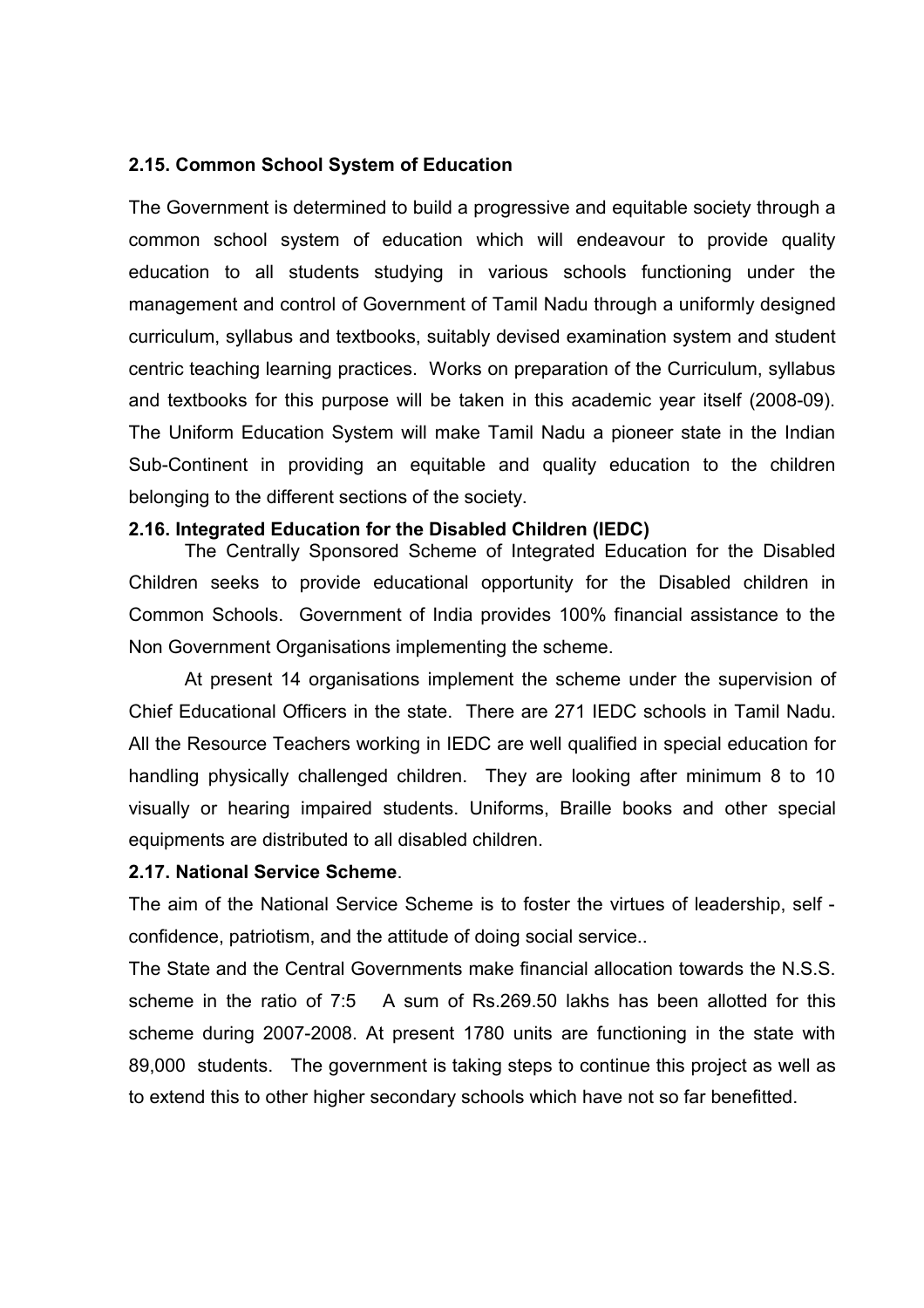### **2.18. Scouts And Guides**

The scouts and guides movement functions in 5845 schools of Tamil Nadu, 1,18,425 Boys and 59,287 Girls have been enrolled in this movement. They engage themselves in special activities like cleaning temple premises, planting trees, traffic regulation and First Aid. The practice of awarding ' Rajya Purashkar' title to outstanding Scout and Guides was introduced in 1998-99. The government has allotted Rs.5 lakhs for the Rajya Purashkar Award in the year 2007-2008.

### **2.19. Junior Red Cross Society.**

The Red Cross Society is functioning in most of the schools in Tamil Nadu. The District collector is the patron of the junior Red Cross Society . Teachers are trained as counsellors and students as volunteers. This movement is functioning in 5462 high/higher secondary schools in Tamil Nadu with 2,30,900 boys and 2,82,200 Girls.

### **2.20. Sports & Yoga**

A scheme is being implemented to conduct a battery of 5 Tests to identify the talents in children studying in Standards VI, VII, and VIII in all schools. With the help of the Youth Welfare and Sports Development Department this scheme identifies talented children who can compete at National and International level.

It is proposed to train physical education teachers in Yoga and in turn physical education teachers will train the students in Yoga practices.

The teaching of Yoga will be included in the Time table.

### **2.21. State Award For Teachers**

 Tamil Nadu Government have been giving the 'Best Teacher Award ' since 1960. From 1997, its name has been changed as "Dr. Radhakrishnan Award" and is given every year on the 5th of September.

 Selection is made from teachers under different managements. 344 teachers from primary, middle, high and higher secondary schools, Matriculation, Anglo-Indian and Social defence schools were selected for this award for 2007- 08.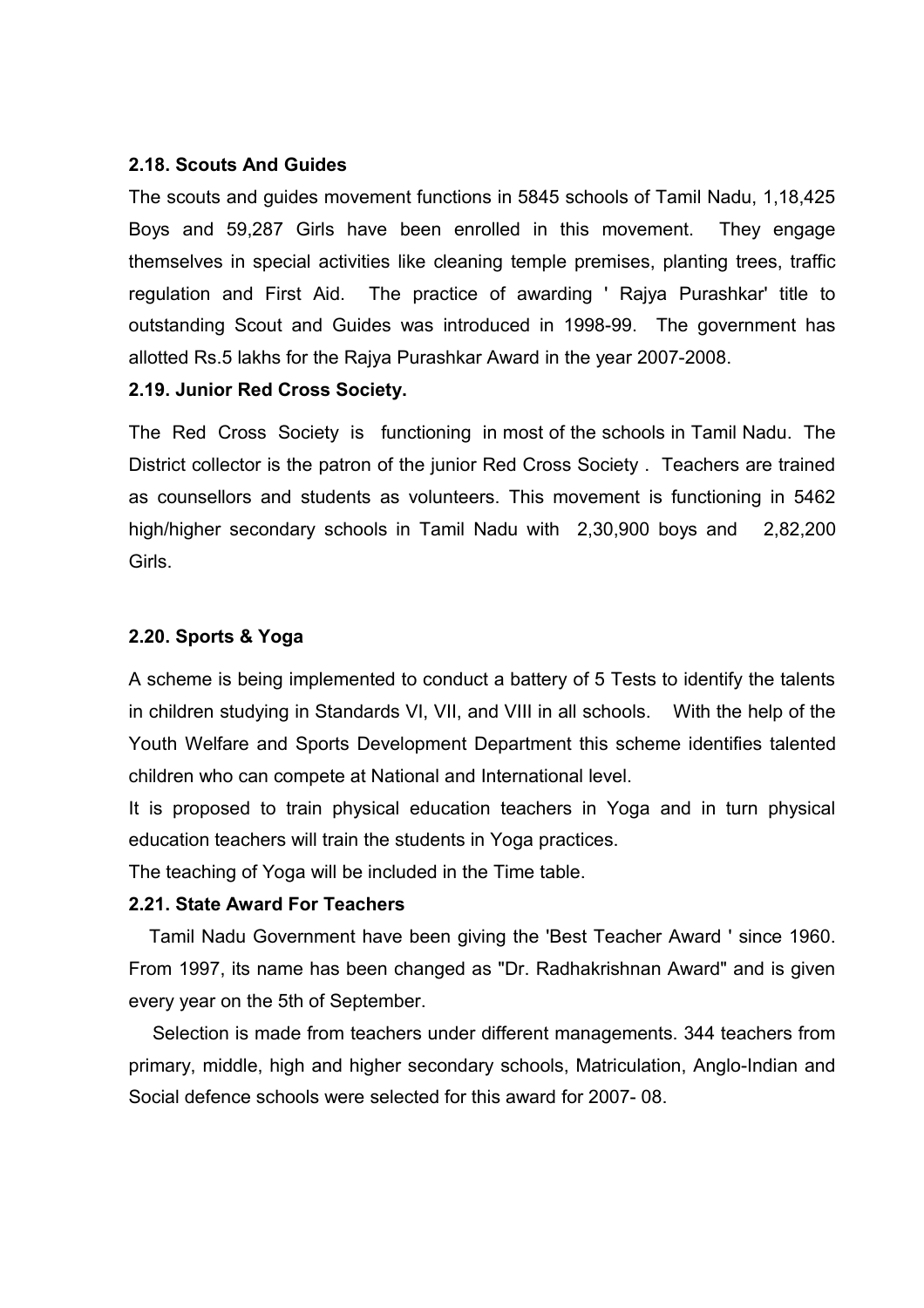During 2007-2008 cash prize has been enhanced from Rs.2000/- to Rs. 5000/-. A silver medal and a certificate of appreciation are also given to the Awardees.

### **2.22. National Award For Teachers**

The Ministry of Human Resource Development of Government of India gives National Award for the best teachers from all over India. In Tamil Nadu 22 teachers from primary, middle, high and higher secondary schools and three from special category are given this award.

The teachers selected by the Central Government are given the National Award by the President of India on the Teachers day in New Delhi.

The National Awardees are given a cash Prize amount of Rs.25,000 /- a Silver Medal, and a certificate of appreciation along with traveling allowance.

### **2.23. National Foundation For Teachers Welfare**

National Teachers Welfare Foundation was established in 1962. The Honourable School Education Minister is the Ex-officio chairman. It functions under the supervision of the Director of School Education who acts as its Ex-officio Secretary. The expenditure for implementing the teachers welfare scheme are met from the sale of Teachers day flags.

### **2.24. Educational Concessions To Students**

The Government have initiated this scheme to encourage the talented students to pursue their higher studies. As per this scheme, first three top rankers, at state level in the +2 examination who have studied Tamil as first language in the Higher Secondary course are awarded prize amount as follows.

|                |                          | <b>State Level Top Rankers</b> |
|----------------|--------------------------|--------------------------------|
|                |                          | <b>XIIth Students</b>          |
| 1) First Rank  | $\sim$                   | Rs. 15000/-                    |
| 2) Second Rank | $\overline{\phantom{0}}$ | Rs. 12000/-                    |
| 3) Third Rank  | $\sim$                   | Rs. 10000/-                    |
|                |                          |                                |

Likewise first three top rankers at state level in  $10<sup>th</sup>$  Standard Examination who have studied Tamil as first language are also awarded prize amount as follows

> State Level Top Rankers Xth Students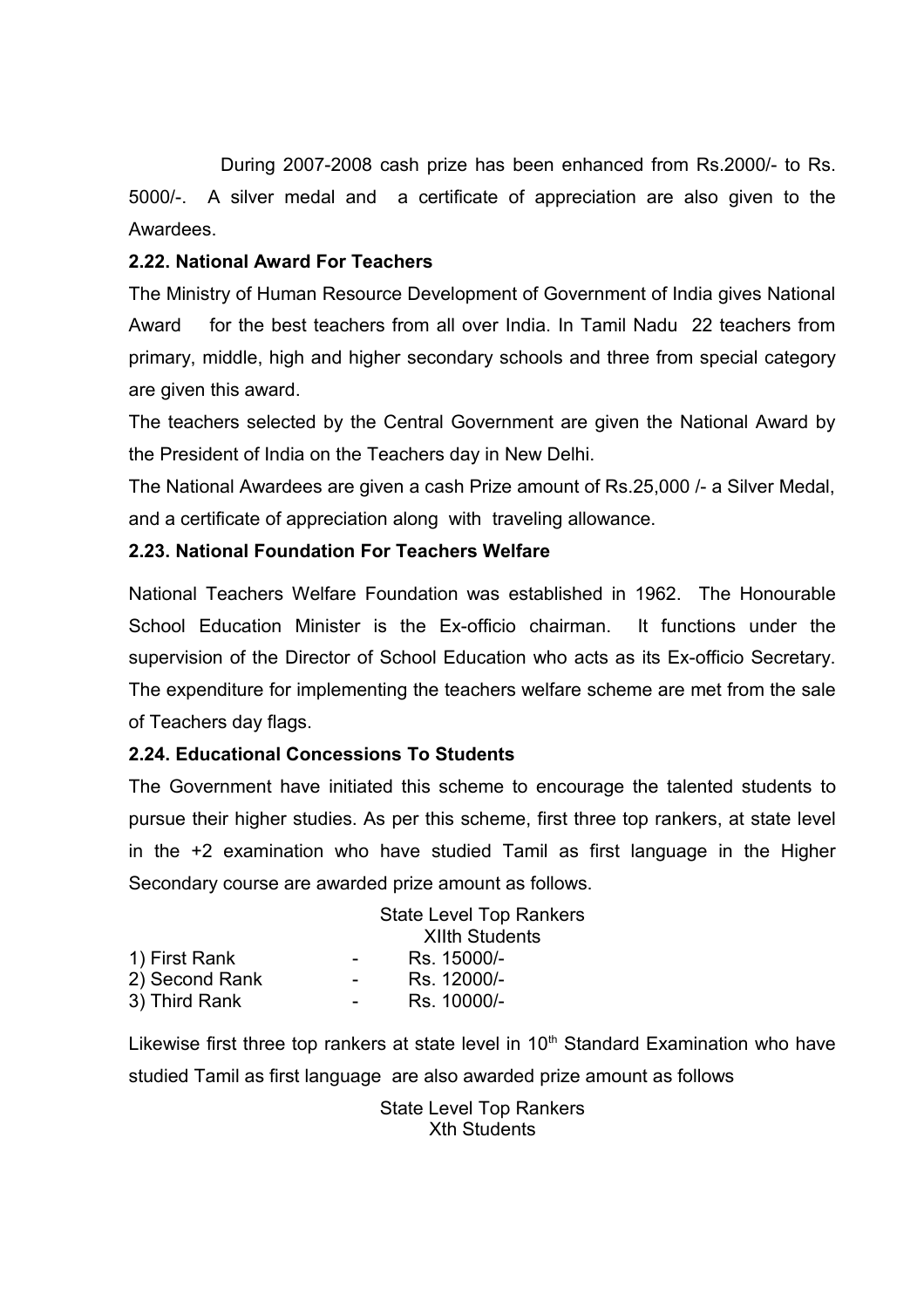| 1) First Rank  | - | Rs. 7500/- |
|----------------|---|------------|
| 2) Second Rank | - | Rs. 6000/- |
| 3) Third Rank  | - | Rs. 5000/- |

Further, at the District level, Government meet the expenditure for the higher studies of the three first rank holders in +2 Examination as detailed below:

- 1. Government Higher Secondary School 1
- 2. Aided Higher Secondary School 1
- 3. Unaided / Matriculation /

Anglo Indian Higher Secondary School – 1

Three District level top rankers (as above) in  $10<sup>th</sup>$  exam are also given Rs.1,500/- for pursuing higher studies. All these district level top rankers should have studied Tamil as first language.

In addition to this, the Government meets the whole expenditure for the Higher Studies of those students who secure first 3 ranks in +2 examination.

In addition to this, subjectwise top rankers (first rankers) at state level in both  $10<sup>th</sup>$  and  $12<sup>th</sup>$  Examination are given cash awards at the rate prescribed by the Government every year.

### **2.25. Rural Talent Search Examination Scheme**

This scheme was introduced in order to select highly talented students in schools. The Director of Government Examinations conducts this examination every year in August. From each district 50 boys and 50 girls, totalling 100 are selected through this examination. Selected students are given a stipend of Rs.1000/- per year for 4 years to continue their studies from  $9<sup>th</sup>$  standard to the 12<sup>th</sup> standard. The expenditure incurred by the Government in this regard is one crore per year.

### **2.26. Young Talent Scheme**

 Through Young Talent scheme, the hidden talents of the students are brought out by conducting competitions in oratory, essay writing, drawing, quiz, music, poem writing, Bharatanatiyam, Folk dances, instruments playing, acting, mono-acting, dramas etc.,

Competitions are held every year at school level, Educational District level, Revenue District Level and finally at State level. The winners are selected at each level (ie.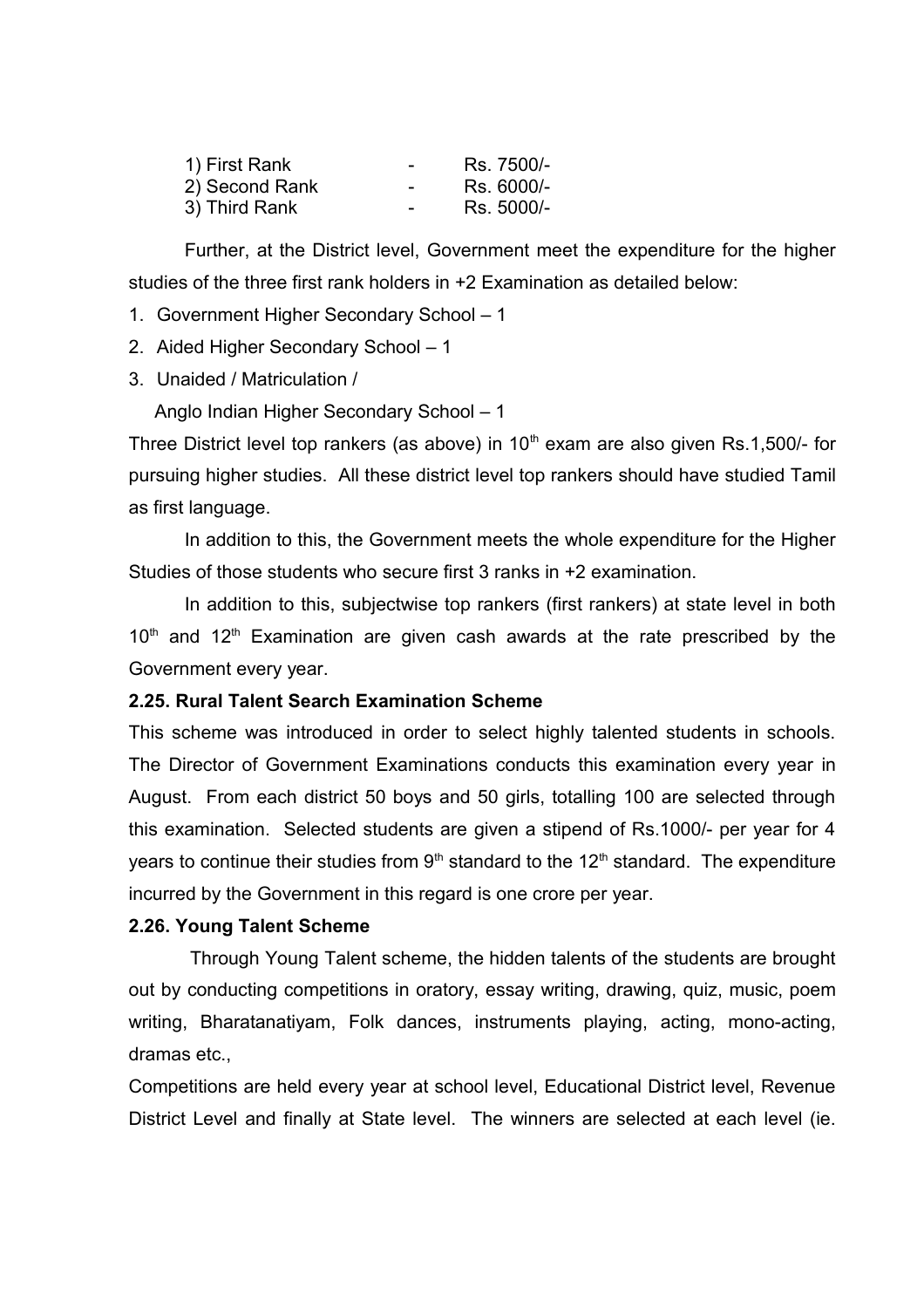school, Educational district Level, Revenue District level and State) and the prizes are awarded

### **2.27. Financial Assistance To Students**

The Government have allotted a sum of Rs.175 Lakhs towards this Scheme during the year 2007-08. As per the scheme the Student whose bread winning parent father or mother dies in an accident or is permanently incapacitated will get Rs. 50,000/-.

### **2.28. Tamil Nadu Agricultural Labourers – Agriculturists – Social Security And Welfare Scheme -2006.**

Under this scheme, the Students of Agricultural Labourers who have passed X and XII std are given scholarships as mentioned below:

|                       | <b>Boys</b> | Girls       |
|-----------------------|-------------|-------------|
| X Std Passed          | Rs. 1,250/- | Rs.1,500/-  |
| <b>XII Std Passed</b> | Rs.1,750/-  | Rs, 2,000/- |

During 2007-08, an amount of Rs.2.00 Crore was sanctioned and distributed to eligible Students.

### **2.29. Introduction Of Life Skill Education**

To introduce Life Skill Education such as Health Education, AIDS Awareness, Child Protection and Rights, Handling of the Adolescence Age to Teachers and Students of Standard VI to VIII Studying in Government Aided Schools, the Government have sanctioned Rs.50. 00/- Lakhs during 2007-2008. Training of teachers has been conducted and the scheme is implemented in all High and Higher Secondary Schools.

### **2.30. NABARD Assistance**

Under NABARD Bank Assistance, the basic needs such as construction of class rooms, Laboratories, toilet, drinking water and electrification to all needy High and Higher Secondary Schools are being provided. So far, 1583 Schools have been selected under NABARD Scheme from phase I to VII, and Rs. 707.87 Crores has been sanctioned.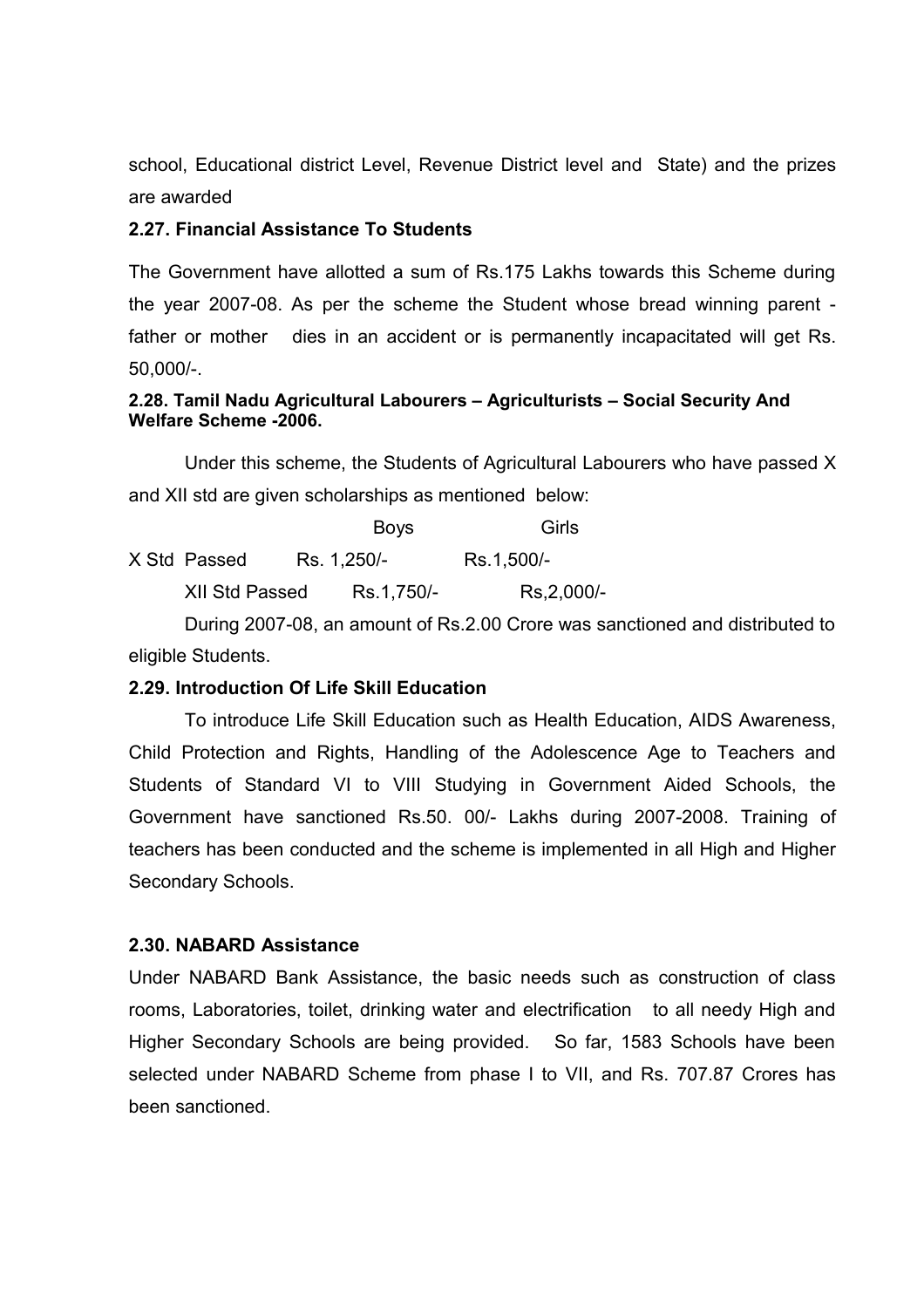Under phase VIII, NABARD bank is under the process of clearing schemes worth Rs. 410.08 crores which will benefit 450 schools.

### **2.31. Provision of furniture under NABARD Scheme**

The Government have sanctioned the provision of 190140 benches 190140 Desks for Students and 15845 Tables and 15845 Chairs for Teachers in the additional Class rooms in 1530 Government High and Higher Secondary Schools in 29 Districts constructed under phase 1 to 7 under NABARD Rural Infrastructural Development Fund XII (RIDF XII).

The Government have sanctioned Rs.69.10 crores towards the implementation of the scheme. The Furniture is being supplied through TANSI.

### **2.32. Tamil Nadu Parent Teacher Association**

Tamil Nadu Parent Teacher Association, Chennai – 600 006 has been registered under Societies Acts 1975. The motto of Parent Teacher Association is to enroll all the school age children in nearby schools to continue their studies and to improve their standard of education.

In order to create infrastructure facilities in schools, donations from public as movable, immovable assets are collected. This association plays an important role in the school improvement conferences also.

Question bank booklets and model Question papers for standard  $10<sup>th</sup>$  and  $12<sup>th</sup>$  are printed and distributed to Pupils.

### **2.33. Kalvi Valarchi Naal**

Perunthalaivar Kamarajar's birthday (July 15<sup>th</sup>) is declared as Kalvi Valarchi Naal by the Government of Tamil Nadu. This day is being celebrated in all schools, by conducting various competitions. The Government introduced the scheme of providing three eggs per week under free noon meal scheme for the benefit of the students covered under this scheme from the year 2007-2008.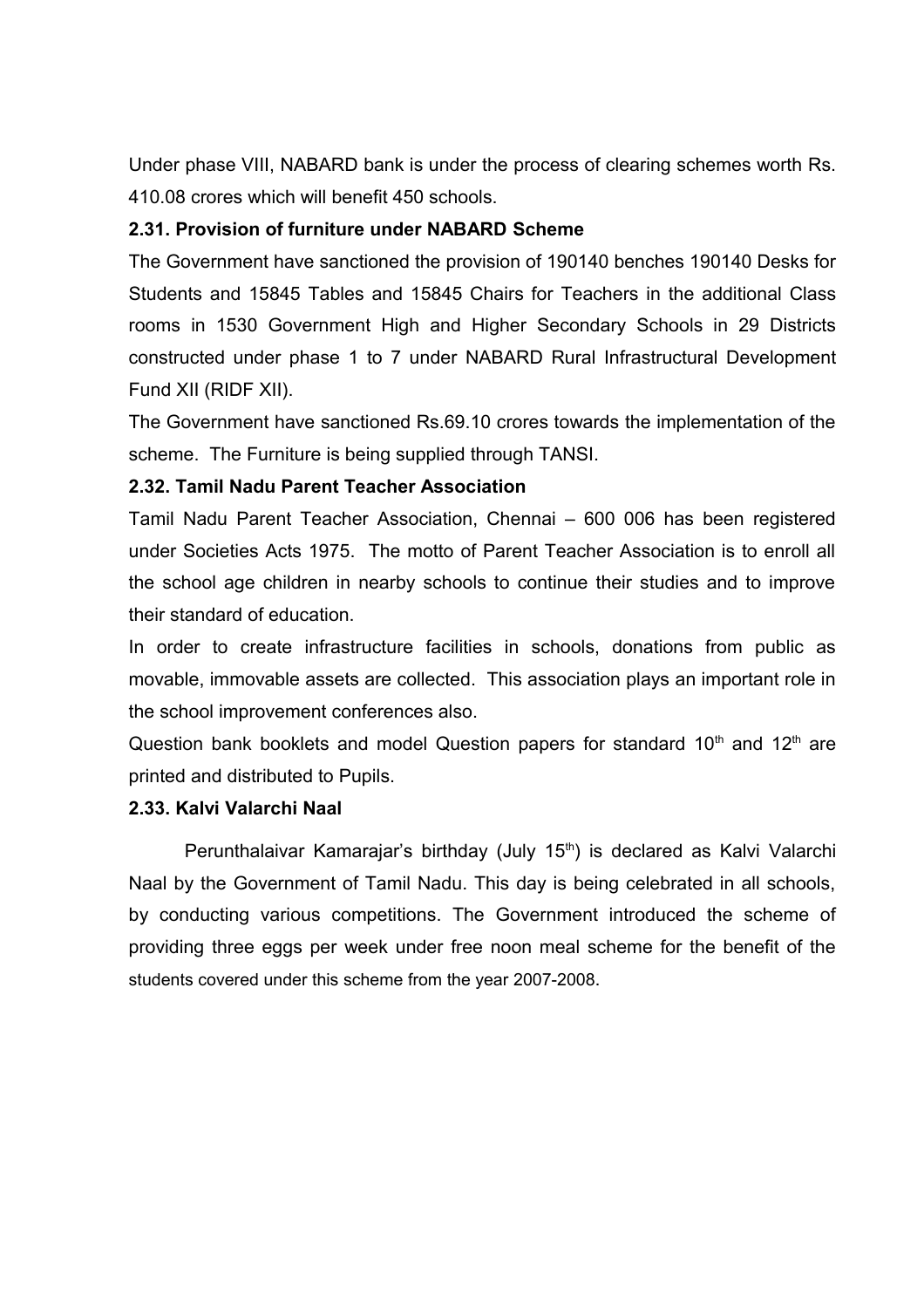### <span id="page-29-0"></span>**3.MATRICULATION SCHOOLS**

Matriculation Schools are Self-financing institutions imparting education through English Medium following the curriculum and Syllabus framed by the Board of Matriculation Schools. All Matriculation Schools were brought under the control of the School Education Department in 1976. 3603 matriculation schools are now under the Directorate of Matriculation Schools. The Code of Regulation of Matriculation Schools drafted during 1978 is still in force. The Government have prescribed definite norms with regard to provision of infrastructure facilities for the recognition of Matriculation Schools keeping in view the safety of children.

As per the section 3 (1) of the Tamil Nadu Tamil Learning Act 2006 Act, Tamil shall be taught as a compulsory subject in standards I to X in all schools in a phased manner commencing from the academic year 2006-2007 from Standard I. During the academic year 2008-2009 Tamil will be taught in Part I as compulsory language from standard I to III.

### **3.1. Free Tamil Text Books**

Tamil Text Books are supplied free of cost from Standards I-12 for all students studying in Matriculation schools and Matriculation Higher Secondary Schools from the Academic Year 2007-2008 through Tamil Nadu Text Book Corporation. 21,00,000 students are benefited by this scheme at a cost of Rs.2.03 crores.

 To have more access to Matriculation schools and for monitoring the Matriculation Schools five more offices of Inspector of Matriculation Schools were formed during 2007-2008 at Tiruvellore, Cuddalore, Thanjavur, Virudhunagar and Erode.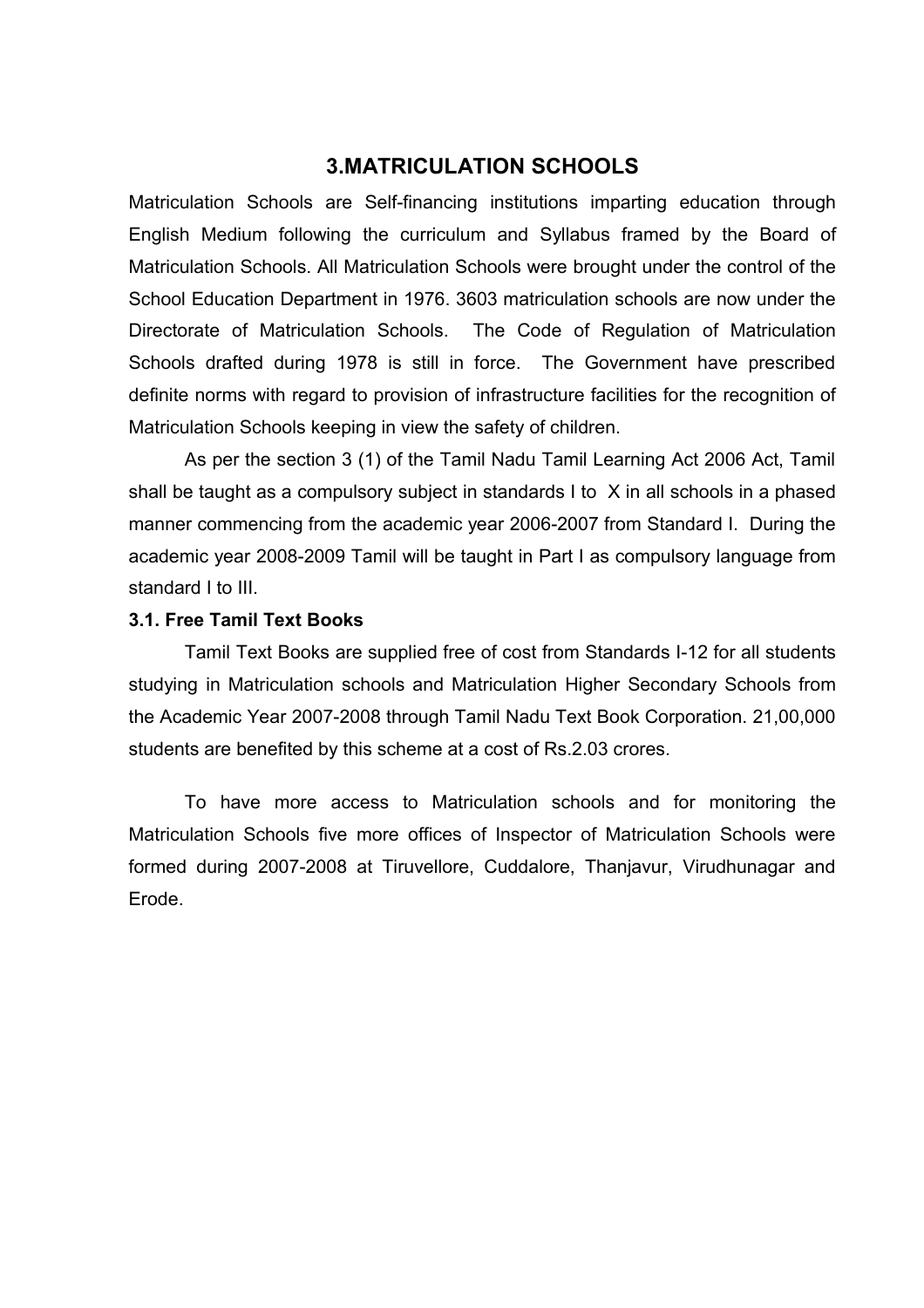## <span id="page-30-0"></span>**4.DIRECTORATE OF TEACHER EDUCATION, RESEARCH AND TRAINING**

### **4.1. Vision**

- Transform DIETs into vibrant District Level Resource Centres catering to the diverse training needs of teachers, BRTEs. NGOs and Educational volunteers.
- $\div$  evolve DIETs as platforms for sharing innovations and experiments in education
- collect important educational research findings and disseminate them periodically for the benefit or all stake holders
- undertake, encourage and promote research on issues concerning quality education.
- develop linkages with all the national agencies like NCTE, NCERT, RIE and international organizations for sustaining quality
- \* assist the Government in achieving universal elementary and secondary education for all
- develop curriculum, syllabus and textbooks periodically incorporating constructivist approaches
- develop trainers manuals' audio-video educational software to strengthen mediabased learning
- undertake evaluation and research studies to find out the impact of educational programmes in Tamil Nadu.

### **4.2. Towards Quality Improvement**

DTERT has organized in-service training programmes, faculty development programmes, exposure visits, district level seminars, action researches and educational research projects. These activities have strengthened the professionalism of DIET faculty and equipped them with required knowledge and skills to respond to the needs of teachers at the District level.

### **4.3. Achievements in 2007-2008**

- 1. Establishment of DIET at Dharmapuri
- The Dharmapuri DIET was established on 03.09.2007 and the creation of the DIET at Dharmapuri District. Increased the support to Sarva Shiksha Abbiyan functionaries in delivering quality training to teachers in Dharmapuri District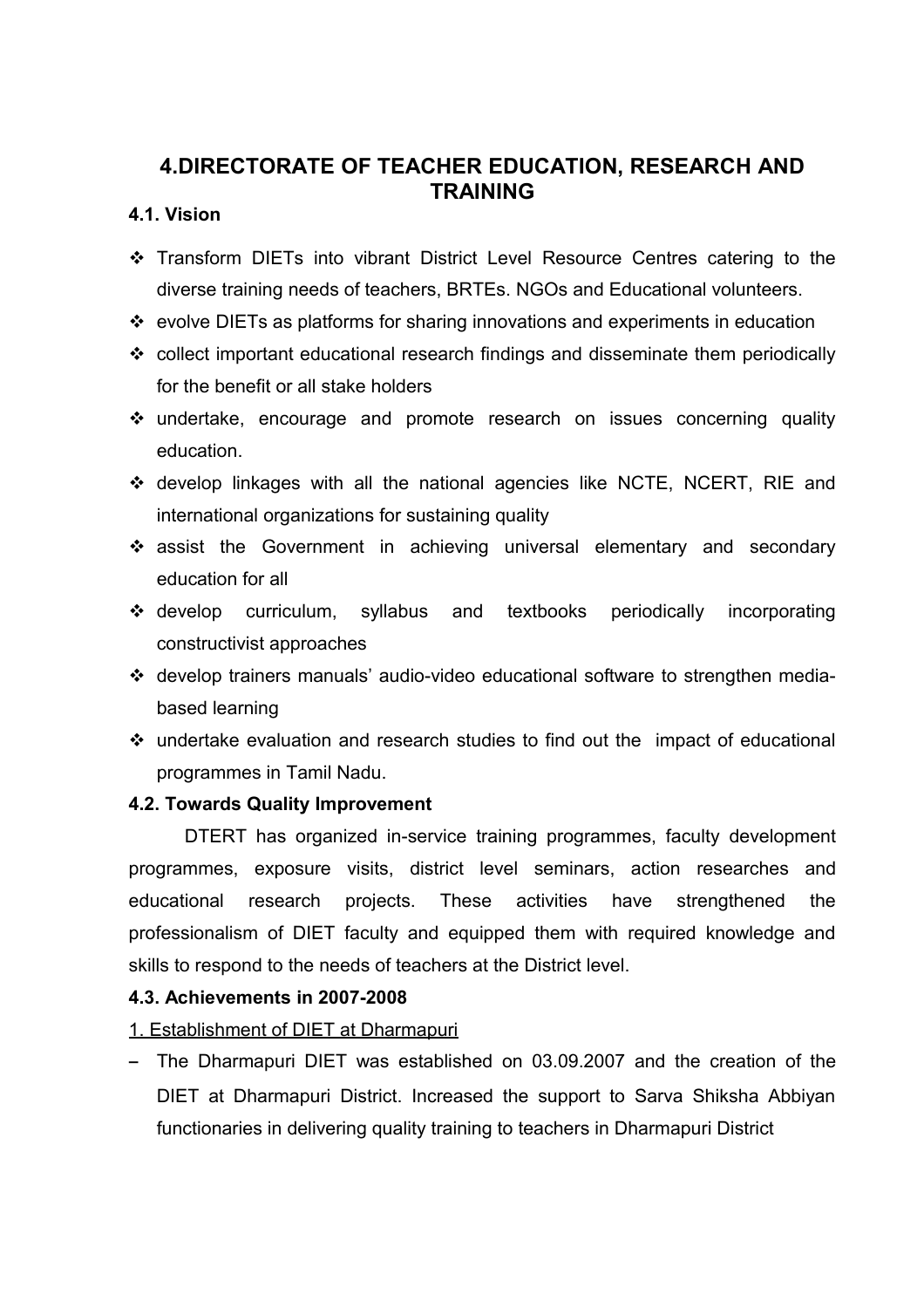### 2. Ad-hoc Rules for DTERT

- The Ad-hoc Rules have been framed for the teaching staff of DTERT, DIET and Government TTI for the first time since the establishment of separate Directorate.

DTERT organized Induction Training to 6531 newly recruited B.T. Teachers during 2007 - 2008. Through this training, the newly recruited teachers enjoyed the opportunity of updating their content knowledge and design new and innovative teaching learning methodologies and using Information, Communication Technology (ICT) for effective class room transaction. It is proposed to organize induction training to 2353 Primary Teachers and 6000 BT Teachers and 500 Post Graduate Teachers during 2008 – 2009.

### **4.4. School Adolescence Education Programme**

In collaboration with TANSACS and UNICEF, DTERT organizes School AIDS Education Programme for all the types of schools in Tamil Nadu. The coverage of the programme includes the students of class IX and XI from 9423 schools. The students are sensitized on the issues like Reproductive Health and Hygiene, Prevention of HIV / AIDS, modes of transmission of HIV / AIDS by utilizing the resources of trained Head Teachers, Nodal Teachers and peer educators, using the Handbook on 'Life Skill Education'. After the training the teachers and peer educators conducted 16 hour class room activities in their respective schools.

### **4.5. Population Education**

Population Education has been imparted by NCERT in Tamil Nadu since 1980 through DIET. Population Education is being implemented this year in all the High and Higher Secondary Schools of Villupuram District which tops in population and in educational backwardness.

The following major activities have been planned for this academic year.

- 1. Mapping of textbooks for identifying Adolescence Education Programme (AEP) concepts.
- 2. Inclusion of Life Skill Education in all the training programmes organized for the teachers of Primary and Upper Primary classes.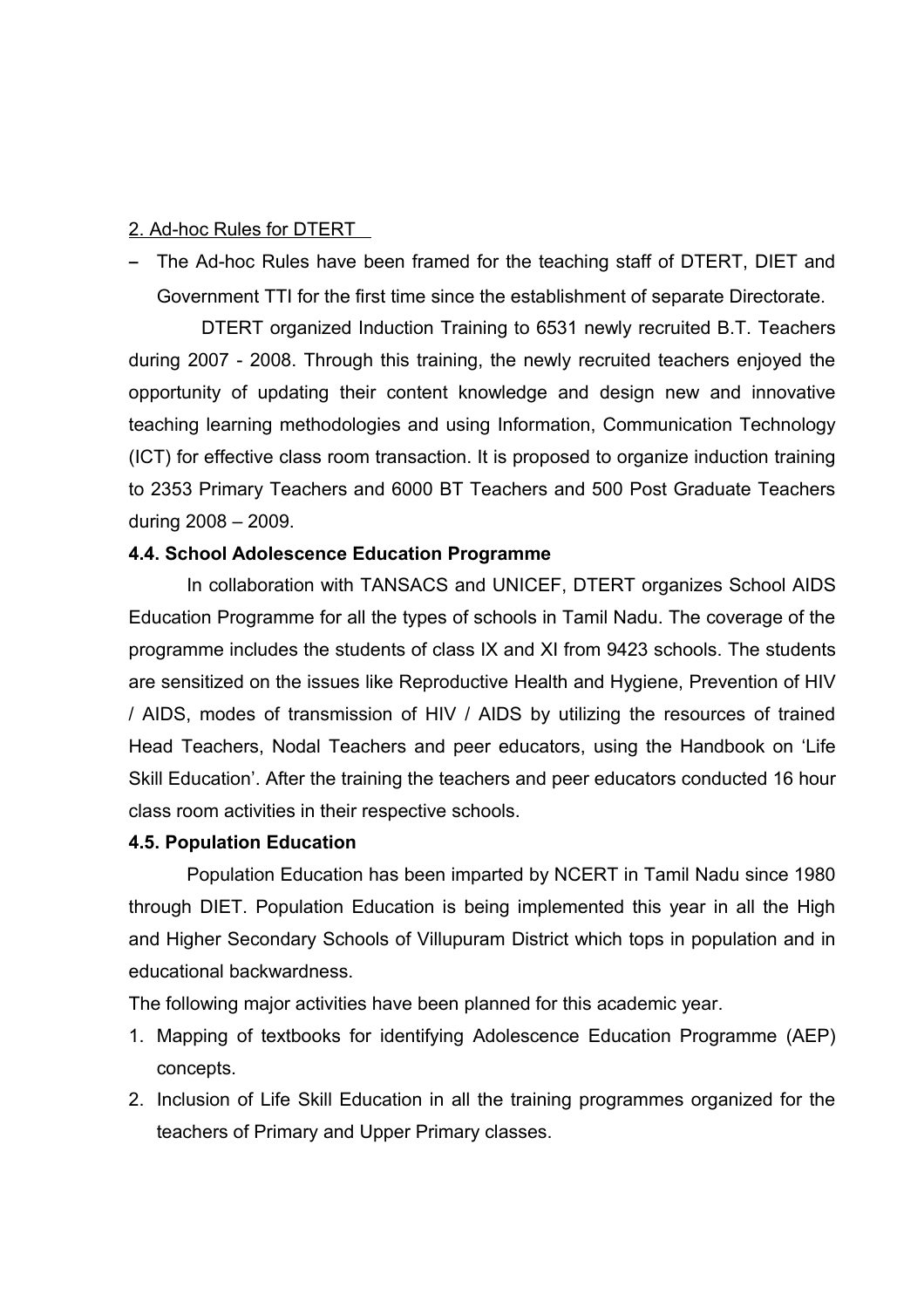3. Organizing activities to popularize Population Education.

### **4.6. Educational Television Studio**

Educational Television Studio and its activities from an integral part of DTERT, Chennai. It provides various technological related inputs through audio-visual and EDUSAT programmes. ETV Studio functions as a hub for Educational Technology in the State of Tamil Nadu.

Thirty six Educational Television Programmes have been produced at ETV Studio since July 2007 and till December 2007 they have been relayed under "Kanbom Karpom" programme of Doordharshan".

### **4.7. EDUSAT**

Making best use of EDUSAT, Educational Telecast of programmes is done every Tuesday for the benefit of student-teachers. Identified subject experts from DIETs prepare and present these programme all round the year. These programmes focus on content and methodology. "Gandhism through EDUSAT" is relayed in collaboration with Alagappa University, Karaikudi.

#### **4.8. Use of Website**

The activities of DTERT can be viewed at [www.dtert.tn.nic.in.](http://www.dtert.tn.nic.in/) Each DIET has its own website and important activities of the DIET are hosted and updated periodically.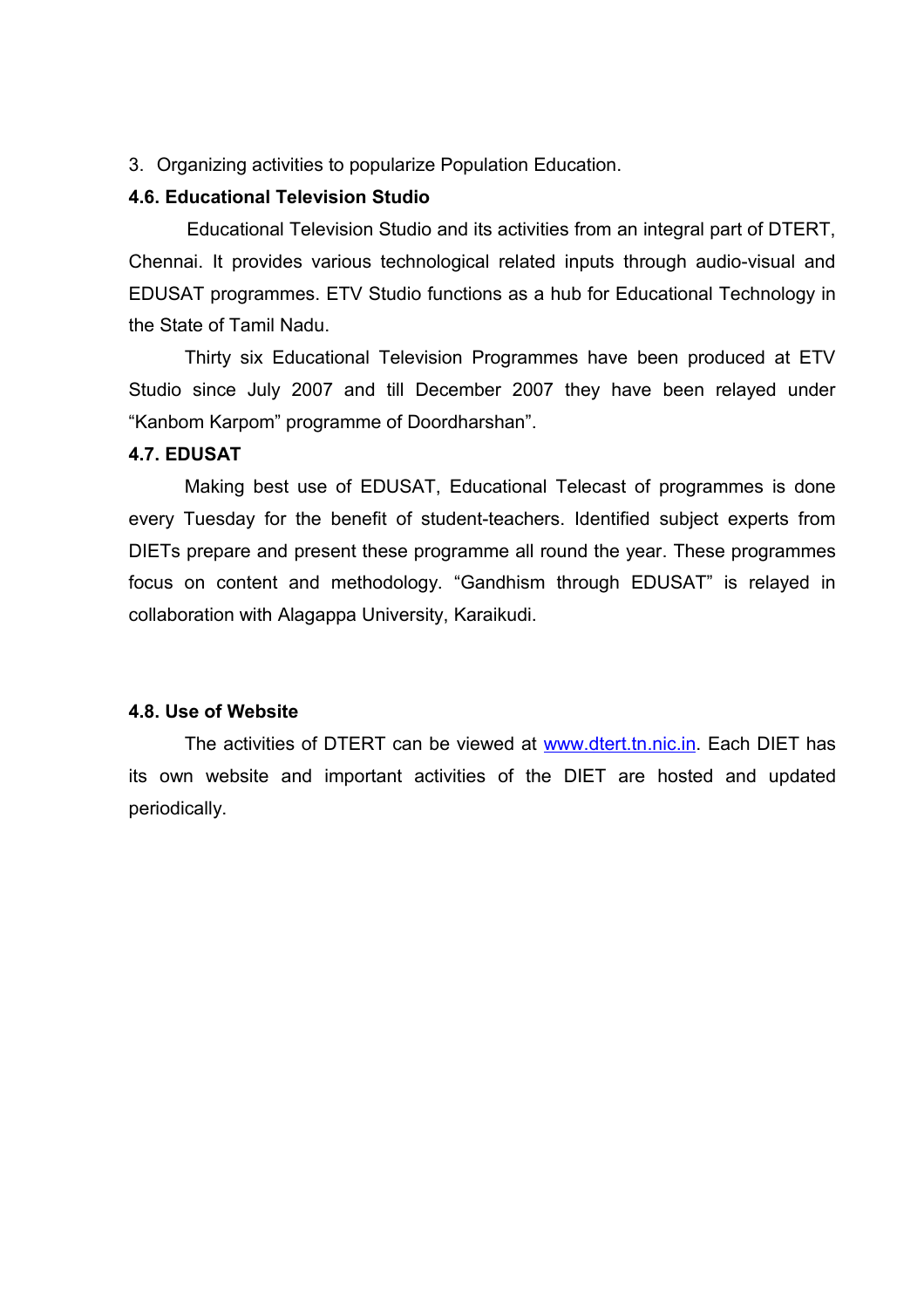### <span id="page-33-0"></span>**5.NON FORMAL AND ADULT EDUCATION**

Mission of the Directorate of Non formal and Adult Education is to impart literacy skills to all non-literates in the age group 15-35, establishing Continuing Education centres in all villages of Tamil Nadu. It seeks to provide learning environment, and to reduce gender disparity in literacy rate through Special Literacy Programmes for women in the educationally backward districts/ blocks in Tamilnadu.

### **5.1. Continuing Education:**

 After the completion of the Total Literacy Campaign (TLC) and Post Literacy Programme (PLP) in Arivoli Iyakkam, the Continuing Education Programme (CEP) is implemented as the Third stage through the respective District Collectors. Those who have acquired literacy skills through Total Literacy Campaign and Post Literacy Programme, can retain and foster their skills through the Continuing Education Programme. Besides tackling residual illiteracy, this Continuing Education Programme, will also foster Equivalency Programme, Individual Interest Promotion Programme, Income Generation Programme, Quality of Life Improvement Programme, etc., to the entire population of the villages in general and the neoliterates in particular.

The Government of India have so far released a sum of Rs. 74.65 Crores for implementing Continuing Education Programme in Tamilnadu in 31 Disitricts with 12,632 Continuing Education Centres and 1,475 Nodal Continuing Education Centres.

Total Number of beneficiaries under Continuing Education Programme is 54,28,000 approximately out of which 23,44,000 are men and 30,84,000 are Women beneficiaries.

### **5.2. Special Literacy Programme For Women**

For the benefit of 5,33,333 women illiterates, Government of Tamil Nadu have released Rs.4 Crores in the year 2006-07 for implementing Special Literacy Programme for Women in all districts in Tamil Nadu.

### **5.3. Project for Residual Illiteracy (PRI)**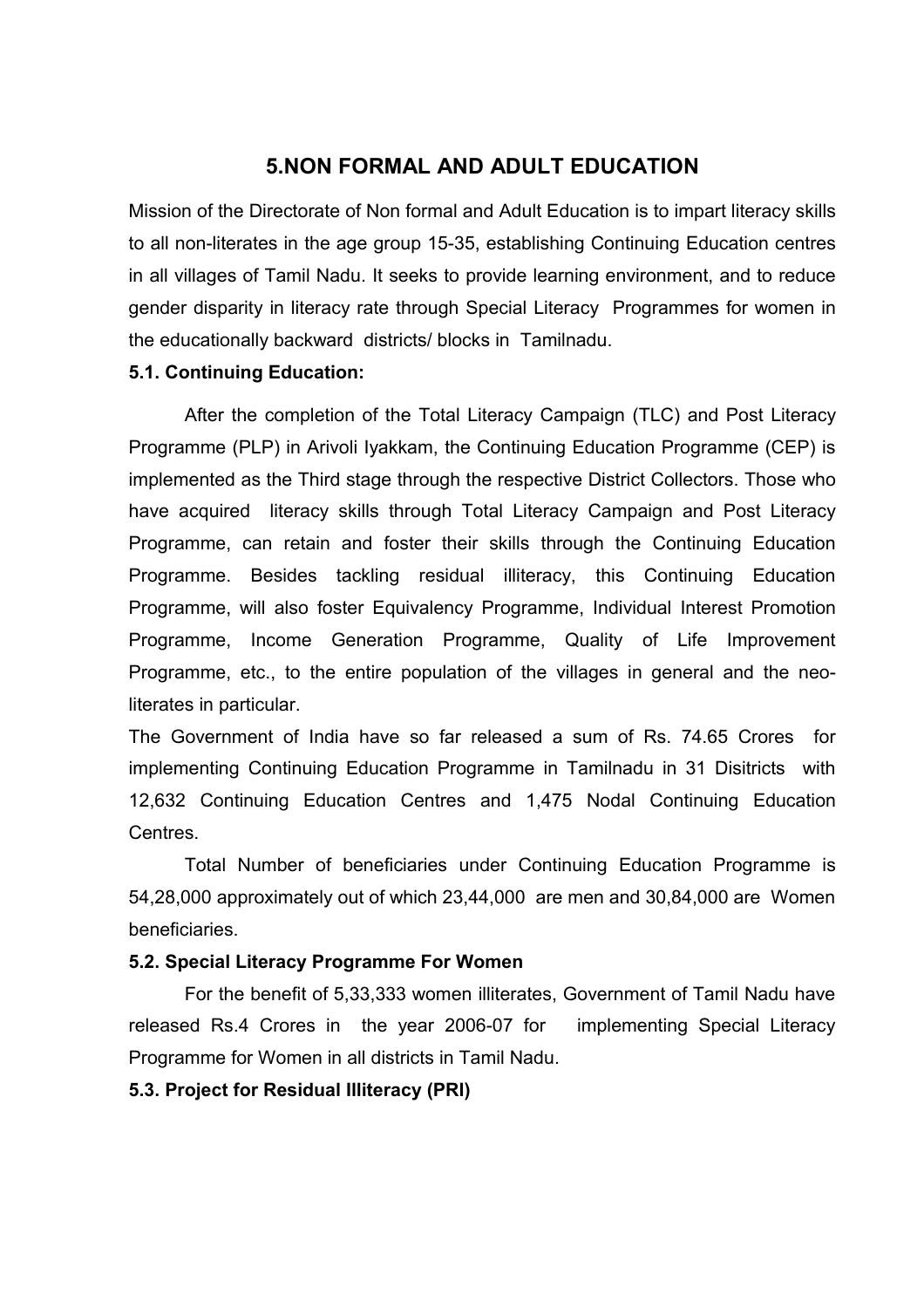Out of the 31 districts in Tamil Nadu, 17 districts where the literacy rate of women is lesser than the State average were identified and the PRI is being implemented with the financial assistance to be shared in the ratio of 2:1 by Central and State Governments.

#### **5.4. National Institute of Open Schooling (NIOS)**

It has been proposed to provide Continuing Education to the neo literates who intend to continue equivalent to the school education system such as level A (III Std.) Level B ( $5<sup>th</sup>$  std.) and Level C (VIII std.) in collaboration with NIOS. Under this scheme in the I phase, 5875 neo-literate have been enrolled.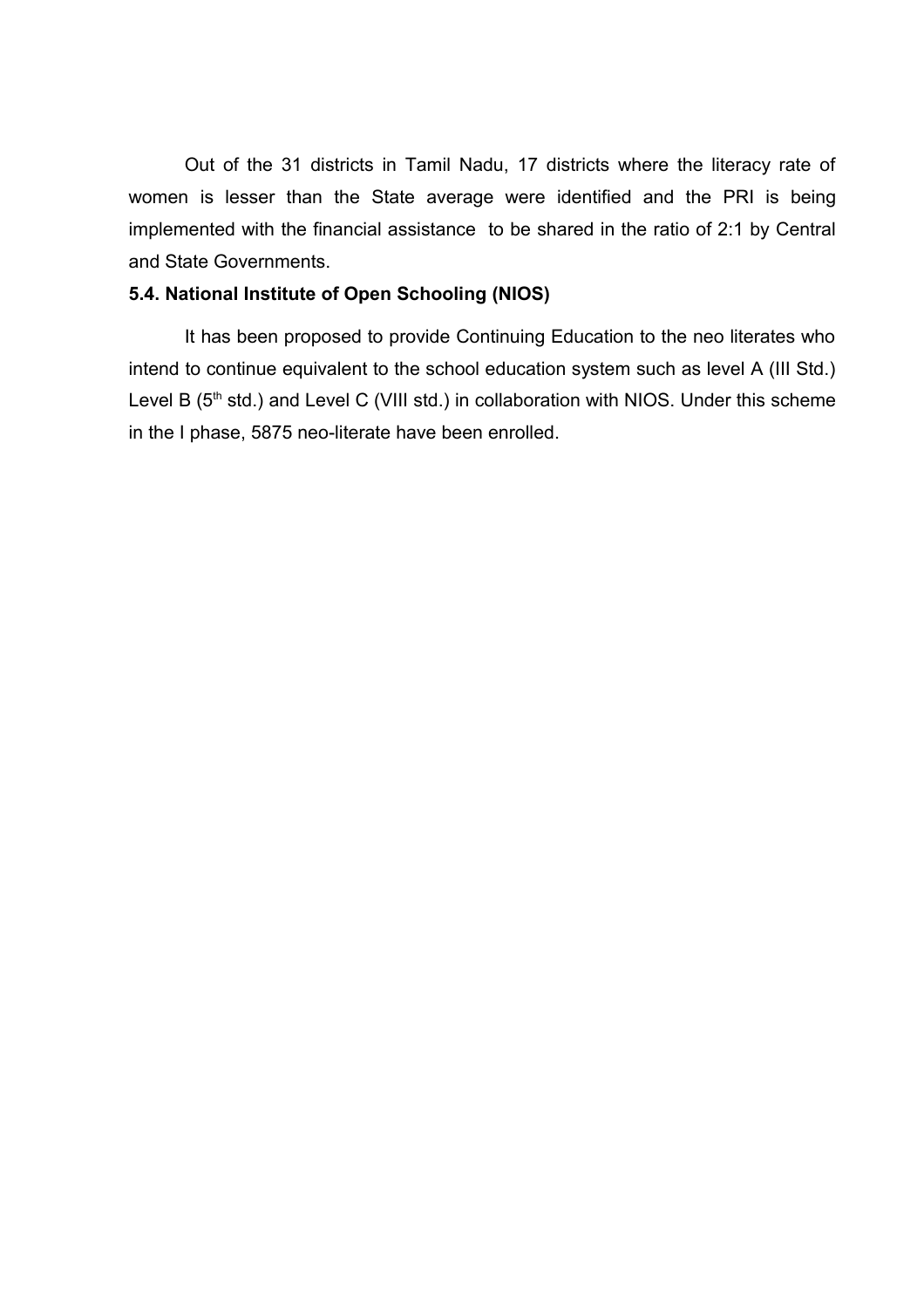## <span id="page-35-0"></span>**6.GOVERNMENT EXAMINATIONS**

The Department of Government Examinations was formed in 1975 by bifurcating Directorate of School Education.

### **6.1. Responsibilities**

- Conduct of examinations at Secondary / Higher Secondary level. i.e. 10<sup>th</sup> Standard and +2 examinations. In addition to these major examinations, this department conducts 29 various other examinations.
- Every year examinations are conducted for Higher Secondary / S.S.L.C. / Matric / A.S.L.C in three sessions. i.e March/April, June/July & September/October. Other examinations are conducted once in a year.
- $\div$  On request from those who lost their public examination certificates issued by the department, duplicate copy of the certificate / certified copy of Mark Certificate is issued on payment of prescribed fee.
- $\cdot$  This department verifies the genuiness of the certificates submitted by the students admitted in all the colleges in the State and those who secured employment based on the certificates issued by this department. Action is taken against those who produce bogus certificate.
- $\cdot$  The department issues Migration Certificate to candidates who have passed 10<sup>th</sup> / 12<sup>th</sup> Standard examinations of this State and desirous of continuing higher studies in other state.

### **6.2. Processing of Examination Results**

The processing of examination result is being done by Government Data Centre. Computerisation of examinations results for S.S.L.C. and Higher Secondary are also being done by Government Data Centre.

In addition, the following work is also done by them.

- 1. Verification of Genuineness of Mark Certificate for Higher Secondary / S.S.L.C. / Matric / Anglo-Indian.
- 2. Printing of revised Mark Certificate after revaluation / retotalling for Higher Secondary / S.S.L.C. / Matriculation / Anglo-Indian

### **6.3. Assistance to Union Public Service Commission / Staff Selection Commission.**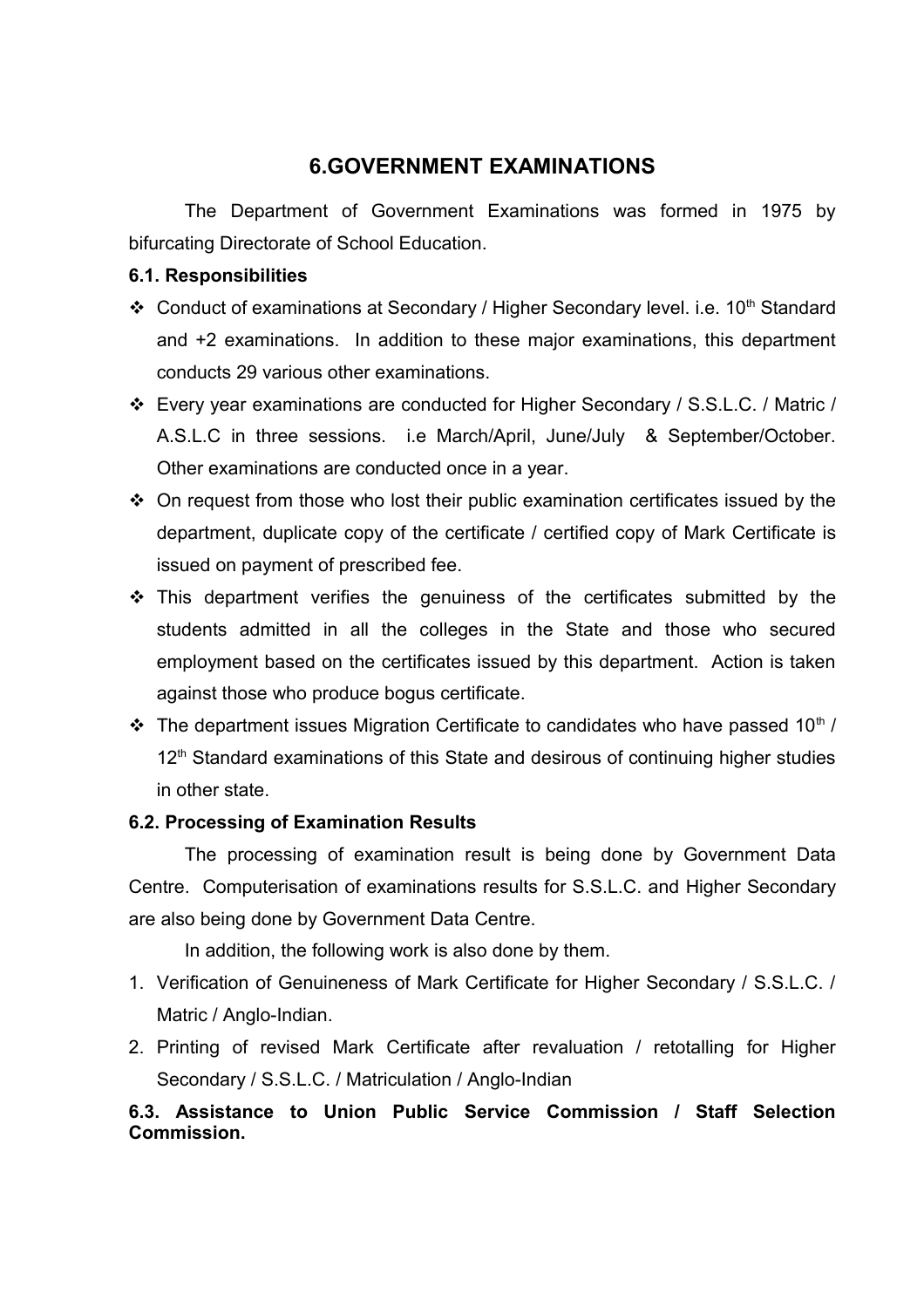On behalf of Government of India this Department conducts all U.P.S.C. / S.S.C. examinations at Chennai centre every year. The Civil Services examination is one among them. Nearly 14 examinations of U.P.S.C. and 12 examinations of S.S.C. are conducted. This Department assists Teachers Recruitment Board in conducting written examinations.

#### **6.4. Mark Certificates**

From March 2000 the mark certificates for Higher Secondary / S.S.L.C. / Matric / Anglo – Indian examinations were printed and issued to candidates in bilingual languages viz., Tamil & English.

#### **6.5. Results of Examinations**

The results of the Higher Secondary S.S.L.C. / Matric / Anglo-Indian examinations with marks are made available through private websites also on the day of publication.

#### **6.6. Retotalling of Marks in Answer Scripts.**

This facility is available to all the candidates in all subjects in the Higher Secondary as well as S.S.L.C. / Matric / A.I.S.L.C. and Diploma in Teacher Education.

### **6.7. Special Supplemental Examinations**

Special supplementary public examination are conducted in the month of June for the students failing in one or two or three subjects in S.S.L.C. and Higher Secondary Examinations held in March, so as to enable them to join Higher Educational Courses immediately without wasting one whole academic year.

### **6.8. National Talent Search Examination**

On behalf of National Council for Education Research and Training (NCERT), National Talent Search Examination was conducted till 2005 for the students studying in  $10<sup>th</sup>$  Standard. From 2006, this examination is being conducted for the students studying in  $8<sup>th</sup>$  Standard. 24,294 students who were studying in  $8<sup>th</sup>$  Standard and 19,248 Students in  $10<sup>th</sup>$  Standard from Tamil Nadu appeared for this Examination during 2006.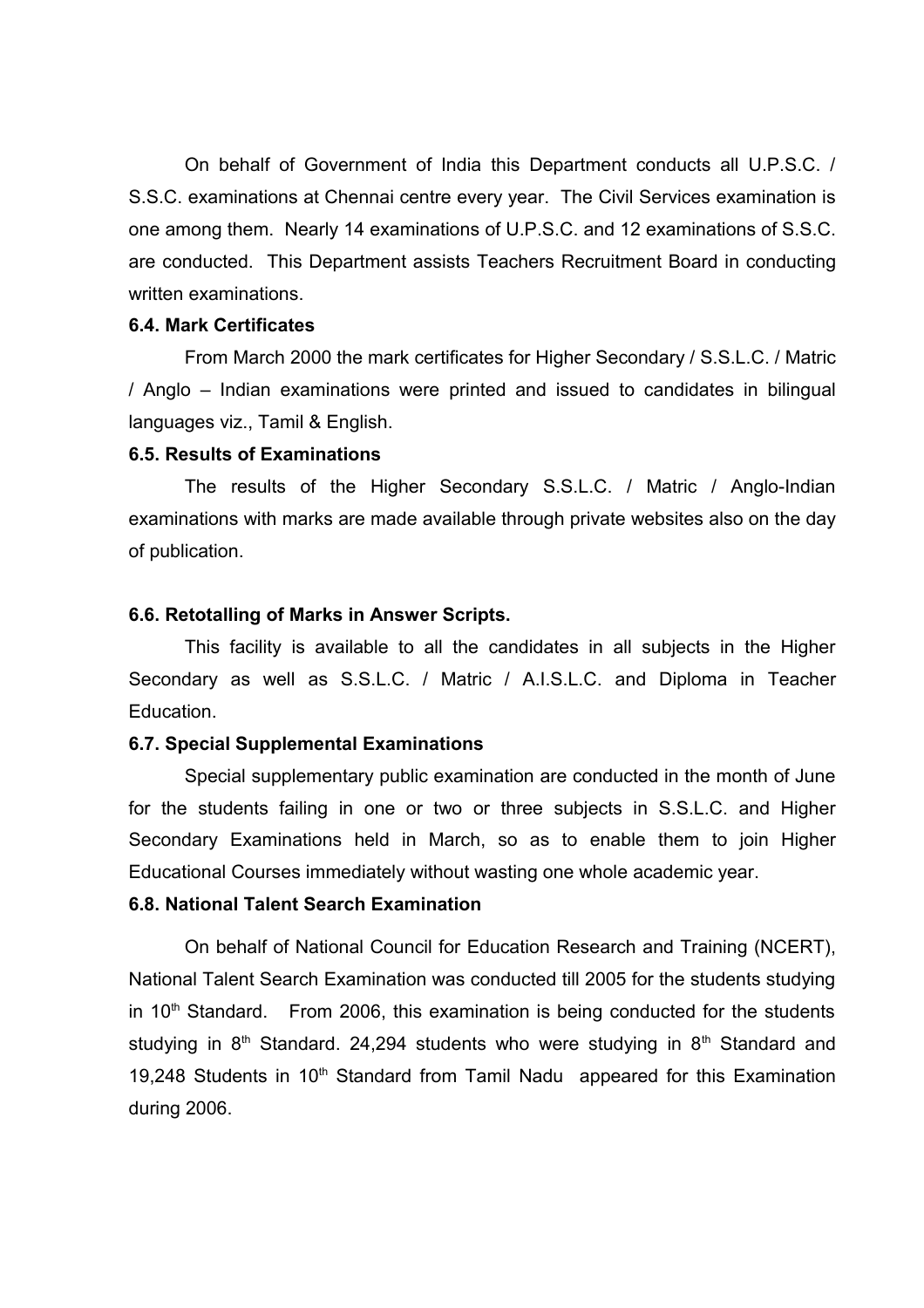### **6.9.Ten Minutes extra time to study Question Paper**

10 Minutes extra time has been granted for the students appearing for Xth std and Plus 2 Examinations from March 2008 Examinations. They will get 10 Minutes extra for every subject at the beginning to go through the question paper, do mind mapping and prepare themselves Psychologically before taking the examination. This would be extremely beneficial to students in rural areas traveling long distances to reach the examination hall

### **6.10. Website**

An exclusive web-site for this department with the address [www.tn.gov.in/dge](http://www.tn.gov.in/dge) is in place for displaying the details such as Time-Table, Format of Application Form, fees for duplicate certificate and Certified Copy of Marksheet (CCM) in respect of various examination conducted by this department. For the benefit of the student community, previous year question papers of Higher Secondary and SSLC Public Examinations have been hosted in this department's website.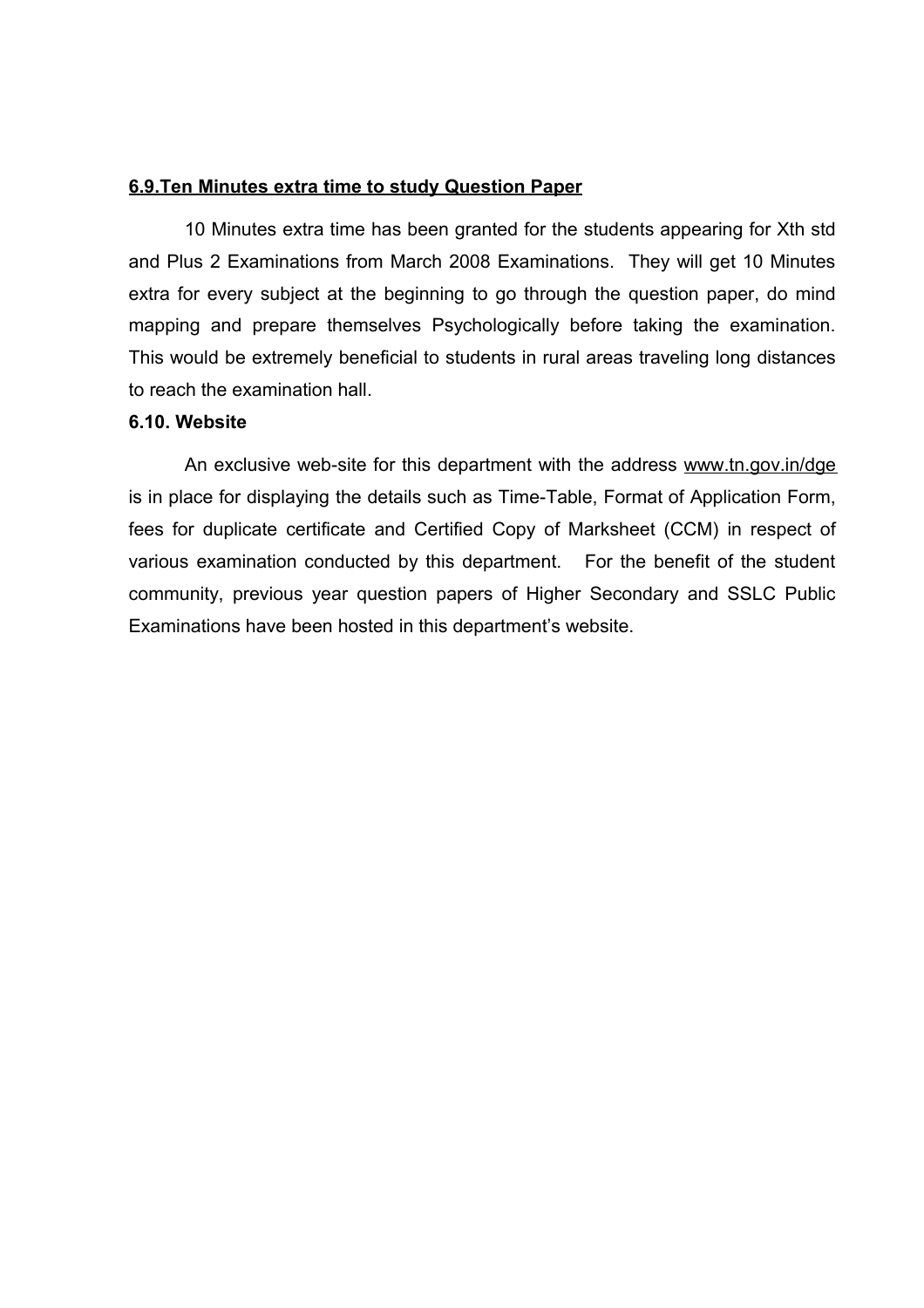## <span id="page-38-0"></span>**7.TEACHERS RECRUITMENT BOARD**

The Teachers Recruitment Board has been constituted as an institution with the objective of selecting Teachers with good ability and aptitude for Government run Schools. The Board is recruiting candidates through various means viz.,

(i) getting list of BT/PG Assistants for Schools from the Employment Exchange based on registration seniority, (ii) conducting interview for Government Arts Colleges, (iii) open written examination for Engineering Colleges and Polytechnics with a view to usher in transparency and fairness in recruitment.

The Teachers Recruitment Board is to undertake recruitment to the following categories of posts for which estimate of vacancies has already been received.

### **7.1. Recruitments**

Recruitment based on Employment Exchange seniority

- i. Graduate Assistants for School Education Department, Adi-dravidar welfare Department and Madurai Corporation.
- ii. Post Graduate Assistants for School Education Adi-dravidar Welfare Department based on Employment Registration Seniority.
- iii. Vocational Instructors (Agriculture) for School Education Department based on the Employment seniority.

Recruitment based on Interview

iv. Lecturers for Government Arts and Science Colleges.

Recruitment based on the Competitive examination

- v. Block Resource Teachers for SSA.
- vi. Principal and Senior Lecturers for Government Engineering Colleges/Polytechnics.
- vii. Lecturers in the DIET in the Directorate of Teacher Education Research and Training.

During 2006 – 2008, 12307 candidates in various categories have been recruited by the Teachers' Recruitment Board.

### **7.2. Website**

The details of vacancies prospectus, schedules of selection, marks obtained by the candidates in the written examination and the final selection list etc., are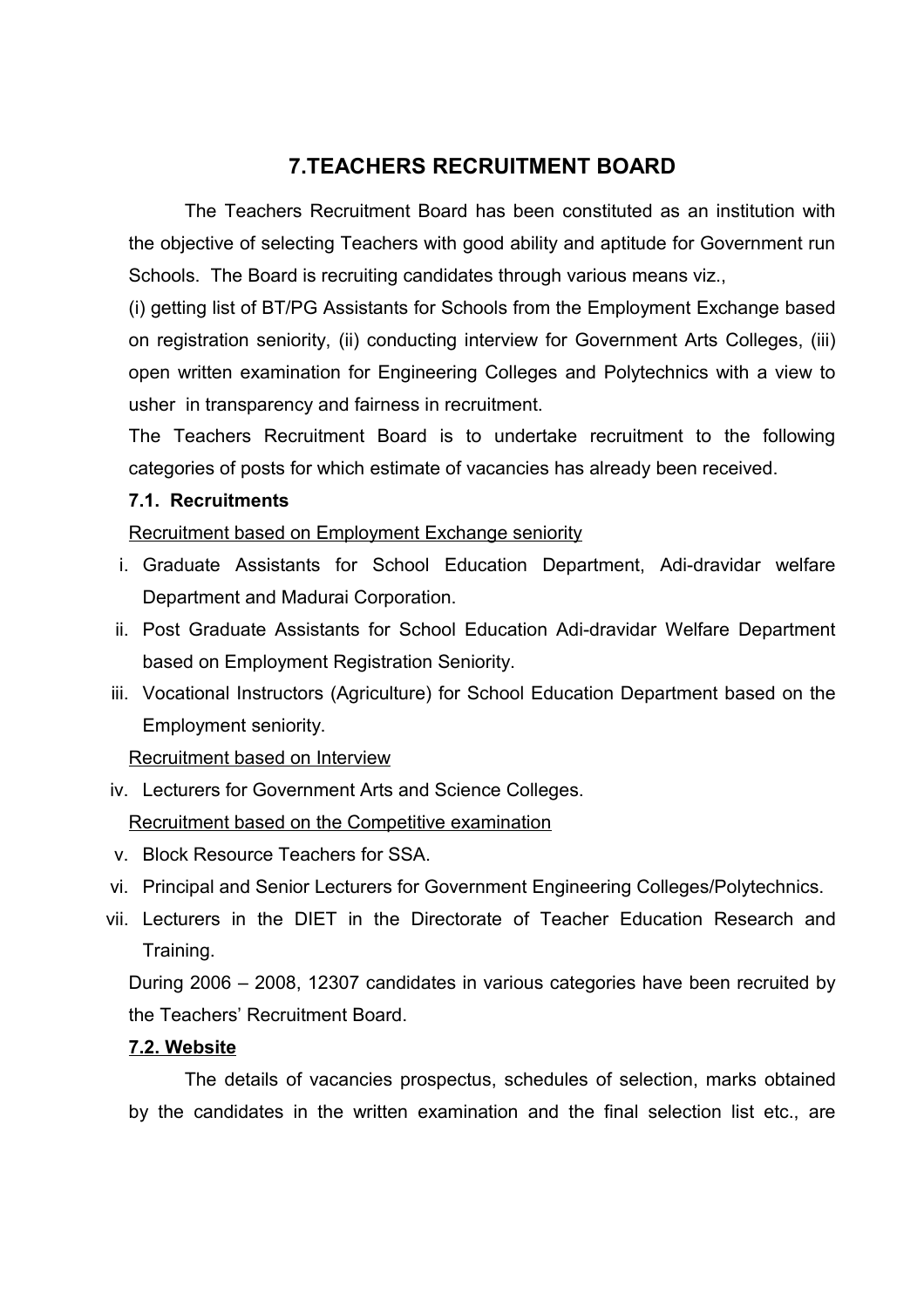released through the Teachers Recruitment Website establishing the Public to know the various stages in the recruitment process. Web site Address: [http://trb.tn.nic.in](http://trb.tn.nic.in/)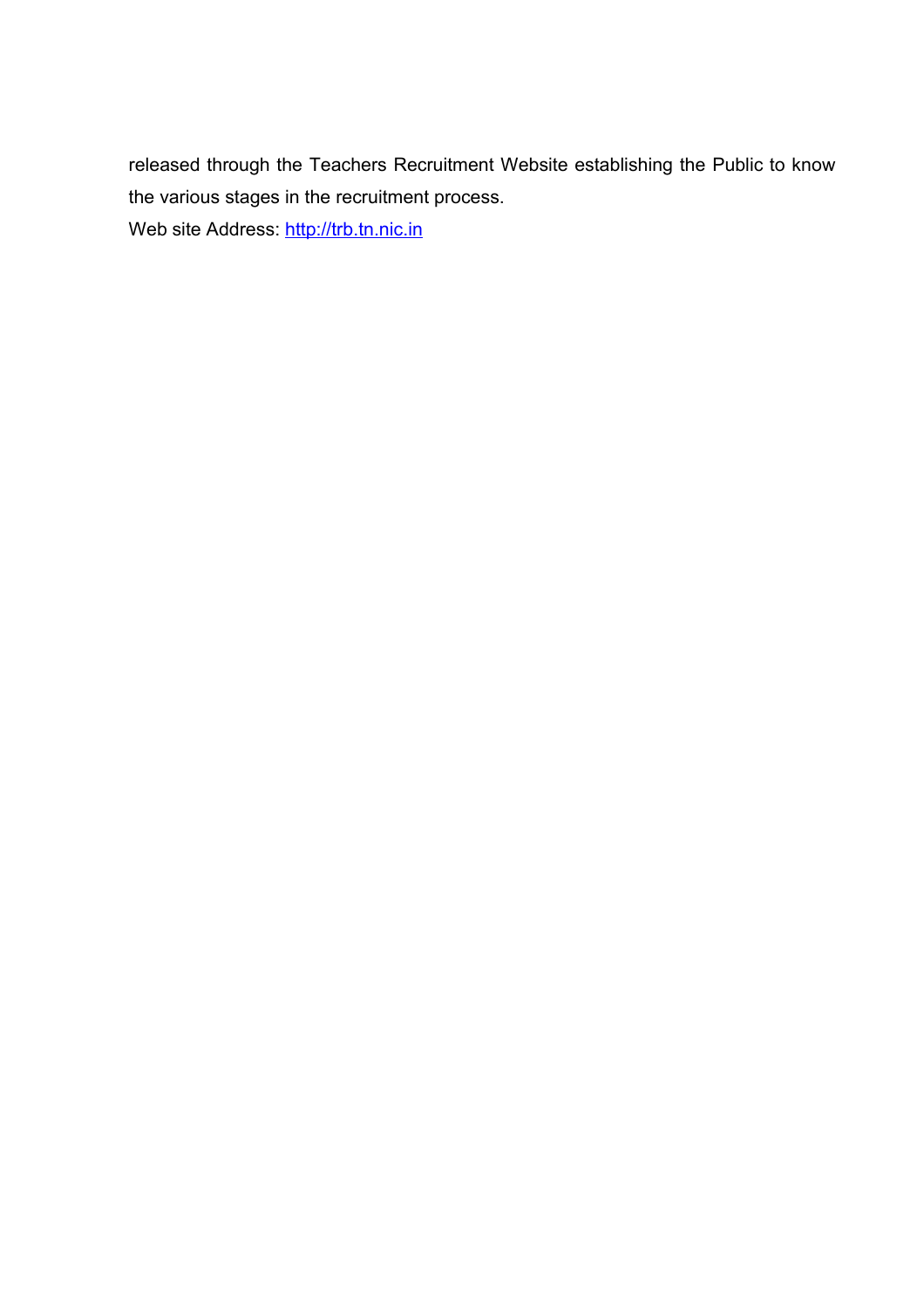## <span id="page-40-0"></span>**8.TAMILNADU TEXTBOOK CORPORATION**

The main objective of the Tamil Nadu Textbook Corporation is to print and supply quality Text Books to students in time at an affordable price. Mission of the Corporation is to ensure the availability of quality Text books at Free of cost to all the students studying under the State Board Syllabus from standards  $1<sup>st</sup>$  std to  $12<sup>th</sup>$  std and to provide free books to Adi Dravidar, Backward, Most Backward and Kallars.

### **8.1.Textbooks**

The Tamil Nadu Textbook Corporation prints a total of 502 titles from  $1<sup>st</sup>$  to  $12<sup>th</sup>$  Std., consisting of 529 books (including Vol. I and Vol. II) as well as some additional books for Vocational Training and Source books for Diploma in Teacher Education as follows:

- Textbooks for 1-12 Stds. of State Board Syllabus
- Vocational Textbooks for +1, +2
- $\bullet$  10<sup>th</sup> Std. books for Matriculation and Anglo-Indian Schools
- Environmental Educational Books for VI to XII Std.
- Diploma course in Engineering Books for First and Second semester of Polytechnic
- Textbooks and Readers for minority language students from Stds. 1-10 and Language books only for +1, +2 Students.
- Source books for Diploma in Teacher Education.
- Guides for Std. 10<sup>th</sup> and +2 students of Adi Dravidar, Backward classes and Most Backward Classes
- Question Bank, Solution Book and Model Question booklet for X and XII Students for PTA.

### **8.2. Free Text Books**

The Corporation prints and distributes Free Textbooks to all the students enrolled from Standards.  $1^{st}$  to  $12^{th}$  in the Government Schools, Government Aided Schools and Students studying in State Board syllabus in Tamil Medium in the Self Financing Schools. Tamil Readers from  $1<sup>st</sup>$  to  $12<sup>th</sup>$  Standards are also supplied free of cost to the students studying in Matriculation schools from the academic year 2007-08.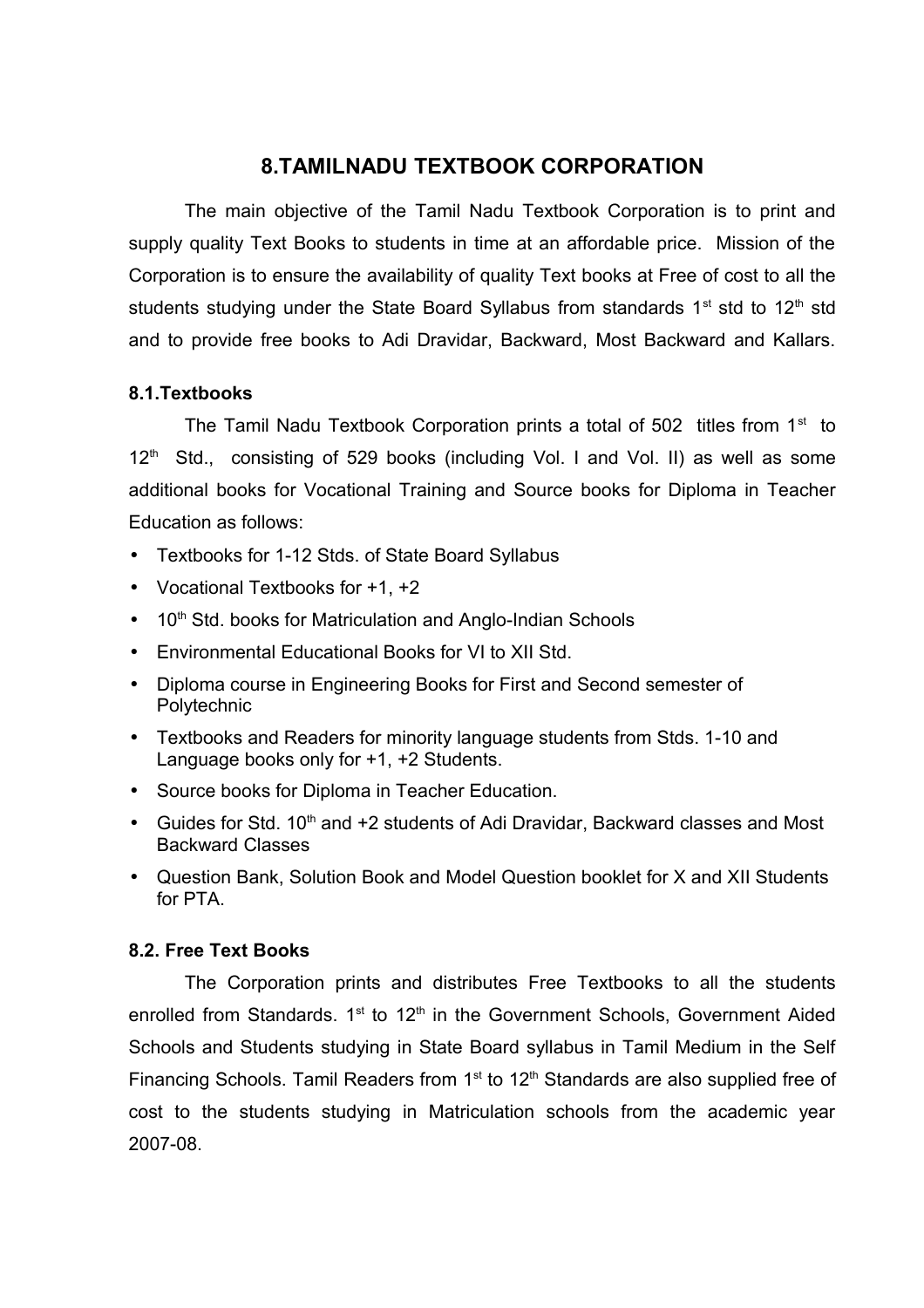### **8.3. Website**

The Tamilnadu Textbook Corporation has brought out 529 books in six mediums namely Tamil, English, and the Minority languages Telugu, Malayalam, Kannada and Urdu. Out of 529 books, 348 books have been hosted in the web site [www.textbooksonline.tn.nic.in](http://www.textbooksonline.tn.nic.in/)

### **8.4. Free Text Books to Tamil Students in other States**

Tamilnadu Textbook Corporation has supplied Textbooks Free of cost for the benefit of Tamil Students in other States viz. Mumbai Municipal Corporation, Delhi Tamil Association, Ahamedabad Municipal Corporation, Cochin Tamil Aiykya Sangam, and Andaman Nichobar Administration.

### **8.5. Note Books**

Tamil Nadu Textbook Corporation brings out notebooks also for open market sales.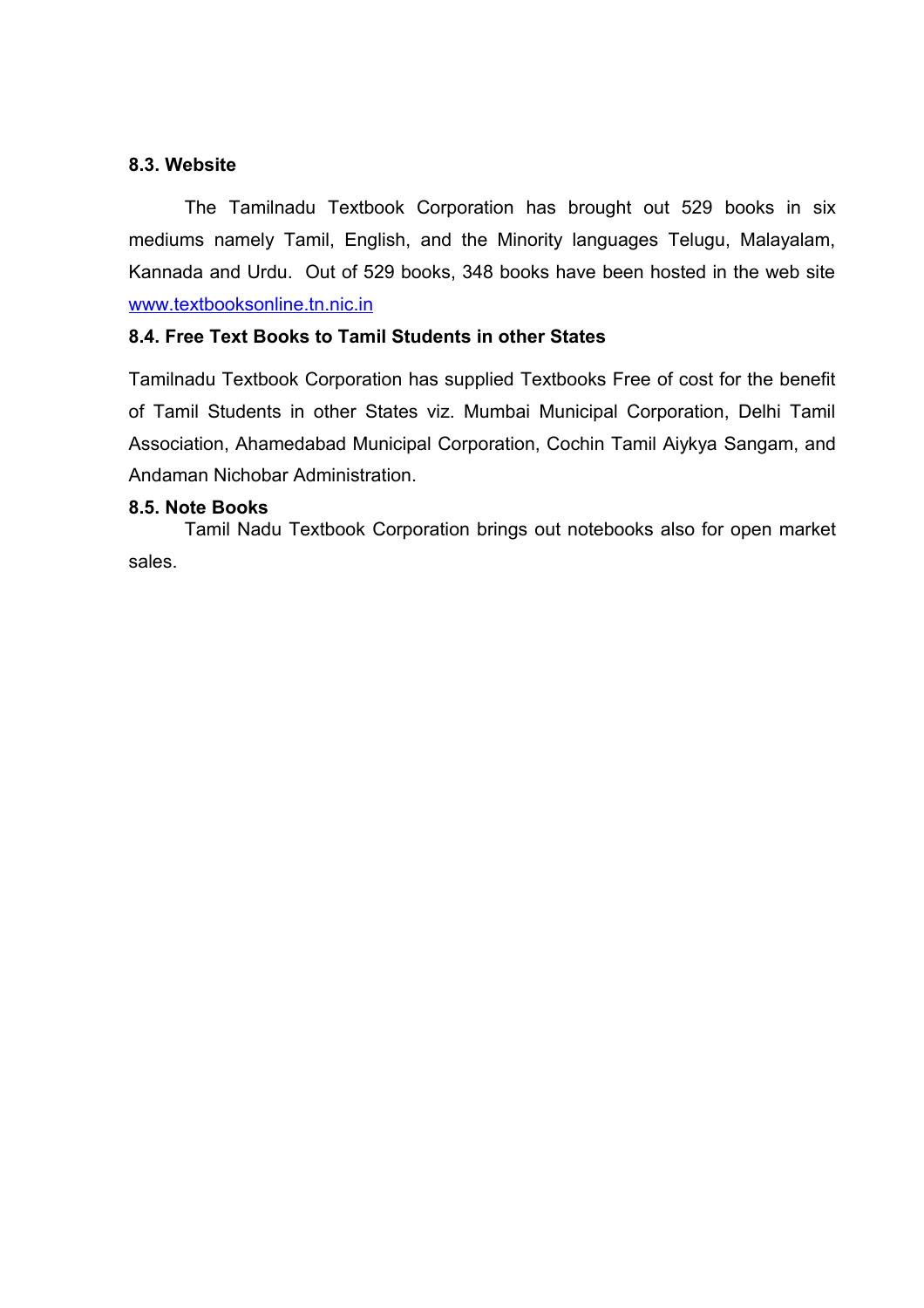## <span id="page-42-0"></span>**9.PUBLIC LIBRARIES**

The vision of this Department is to promote Library Movement as People's Movement enabling life-long self-education.

 Public Libraries are established in Tamil Nadu under the provisions of the Tamil Nadu Public Libraries Act, 1948. At present there are 3755 libraries in various categories as detailed below are functioning in the State.

| (1) | State Central Library (Connemara Public Library) |      |
|-----|--------------------------------------------------|------|
| (2) | <b>District Central Libraries</b>                | 30   |
| (3) | <b>Branch Libraries</b>                          | 1567 |
| (4) | <b>Village Libraries</b>                         | 1492 |
| (5) | <b>Part-time Libraries</b>                       | 653  |
| (6) | <b>Mobile Libraries</b>                          | 12   |
|     | Total                                            | 3755 |

### **9.1. Library Improvement Conference**

The Library Improvement Conference paves the way for fulfilling the basic needs of the Libraries. Donation are received from the public to fulfil their needs in the form of land, buildings, furnituire, computers, book racks, books, etc,. Library Improvement Conference is organized by combining three or four districts. The first improvement conference was organized in Coimbatore by combining Coimbatore, Erode and Nilgiris Districts. The second improvement conference was organized in Theni by combining Theni, Madurai and Dindigul Districts. The third improvement conference was organized in Tiruchirapalli by combining Tiruchirapalli, Perambalur and Karur Districts.

 On behalf of the Public Libraries Department, a quarterly magazine **"POTHU NOOLAGA CHEITHI MADAL**" is being published.

### **9.2. Vasakar Vattam**

 In order to make the Library Movement as a Public Movement and to develop the reading habits among the Public, a reader's forum called **"VASAKAR**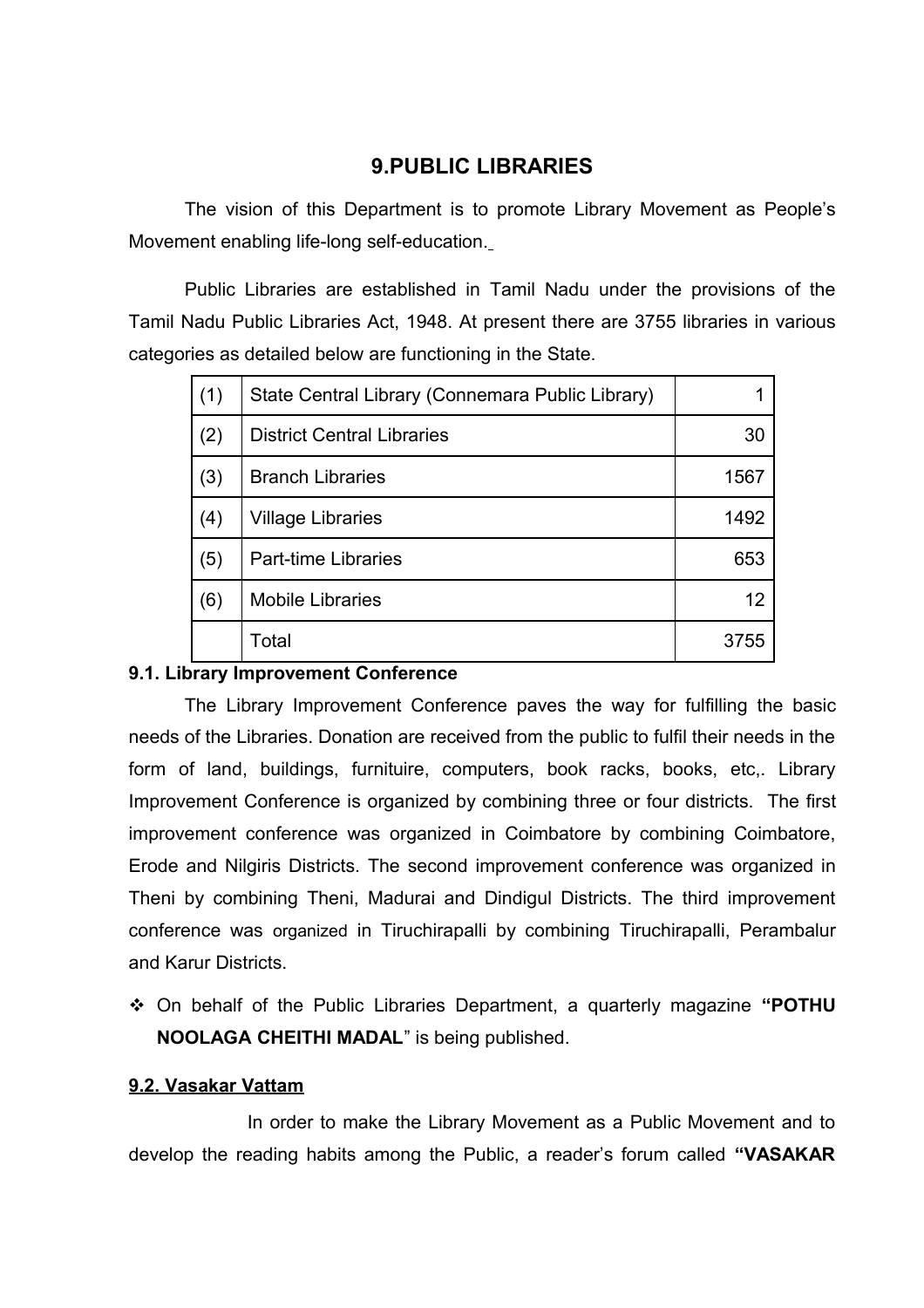**VATTAM"** is formed for every library comprising of educationists, readers and local prominent persons, etc. This Forum is conducting Book Review, literary meetings, Independence Day, Republic Day, National Library Week, National Leaders' Birth Day Celebrations etc., regularly.

### **9.3. Raja Rammohun Roy Library Foundation assistance**

 The Raja Rammohun Roy Library Foundation, Kolkata is rendering financial assistance under matching and non-matching scheme to the States for developing library service. The Public Libraries Department in Tamilnadu is availing the maximum assistance of Rs.300 lakhs every year from the Foundation. The financial assistance is utilised for purchase of Books, Computers, Book Racks, Training Programme and Construction of Library Buildings, etc.,

### **9.4. Civil Services Study Circle**

"Civil Service Study Circle" has been started in District Central Libraries and Branch Libraries located in Corporation / Municipal areas. There are 150 Civil Service Study Circles are functioning at present.

### **9.5. Modern State Library**

Current science books, new publiciations, Historical works as well as reference books still remain beyond the reach of common man and poor students and therefore, to ensure their easy accessibility, the Government has decided to establish Modern State Library of international standard at Chennai. This Library willhave all books and internet-based publications with modern infrastructure and will be a large model library. The total cost of this project will be Rs.100 crores. Having identified the land and finalised the design for this library, and signed the MOU works in this regard will commence soon.

### **CONNEMARA PUBLIC LIBRARY**

The vision of the Connemara Public Library is to preserve the old and rare books, newspapers and periodicals by copying them in CD and to impart training in Information Technology to enhance the service ability of the staff of the Library, for providing right information to the right readers in right time.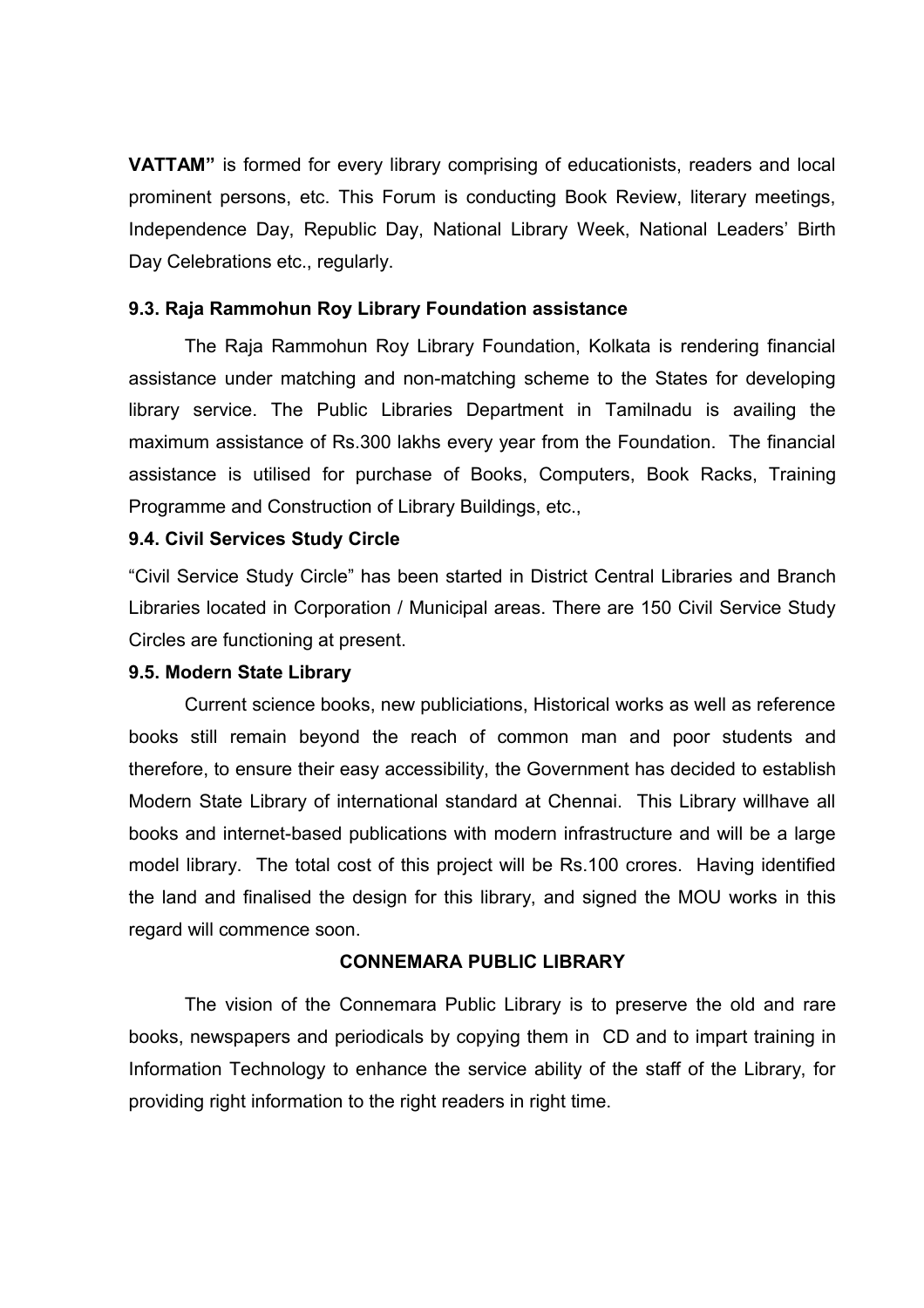The Connemara Public Library is the State Central Library under the provisions of the Tamil Nadu Public Libraries Act, 1948. The Library is also functioning as one of the National Repositories under the Delivery of Books (Public Libraries) Act, 1954 and it is eligible to receive one copy of each publication including Newspapers and periodicals published in India as free of cost from the publishers. The Library also serves as the Information centre for United Nations and Asian Development Bank Publications.

It has a collection of 6.36 lakhs of books. The services of the Connemara Public Library has been fully computerized. There are about 1000 readers are coming to the Library daily and the members of this Library is 93,685. The lending of books in a year is about 1.75 lakhs and about 475 books per day.

- The Library has facilities to preserve the Books, Periodicals and Newspapers in CD format through Book Scanners and Paper Scanners.
- $\cdot$  The Library has e-library facilities with 10 computers to read and download copies of old and rare books available from Internet.
- $\cdot$  A separate Multimedia Section with 10 computers is functioning exclusively for the benefit of students to gather required academic information from Internet and Educational CDs.
- A well stacked Text Book Section for the benefit of the college students and a well established Civil Services Study Circle with required books and periodicals for the benefit of those preparing for various competitive exams are functioning in the Library.
- In order to get all Tamil Publications under one roof, a Permanent Book Park with the support of Book Sellers and Publishers' Association of South India (BAPASI) is functioning in the Connemara Public Library Campus.

#### **9.6. Maraimalai Adigal Noolagam**

Maraimalai Adigal Noolgam, Government aided private library with rich collection of Tamil literature was functioning in a dilapidated building at Lingi Chetty street, Chennai. Accepting the request of the Tamil Scholars, the Honorable Chief Minister of Tamil Nadu had ordered to house the library in the Connemara Public Library campus.